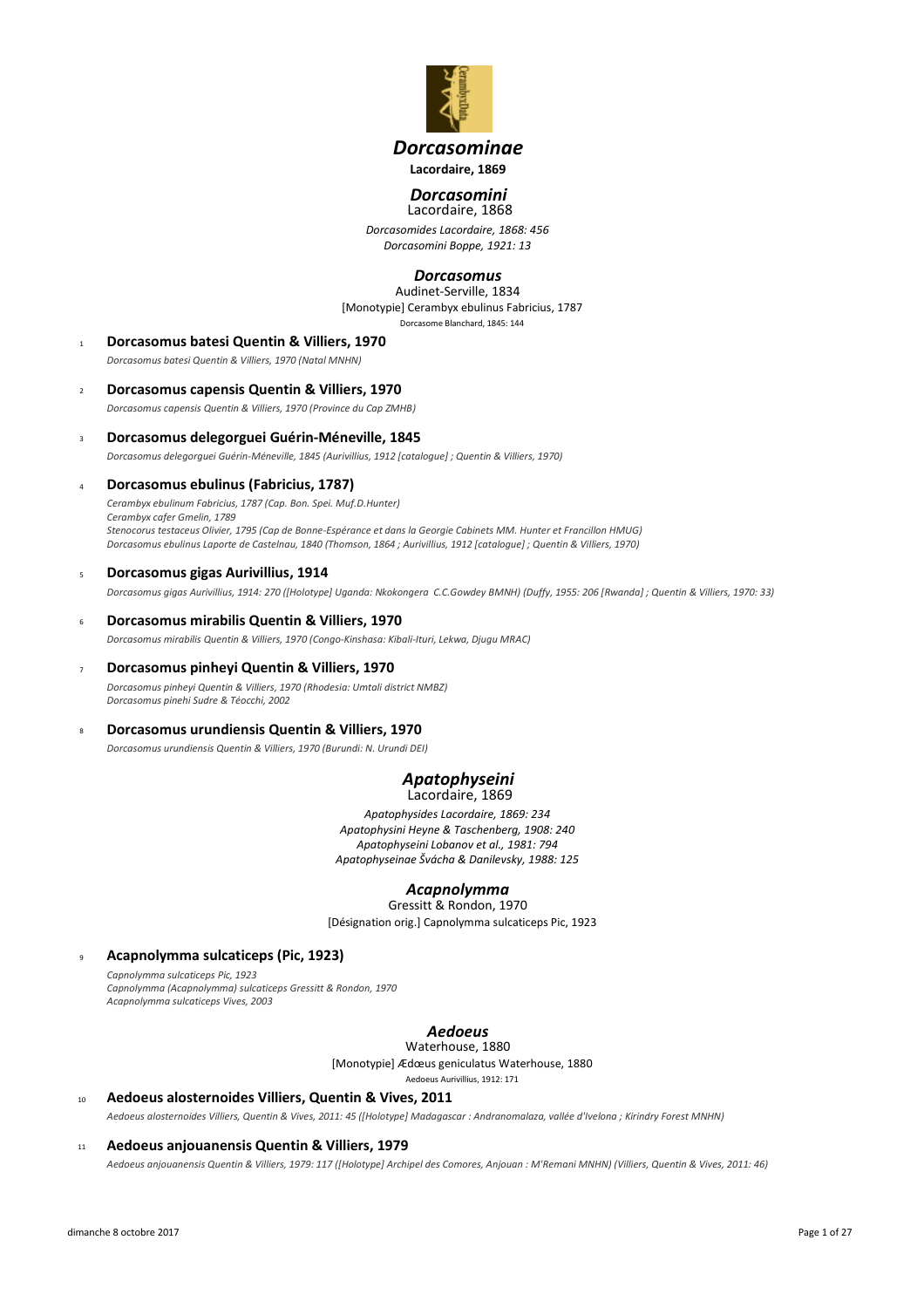

# <sup>12</sup> **Aedoeus curtus Villiers, Quentin & Vives, 2011**

*Aedoeus curtus Villiers, Quentin & Vives, 2011: 46 ([Holotype] Madagascar, Antsianaka MNHN)*

<sup>13</sup> **Aedoeus geniculatus Waterhouse, 1880**

*Ædœus geniculatus Waterhouse, 1880: 416 ([Holotype] Antananarivo BMNH) Aedoeus geniculatus; Aurivillius, 1912: 171 [catalogue] (Villiers, Quentin & Vives, 2011: 43)*

<sup>14</sup> **Aedoeus vieui Villiers, Quentin & Vives, 2011**

*Aedoeus vieui Villiers, Quentin & Vives, 2011: 45 ([Holotype] Madagascar Est : Ankasoka, route d'Anosibe MNHN)*

# *Afroartelida* Vives & Adlbauer, 2005

[Désignation orig. & Monotypie] Afroartelida teunisseni Vives & Adlbauer, 2005

#### <sup>15</sup> **Afroartelida quentini Vives, 2011**

*Afroartelida quentini Vives, 2011 ([Holotype] Republic of Malawi, Mt. Mulaje, 2000 m., Lychenya plateau Coll.Vives)*

<sup>16</sup> **Afroartelida somaliensis Adlbauer, 2014**

*Afroartelida somaliensis Adlbauer, 2014: 52 ([Holotype] Somalia, El Wach MSNF)) [Apatophyseini]*

<sup>17</sup> **Afroartelida teunisseni Vives & Adlbauer, 2005**

*Afroartelida teunisseni Vives & Adlbauer, 2005 (Rice, 2008 ; Vives, 2011 ; Adlbauer, 2013: 22 [Namibie]) Afroartelida tenuisseni Vives, 2009 [misspelling]*

#### *Afroccrisis* Vives, 2009

[Désignation orig. & Monotypie] Afroccrisis perissonottoi Vives, 2009

## <sup>18</sup> **Afroccrisis perissinottoi Vives, 2009**

*Afroccrisis perissinottoi Vives, 2009 ([Holotype] South Africa, KZN, Oribi Gorge TMSA)*

# *Agastophysis*

[Désignation orig.] Toxotus griseopubens Pic, 1957 Miroshnikov, 2014

# <sup>19</sup> **Agastophysis griseopubens (Pic, 1957)**

*Toxotus griseopubens Pic, 1957: 75 ([Holotype] Nord Yunnan : A-tun-tse ZFMK) Toxotus griseopilosus Pic in Breuning, 1956: 230 [nomn nudum] Stenocorus (Stenocorus) griseopubens; Löbl & Smetana, 2010: 134 Agastophysis griseopubens; Miroshnikov, 2014: 26 [comb. nov.]*

# <sup>20</sup> **Agastophysis meiyingae Miroshnikov, 2014**

*Agastophysis meiyingae Miroshnikov, 2014: 27 ([Holotype] China: Xizang Province IZAS) (Miroshnikov & Lin, 2014: 120 ([Holotype] China, Xizang Prov., Shannan Distr., Naidong IZAS)*

# *Aliturus*

[Monotypie] Aliturus gracilipes Fairmaire, 1902 Fairmaire, 1902

<sup>21</sup> **Aliturus aberlenci Vives, 2005**

*Aliturus aberlenci Vives, 2005: 8 ([Holotype] Madagascar Ouest : Marofandilia Coll. Vives) (Villiers, Quentin & Vives, 2011: 50)*

#### <sup>22</sup> **Aliturus didyanus Vives, 2005**

*Aliturus didyanus Vives, 2005: 9 ([Holotype] Madagascar Est : Didy, Andranomandevy, Ambatondrazaka Coll. Vives) (Villiers, Quentin & Vives, 2011: 51)*

# <sup>23</sup> **Aliturus fusculus Fairmaire, 1904**

*Aliturus fusculus Fairmaire, 1904: 254 ([Syntypes] Région de l'Androy, Ambovombé MNHN) (Aurivillius, 1912: 174 [catalogue] ; Villiers, Quentin & Vives, 2011: 49 [Lectotype])*

#### <sup>24</sup> **Aliturus gracilipes Fairmaire, 1902**

*Aliturus gracilipes Fairmaire, 1902: 386 ([Holotype]Ankarahitra MNHN) (Aurivillius, 1912: 174 [catalogue] ; Villiers, Quentin & Vives, 2011: 48)*

*Aliturus griseopubescens Fairmaire, 1903: 252 ([Holotype] Ankarahitra MNHN) (Aurivillius, 1912: 174 [catalogue] ; Villiers, Quentin & Vives, 2011:48 [synonymie])*

## <sup>25</sup> **Aliturus maculatus Vives, 2005**

*Aliturus maculatus Vives, 2005: 9 ([Holotype] Madagascar Nord : Diego-Suarez Coll. Vives) (Villiers, Quentin & Vives, 2011: 51)*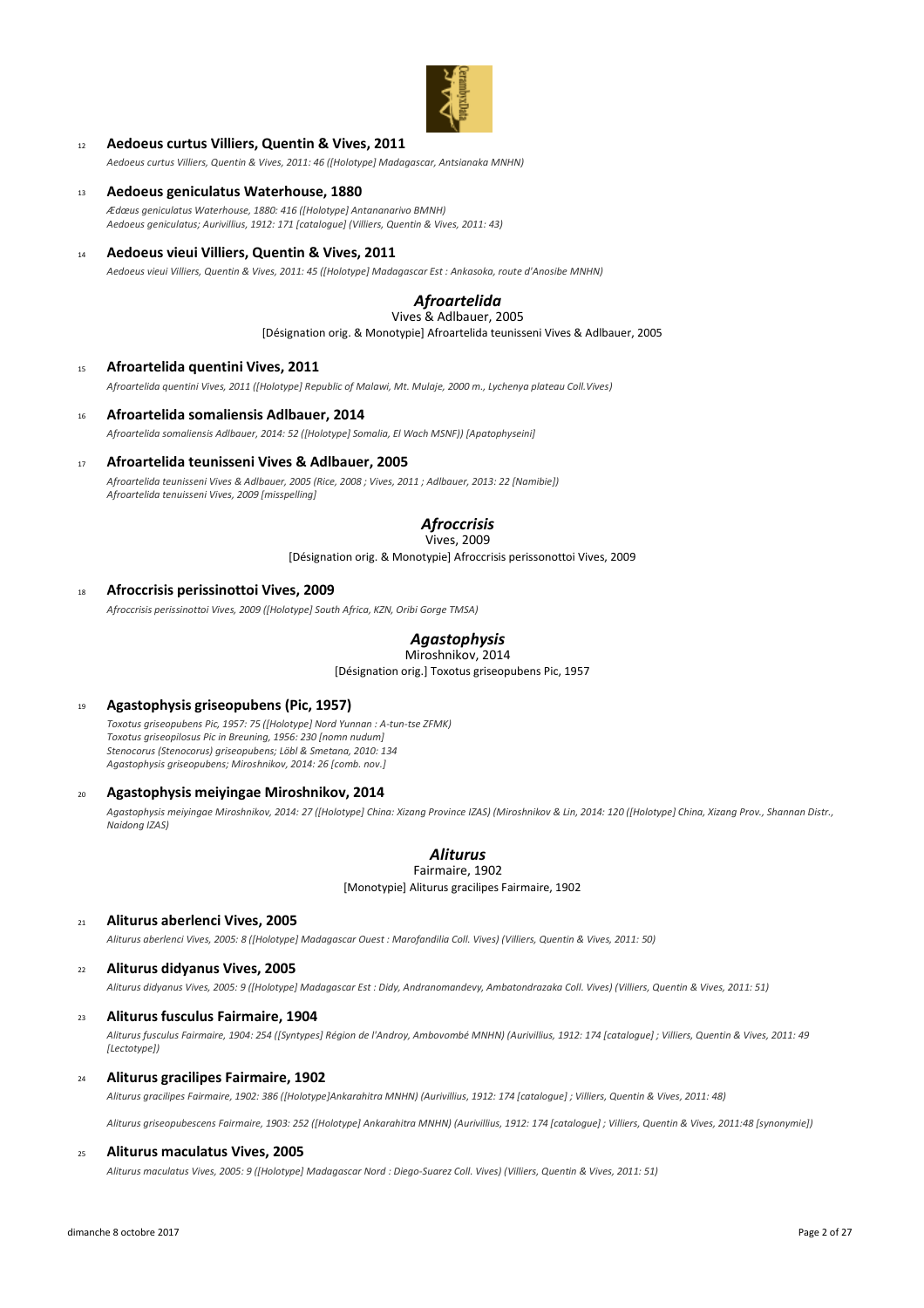

# <sup>26</sup> **Aliturus mourgliai Vives, 2005**

*Aliturus mourgliai Vives, 2005: 5 ([Holotype] Madagascar Sud, Tuléar Coll. Vives) (Villiers, Quentin & Vives, 2011: 50)*

# *Alleculaedoeus*

[Désignation orig.] Ædeus brevicollis Fairmaire, 1901 Allecualaedoeus Villiers, Quentin & Vives, 2011: 41 [misspelling] Villiers, Quentin & Vives, 2011

<sup>27</sup> **Alleculaedoeus brevicollis (Fairmaire, 1901)**

*Ædeus brevicollis Fairmaire, 1901: 213 ([Syntypes] Plateau de Hukaru MNHN) Aedoeus brevicollis; Aurivillius, 1912: 171 [catalogue][misspelling] (Ferreira & Veiga Ferreira, 1959: 364) Alleculaedoeus brevicollis; Villiers, Quentin & Vives, 2011: 54 [Lectotype]*

# *Analogisticus*

[Désignation orig.] Apatophysis tonkinea Pic, 1912 Miroshnikov, 2014

# <sup>28</sup> **Analogisticus tonkineus (Pic, 1912)**

*Apatophysis tonkinea Pic, 1912: 18 ([Holotype] entre Hanoi Lang-Son Tonkin MNHN) Analogisticus tonkineus; Miroshnikov, 2014: 23 [comb. nov.]*

# *Andringitrina*

[Désignation orig.] Andringitrina vittata Villiers, Quentin & Vives, 2011 Villiers, Quentin & Vives, 2011

- <sup>29</sup> **Andringitrina erythrocephala Villiers, Quentin & Vives, 2011** *Andringitrina erythrocephala Villiers, Quentin & Vives, 2011: 56 ([Holotype] Madagascar : Ambihitsitondrona MNHN)*
- <sup>30</sup> **Andringitrina vittata Villiers, Quentin & Vives, 2011**

*Andringitrina vittata Villiers, Quentin & Vives, 2011: 56 ([Holotype] Madagascar Est : Anjavidilava MNHN)*

# *Ankirihitra*

[Désignation orig. & Monotypie] Ankirihitra nigroflava Villiers, Quentin & Vives, 2011 Villiers, Quentin & Vives, 2011

# <sup>31</sup> **Ankirihitra nigroflava Villiers, Quentin & Vives, 2011**

*Ankirihitra nigroflava Villiers, Quentin & Vives, 2011: 58 ([Holotype] Madagascar Ouest : ouest de Ranomafana MNHN)*

# *Anosibella*

[Désignation orig. & Monotypie] Anosibella albostigma Villiers, Quentin & Vives, 2011 Villiers, Quentin & Vives, 2011

<sup>32</sup> **Anosibella albostigma Villiers, Quentin & Vives, 2011**

*Anosibella albostigma Villiers, Quentin & Vives, 2011: 59 ([Holotype] Madagascar Centre : sous-préfecture d'Ankazobe : Manankazo MNHN)*

# *Anthribola*

[Monotypie] Anthribola decoratus Bates, 1879 Bates, 1879

<sup>33</sup> **Anthribola citrina Villiers, Quentin & Vives, 2011**

*Anthribola citrina Villiers, Quentin & Vives, 2011: 68 ([Holotype]Madagascar Est, Route d'Anosibe MNHN)*

#### <sup>34</sup> **Anthribola debilis Villiers, Quentin & Vives, 2011**

*Anthribola debilis Villiers, Quentin & Vives, 2011: 69 ([Holotype] Madagascar Nord, Antsianaka MNHN)*

#### <sup>35</sup> **Anthribola decoratus Bates, 1879**

*Anthribola decoratus Bates, 1879: 251 ([Holotype] Madagascar MNHN) Anthribola decorata; Aurivillius, 1912: 168 [catalogue] Anthribola decorata decorata; Villiers, Quentin & Vives, 2011: 63*

*Sagridola quinquemaculata Waterhouse, 1880: 215 (Antananarivo) [misapplied] (non Waterhouse, 1875) Anthribola quinquemaculata; Waterhouse, 1882: 49*

# <sup>36</sup> **Anthribola decoratus alticola Villiers, Quentin & Vives, 2011**

*Anthribola decorata alticola Villiers, Quentin & Vives, 2011: 65 ([Holotype] Madagascar Centre : massif de l'Andringitra, Anjavidilava MNHN)*

#### <sup>37</sup> **Anthribola femorata Waterhouse, 1882**

*Anthribola femorata Waterhouse, 1882: 48 ([Syntypes] Fianarantsoa BMNH) (Aurivillius, 1912: 169 [catalogue] ; Villiers, Quentin & Vives, 2011: 65 [Lectotype])*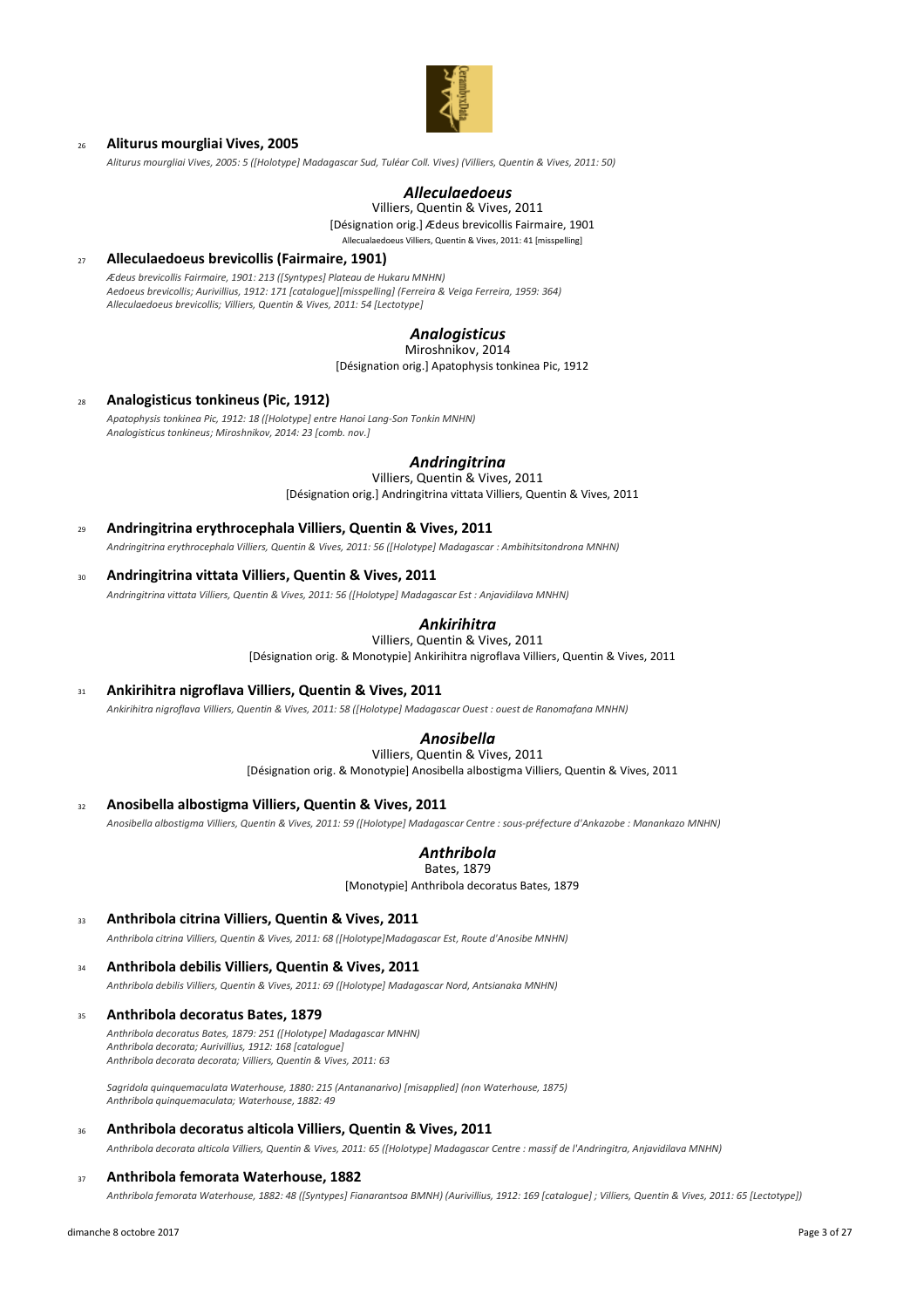

## <sup>38</sup> **Anthribola nana Villiers, Quentin & Vives, 2011**

*Anthribola nana Villiers, Quentin & Vives, 2011: 70 ([Holotype] Madagascar Nord, Montagne d'Ambre MNHN)*

- <sup>39</sup> **Anthribola obliquata Villiers, Quentin & Vives, 2011** *Anthribola obliquata Villiers, Quentin & Vives, 2011: 71 ([Holotype] Madagascar Nord, Montagne d'Ambre MNHN)*
- <sup>40</sup> **Anthribola pilipes Villiers, Quentin & Vives, 2011** *Anthribola pilipes Villiers, Quentin & Vives, 2011: 65 ([Holotype] Madagascar : Montagne d'Ambre MNHN)*
- <sup>41</sup> **Anthribola quinquemaculata (Waterhouse, 1875)**

*Sagridola quinquemaculata Waterhouse, 1875: 414 ([Holotype] Madagascar BMNH) (Aurivillius, 1912: 169 [catalogue]) Anthribola quinquemaculata Boppe, 1921: 62 (Ferreira & Veiga Ferreira, 1959: 366 ; Villiers, Quentin & Vives, 2011: 67)*

*Sagridola sulphurata Fairmaire, 1893: 509 ([Types] Madagascar MNHN) (Aurivillius, 1912: 169 [catalogue])*

#### <sup>42</sup> **Anthribola rufoguttata Villiers, Quentin & Vives, 2011**

*Anthribola rufoguttata Villiers, Quentin & Vives, 2011: 70 ([Holotype] Madagascar Nord, Montagne d'Ambre MNHN)*

# <sup>43</sup> **Anthribola tsaratanana Villiers, Quentin & Vives, 2011**

*Anthribola tsaratanana Villiers, Quentin & Vives, 2011: 69 ([Holotype] Madagascar Nord, Massif du Tsaratanana, en dessous de l'Andohanisambirano, Matsabory MNHN)*

## <sup>44</sup> **Anthribola vicina Villiers, Quentin & Vives, 2011**

*Anthribola vicina Villiers, Quentin & Vives, 2011: 66 ([Holotype] Madagascar Est, Taolagnaro MNHN)*

# *Antigenes*

[Monotypie] Antigenes funebris Pascoe, 1888 Pascoe, 1888

#### <sup>45</sup> **Antigenes funebris Pascoe, 1888**

*Antigenes funebris Pascoe, 1888: 500 ([Holotype] Madagascar BMNH) (Aurivillius, 1912: 175 [catalogue]; Villiers, Quentin & Vives, 2011: 72)*

# *Apatobatus*

Vives & Heffern, 2012

[Désignation orig. & Monotypie] Apatobatus malayanus Vives & Heffern, 2012

## <sup>46</sup> **Apatobatus malayanus Vives & Heffern, 2012**

*Apatobatus malayanus Vives & Heffern, 2012: 3 ([Holotype] Malaysia, Sabah, Crocker Range Coll.Heffern)*

#### *Apatophysis* Chevrolat, 1860

[Monotypie] Apatophysis toxotoides Chevrolat, 1860

(not included in Dorcasominae Lacordaire, 1869 (Danilevsky, 2010))

#### <sup>47</sup> **Apatophysis afghanica Miroshnikov, 2014**

*Apatophysis (Apatophysis) afghanica Miroshnikov, 2014: 14 ([Holotype] Afghan. Paktya, Spera, 2000 m ZMAS)*

## <sup>48</sup> **Apatophysis anatolica Heyrovský, 1938**

*Apatophysis anatolica Heyrovský, 1938*

#### <sup>49</sup> **Apatophysis baeckmanniana Semenov, 1907**

*? Apatophysis tomentosus Heyden, 1890: 354 in Semenov, 1907 Apatophysis baeckmanniana Semenov, 1907: 223 ([Syntypes] Turkestan occidental, Timur, 50 km ab oppido Turkestan septentrionem versus ; distr. Perovsk : Karamaktshi ; Kazalinsk ZMAS) (Aurivillius, 1912: 160 [catalogue])*

*Apatophysis baeckmaniana; Hua, 2002: 194 [misspelling]*

*Apatophysis (Apatophysis) baeckmanniana; Danilevsky, 2008: 31*

#### <sup>50</sup> **Apatophysis barbara (Lucas, 1858)**

*Poliarthron barbarum Lucas, 1858: clxxix ([Holotype] Environs de Tugurt MNHN) Apatophysis barbara; Aurivillius, 1912: 160 [catalogue]*

*Apatophysis toxotoides Chevrolat, 1860: 96 ([Syntypes] Sahara algérien BMNH) Apatophysis Toxotoïdes; Thomson, 1864: 147*

*Apatophysis ocularis Pic, 1901: 9 ([Holotype] Tougourt MNHN) (Semenov, 1903: 173 [synonyme d'A. toxotoides]) Apatophysis barbara var. ocularis Aurivillius, 1912: 160 [catalogue]*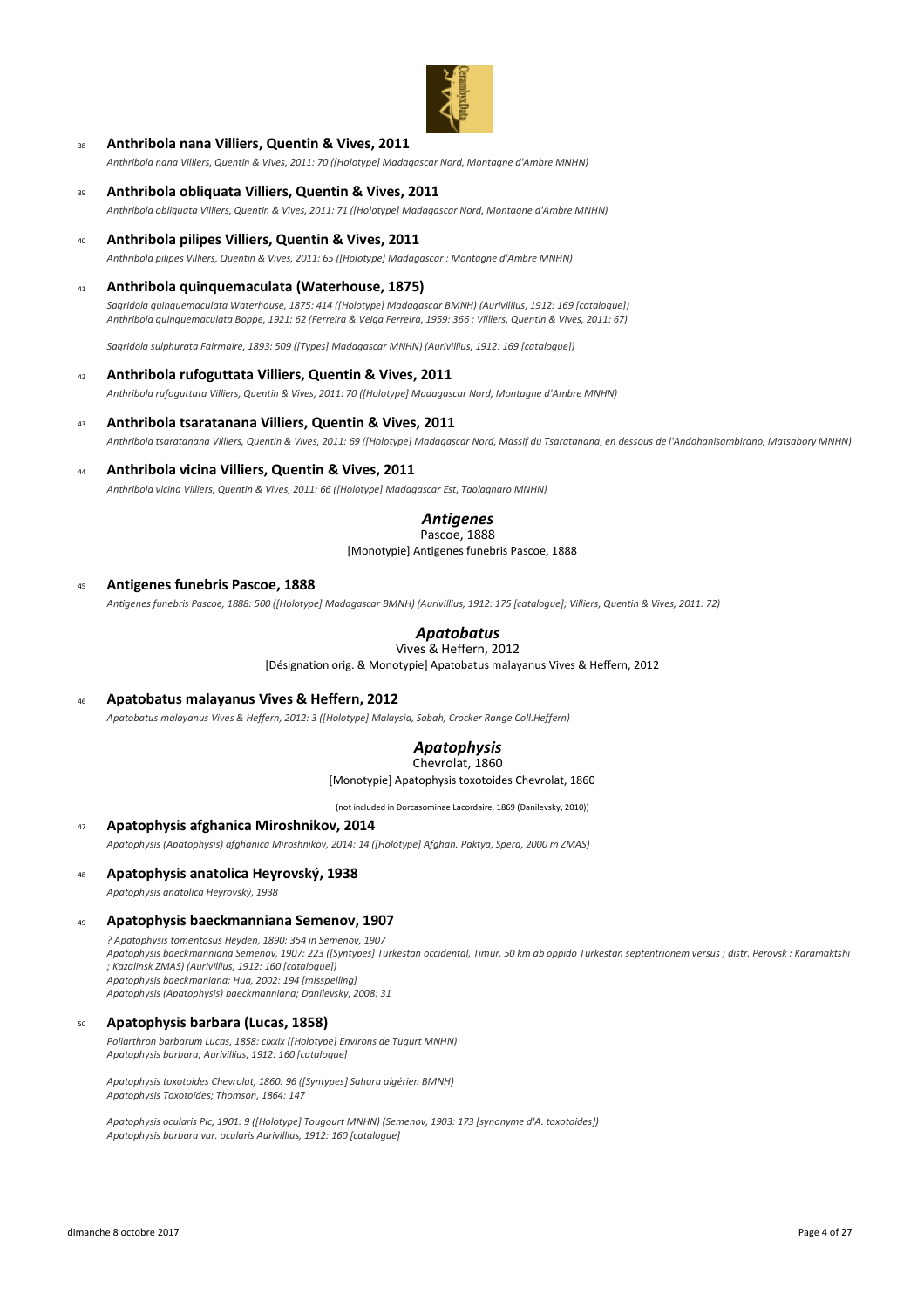

## <sup>51</sup> **Apatophysis caspica Semenov, 1901**

*Apatophysis caspica Semenov, 1901: 31 ([Syntypes] prov. Transcaspicá : Balchan Majus, Kizil-arvat, Sumbar, Tedshen, Bairam-ali, Kelet-kaja, fl. Kushka ; in Transcaucasiâ orientali : Derbent, fl. Rubas pr. Derbent, Eldar ora orient. prov. Tiflisiensis ZMAS) (Aurivillius, 1912: 160 [catalogue] ; Danilevsky, 2006: 2 ; Sama et al., 2008: 105) Apatophysis (Apatophysis) caspica; Danilevsky, 2008: 22*

#### <sup>52</sup> **Apatophysis centralis Semenov, 1901**

*Apatophysis centralis Semenov, 1901: 32 ([Syntypes] Turkestania sinica: curs. super. fl. Pachpu: Kok-jar Tochtachon ; curs. super. fl. Kul-jar ZMAS) (Aurivillius, 1912: 160 [catalogue] ; Wang, 2003: 60) Centrodera (Apatophysis) centralis; Gressitt, 1951: 49 Apatophysis (Apatophysis) centralis; Danilevsky, 2008: 18*

#### <sup>53</sup> **Apatophysis hotanica Danilevsky, 2008**

*Apatophysis (Apatophysis) hotanica Danilevsky, 2008: 35 ([Holotype] Ost-Turkestan, Khotan Geb., BMNH)*

#### <sup>54</sup> **Apatophysis kadleci Danilevsky, 2008**

*Apatophysis (Apatophysis) kadleci Danilevsky, 2008: 29 ([Holotype] SO Turkey [Içel], Namrun Coll. Kadlec)*

### <sup>55</sup> **Apatophysis karsica Danilevsky, 2008**

*Apatophysis (Apatophysis) karsica Danilevsky, 2008: 28 ([Holotype] Turkey b.-or. Yusufeli, Parkal, Kackar Mt Coll. Rejzek)*

## <sup>56</sup> **Apatophysis kashgarica Semenov, 1901**

*Apatophysis kashgarica Semenov, 1901: 29 ([Syntypes] Kashgaria merid., ad fl. Jarkend-darja ZMAS) (Aurivillius, 1912: 160 [catalogue]) Centrodera (Apatophysis) kashgarica; Gressitt, 1951: 49 Apatophysis (Apatophysis) kashgarica; Danilevsky, 2008: 17*

### <sup>57</sup> **Apatophysis katbehi Rapuzzi & Sama, 2013**

*Apatophysis katbehi Rapuzzi & Sama, 2013: 682 ([Holotype] Jordania, Jordan: Shaumari reserve [31° 45' N, 36° 43' E] Coll. Sama)*

# <sup>58</sup> **Apatophysis komarowi Semenov, 1889**

*Apatophysis Komarowi Semenov, 1889: 401 ([Syntypes] Prov. Transcaspica Coll.Komarov & Semenov) (Aurivillius, 1912 [catalogue]) Apatophysis (Apatophysis) komarovi; Semenov & Schegoleva-Barovskaya, 1936 [misspelling] Apatophysis (Apatophysis) komarowi; Danilevsky, 2008: 34 ([Lectotype] Prov. Transcaspica ZMAS)*

#### <sup>59</sup> **Apatophysis roborowskii Semenov, 1901**

*Apatophysis roborowskii Semenov, 1901: 29 ([Syntypes] Mongoliae orâ occidentali, inter Bugas (Chami) et Karatjube ZMAS) (Aurivillius, 1912: 160 [catalogue]) Centrodera (Apatophysis) roborowskii; Gressitt, 1951: 49 Apatophysis robrowskii; Wang, 2003: 60 [misspelling] Apatophysis (Apatophysis) roborowskii; Danilevsky, 2008: 16*

#### <sup>60</sup> **Apatophysis serricornis (Gebler, 1843)**

*? Pachyta serricornis Gebler, 1843: 39 ([Holotype] in deserto ad lac Alakul MNHN) Pachyta spinicornis; Gebler, 1859: 349 [misspelling] Apatophysis serricornis; Aurivillius, 1912: 160 [catalogue] Evodinus serricornis; Aurivillius, 1912: 187 [catalogue] Centrodera (Apatophysis) serricornis; Gressitt, 1951: 49*

*Toxotus tomentosus Gebler, 1845: 105 ([Holotype] Ad fl. Ajagus et Tschui MNHN) Toxotus? tomentosus; Gebler, 1860: 30 Apatophysis tomentosa Ganglbauer, 1881 Apatophysis (Apatophysis) tomentosa; Semenov & Schegoleva-Barovskaya, 1935: 64*

*Psilopterus obtusicollis Motschulsky, 1860: 538 ([Holotype] Steppes orientales des Kirghises ZMUM)*

*Apatophysis mongolica Semenov, 1901: 28 ([Syntypes] Mongolia usque ad Dshangariae oram orientalem: des. Gobi int. Njursu et Dshandshicho, jug. Bajtyk-bogdo ; Gutschen ; Mongolia sept.-occid. ZMAS) (Aurivillius, 1912: 160 [catalogue] ; Wang, 2003: 60) Centrodera (Apatophysis) mongolica; Gressitt, 1951: 49*

*Apatophysis kadyrbekovi Kadlec, 2006: 1 ([Holotype] SE Kazakhstan, r. Ili, env. Borandisu Coll. Kadlec)*

#### <sup>61</sup> **Apatophysis sieversi Ganglbauer, 1887**

*Apatophysis sieversi Ganglbauer, 1887 (Aurivillius, 1912 [catalogue]) Centrodera (Apatophysis) sieversi Gressitt, 1951*

#### <sup>62</sup> **Apatophysis sinica Semenov, 1901**

*Apatophysis sinica Semenov, 1901: 30 ([Holotype] Chinae, prov. Se-tschuan: ad urb. Tsa-gu-tin (Tsa-ku-ting = Li-fan-fu) ZMAS) (Aurivillius, 1912: 160 [catalogue] ; Wang, 2003: 61)*

*Centrodera (Apatophysis) sinica; Gressitt, 1951: 50 Apatophysis (Apatophysis) sinica; Danilevsky, 2008: 20*

#### <sup>63</sup> **Apatophysis vedica Danilevsky, 2008**

*Apatophysis (Apatophysis) vedica Danilevsky, 2008: 26 ([Holotype] Armenia, Vedy environs, Goravan Coll. Danilevsky)*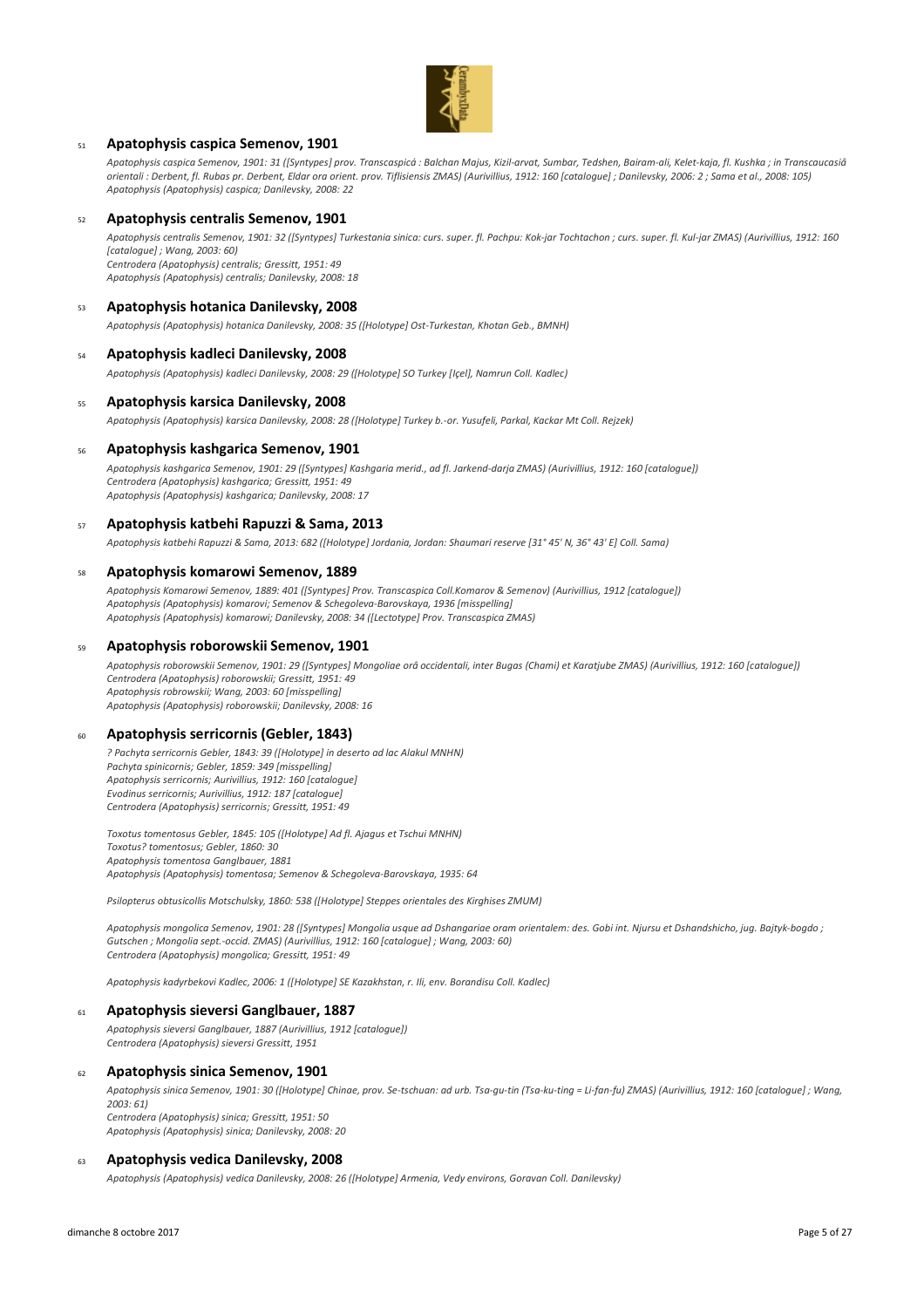

# *Apatophysis (Angustephysis)*

[Monotypie] Apatophysis Richteri Pic, 1956 Pic, 1956

## <sup>64</sup> **Apatophysis (Angustephysis) danczenkoi Danilevsky, 2006**

*Apatophysis danczenkoi Danilevsky, 2006: 5 ([Holotype] Iran, Kerman, 15 km E Makhan Coll. Danilevsky)*

# <sup>65</sup> **Apatophysis (Angustephysis) farsicola Sama, Fallahzadeh & Rapuzzi, 2005**

*Apatophysis farsicola Sama, Fallahzadeh & Rapuzzi, 2005: 124 ([Holotype] Iran, Fars: Shiraz Coll. Sama) (Danilevsky, 2006: 4 ; Farashiani et al., 2006: 97)*

### <sup>66</sup> **Apatophysis (Angustephysis) margiana Semenov & Schegoleva-Barovskaya, 1935**

*Apatophysis margiana Semenov & Schegoleva-Barovskaya, 1935: 77 ([Types] Turcomania austro-orientalis: Imam-baba, districtus Merv; Sary-jazy ; fl. Kushka ad limitem Afganiae: Badhyz ZMAS)*

*Apatophysis (Angustephysis) margiana; Danilevsky, 2008: 37 (Miroshnikov, 2014: 16 ([Lectotype] Imam-Baba, Transcap. reg. ZMAS))*

#### <sup>67</sup> **Apatophysis (Angustephysis) modica Gahan, 1906**

*Apatophysis modica Gahan, 1906: 71 ([Syntypes] Baluchistan : Quetta ; Persia : Gulistan BMNH) (Aurivillius, 1912: 160 [catalogue] ; Danilevsky, 2006: 9) Apatophysis sp. prox. modica Stebbing, 1914: 280*

*Apatophysis (Angustephysis) Richteri Pic, 1956: 2 ([Holotype] Iran, Belouchistan: Kuh-I-Taftan Ostseite SMNS) (Sama, 2011: 663 [synonyme]) Apatophysis richteri Danilevsky, 2006: 8*

#### <sup>68</sup> **Apatophysis (Angustephysis) plavilstshikovi Miroshnikov, 1992**

*Apatophysis plavilstshikovi Miroshnikov, 1992: 392 ([Holotype] Turmenistan, Krasnovodsk reg., Chilmamedkum sands, 2 km from Kyzyl-Takyr ZMAS) Apatophysis (Angustephysis) margiana; Danilevsky, 2008: 37 [synonymie] Apatophysis (Angustephysis) plavilstshikovi; Miroshnikov, 2014: 16 [revalid.]*

# *Apheledes*

Pascoe, 1888

[Monotypie] Apheledes velutinus Pascoe, 1888

#### <sup>69</sup> **Apheledes dubius Villiers, Quentin & Vives, 2011**

*Apheledes dubius Villiers, Quentin & Vives, 2011: 79 ([Holotype] Madagascar Sud (Sous-Préfecture d'Ambovombe) MNHN)*

# <sup>70</sup> **Apheledes griseobasalis Villiers, Quentin & Vives, 2011**

*Apheledes griseobasalis Villiers, Quentin & Vives, 2011: 78 ([Holotype] Madagascar Ouest (Sous-Préfecture de Toleara), Lambomakandro MNHN)*

#### <sup>71</sup> **Apheledes peyrierasi Villiers, Quentin & Vives, 2011**

*Apheledes peyrierasi Villiers, Quentin & Vives, 2011: 78 ([Holotype] Madagascar Est : Analalava, 25 km S. Vohemar MNHN)*

#### <sup>72</sup> **Apheledes stigmatipennis (Fairmaire, 1887)**

*Toxotus stigmatipennis Fairmaire, 1887: 71 ([Types] Madagascar MNHN) Apheledes stigmatipennis Fairmaire, 1893: 520 (Aurivillius, 1912: 175 [catalogue] ; Villiers, Quentin & Vives, 2011: 77 [Lectotype]) Logisticus stigmatipennis; Alluaud, 1900: 350*

*Apheledes velutinus Pascoe, 1888: 499 ([Holotype] Madagascar MNHN)*

*Apheledes guttulatus Fairmaire, 1893: 517 ([Holotype] Madagascar MNHN) (Aurivillius, 1912: 175 [catalogue] ;Villiers, Quentin & Vives, 2011: 77 [Synonymie])*

#### *Appedesis* Waterhouse, 1880

[Monotypie] Appedesis vidua Waterhouse, 1880

# <sup>73</sup> **Appedesis andringitrensis Villiers, Quentin & Vives, 2011**

*Appedesis andringitrensis Villiers, Quentin & Vives, 2011: 81 ([Holotype] Madagascar Est (Sous-Préfecture d'Ambalavao) : Andringitra Est, Anjavidilava MNHN)*

#### <sup>74</sup> **Appedesis vidua Waterhouse, 1880**

*Appedesis vidua Waterhouse, 1880: 418 (Antananarivo) (Aurivillius, 1912: 176 [catalogue] ; Villiers, Quentin & Vives, 2011: 81) Mastodera vidua; Künckel, 1890: pl. 54, fig. 6 Apedesis vidua; Jeniš, 2001: 34 [misspelling]*

# *Apterotoxitiadella*

Bjørnstad, 2017

[Désignation orig. & Monotypie] Apterotoxitiadella mulanjensis Bjørnstad, 2017

## <sup>75</sup> **Apterotoxitiadella mulanjensis Bjørnstad, 2017**

*Apterotoxitiadella mulanjensis Bjørnstad, 2017: 17 ([Holotype] Malawi South. Reg. Mount Mulanje: Lichenya Plateau, 2000 m. Coll. Bjørnstad)*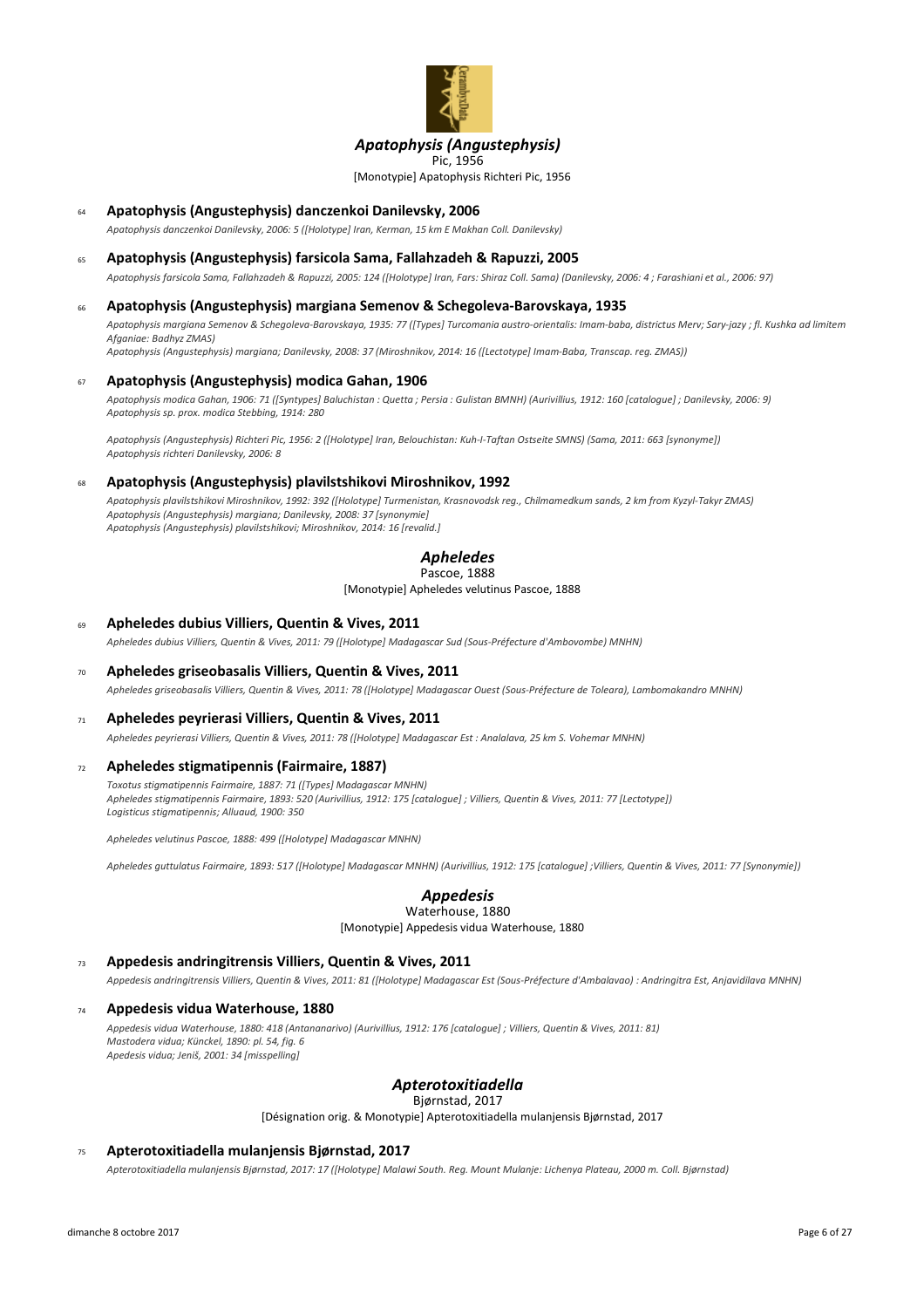

### *Apterotoxitiades* Adlbauer, 2008

[Désignation orig. & Monotypie] Apterotoxitiades vivesi Adlbauer, 2008

- <sup>76</sup> **Apterotoxitiades aspinosus Bjørnstad, 2015**
	- *Apterotoxitiades aspinosus Björnstad, 2015: 14 ([Holotype] RSA, Natal 1500/2000 m [Royal] Nat[al] Nat. Park ZMUN)*

#### <sup>77</sup> **Apterotoxitiades vivesi Adlbauer, 2008**

*Apterotoxitiades vivesi Adlbauer, 2008: 4 ([Holotype] RSA, Eastern Cape, Hogsback TMSA) (Vives, 2009: 43 ; Adlbauer et al., 2015: 11 [biology])*

#### *Ariastes* Fairmaire, 1896

[Monotypie] Ariastes monostigma Fairmaire, 1896

- <sup>78</sup> **Ariastes monostigma Fairmaire, 1896** *Ariastes monostigma Fairmaire, 1896: 379 ([Holotype] Diégo-Suarez MNHN) (Aurivillius, 1912: 175 [catalogue] ; Villiers, Quentin & Vives, 2011: 82)*
- <sup>79</sup> **Ariastes muellerae Vives, 2003**

*Ariastes muellerae Vives, 2003: 81 ([Holotype] Madagascar, Kirindi Forest TMSA) (Villiers, Quentin & Vives, 2011: 83)*

# *Artelida*

[Désignation orig. & Monotypie] Artelida Crinipes Thomson, 1864 Thomson, 1864

<sup>80</sup> **Artelida asperata Waterhouse, 1880**

*Artelida asperata Waterhouse, 1880: 415 ([Syntypes] Antananarivo BMNH) (Fairmaire, 1903: 370 ; Aurivillius, 1912: 171 [catalogue] ; Villiers, Quentin & Vives, 2011: 97)*

#### <sup>81</sup> **Artelida aurosericea Waterhouse, 1882**

*Artelida aurosericea Waterhouse, 1882: 326 ([Holotype] a few miles to the north of Fianarantsoa BMNH) (Aurivillius, 1912: 171 [catalogue] ; Villiers, Quentin & Vives, 2011: 95)*

#### <sup>82</sup> **Artelida bifida Villiers, Quentin & Vives, 2011**

*Artelida bifida Villiers, Quentin & Vives, 2011: 96 ([Holotype] Madagascar Est (Sous-Préfecture de Moramanga), Beparasy MNHN)*

#### <sup>83</sup> **Artelida castanea Villiers, Quentin & Vives, 2011**

*Artelida castanea Villiers, Quentin & Vives, 2011: 93 ([Holotype] Madagascar Centre : Fianarantsoa MNHN)*

#### <sup>84</sup> **Artelida crinipes Thomson, 1864**

*Artelida Crinipes Thomson, 1864: 143 ([Holotype] Madagascar MNHN) Artelida crinipes ; Aurivillius, 1912: 171 [catalogue] (Villiers, Quentin & Vives, 2011: 92)*

<sup>85</sup> **Artelida cuprea Villiers, Quentin & Vives, 2011**

*Artelida cuprea Villiers, Quentin & Vives, 2011: 94 ([Holotype] Madagascar Est : sous-préfecture de Mananara : mont Antampona MNHN)*

<sup>86</sup> **Artelida diversitarsis Fairmaire, 1902**

*Artelida diversitarsis Fairmaire, 1902: 385 ([Types] Fianarantsoa MNHN) (Aurivillius, 1912: 171 [catalogue] ; Villiers, Quentin & Vives, 2011: 91 [Lectotype])*

<sup>87</sup> **Artelida holoxantha Fairmaire, 1902**

*Artelida holoxantha Fairmaire, 1902: 385 ([Holotype] Ampasimena, vallée d'Ambolo MNHN) (Aurivillius, 1912: 171 [catalogue] ; Villiers, Quentin & Vives, 2011: 95 ; Jiroux, 2012: 92)*

<sup>88</sup> **Artelida insularis Villiers, Quentin & Vives, 2011**

*Artelida insularis Villiers, Quentin & Vives, 2011: 90 ([Holotype] Madagascar Ouest : île de Béraphia MNHN)*

<sup>89</sup> **Artelida lokobensis Villiers, Quentin & Vives, 2011**

*Artelida lokobensis Villiers, Quentin & Vives, 2011: 90 ([Holotype] Madagascar : Nosy Be, forêt de Lokobe MNHN)*

<sup>90</sup> **Artelida longicollis Villiers, Quentin & Vives, 2011**

*Artelida longicollis Villiers, Quentin & Vives, 2011: 90 ([Holotype] Madagascar Sud : plateau Mahafaly, Est d'Itampolo MNHN)*

<sup>91</sup> **Artelida pernobilis Van de Poll, 1890**

*Artelida pernobilis Van de Poll, 1890: 8 ([Néotype] Fenerive on the east coast of Madagascar MNHN) (Aurivillius, 1912: 171 [catalogue] ; Villiers, Quentin & Vives, 2011: 94)*

<sup>92</sup> **Artelida triangularis Villiers, Quentin & Vives, 2011**

*Artelida triangularis Villiers, Quentin & Vives, 2011: 91 ([Holotype] Madagascar Est : Sous-Préfecture de Moramanga: Perinet MNHN)*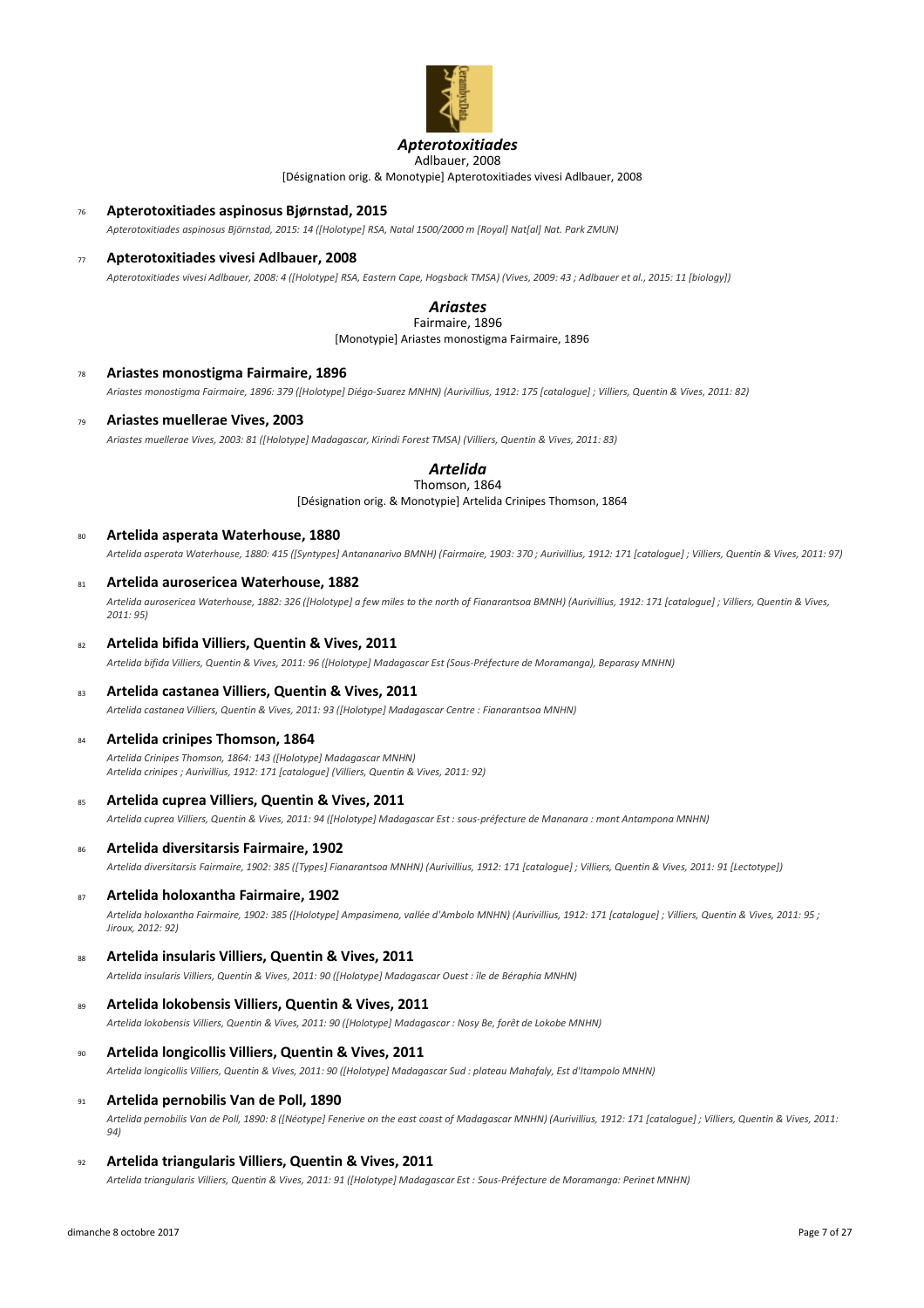

# <sup>93</sup> **Artelida villosimana Fairmaire, 1903**

*Artelida villosimana Fairmaire, 1903: 371 ([Types] Diégo-Suarez MNHN) (Aurivillius, 1912: 171 [catalogue] ; Villiers, Quentin & Vives, 2011: 89 [Lectotype])*

# *Barossus*

# Fairmaire, 1893

[Monotypie] Barossus cineraceus Fairmaire, 1893 Rhagiohabdium Adlbauer, 2001 ([Désignation orig. & Monotypie] Rhagiohabdium kauppi Adlbauer, 2001)

<sup>94</sup> **Barossus cineraceus Fairmaire, 1893**

*Barossus cineraceus Fairmaire, 1893: 517 ([Holotype] Antsianaka MNHN) (Aurivillius, 1912: 175 [catalogue] ; Villiers, Quentin & Vives, 2011: 98)*

## <sup>95</sup> **Barossus kauppi (Adlbauer, 2001)**

*Rhagiohabdium kauppi Adlbauer, 2001: 3 ([Holotype] Madagaskar eastern: Andasibe (Périnet) TMSA) Barossus kauppi; Vives & Adlbauer, 2005: 44 (Villiers, Quentin & Vives, 2011: 99)*

# *Bejofoana*

Villiers, Quentin & Vives, 2011

[Désignation orig. & Monotypie] Bejofoana salvazai Villiers, Quentin & Vives, 2011

Bejofana Villiers, Quentin & Vives, 2011: 38 [misspelling]

# <sup>96</sup> **Bejofoana salvazai Villiers, Quentin & Vives, 2011** *Bejofoana salvazai Villiers, Quentin & Vives, 2011: 101 ([Holotype] Madagascar Sambirano (Sous-Préfecture d'Ambanja): Bejofo MNHN)*

# *Boppeus*

[Désignation orig.] Paratoxus Fairmairei Boppe, 1921 Villiers, 1982

#### <sup>97</sup> **Boppeus acuticollis Villiers, 1982**

*Boppeus acuticollis Villiers, 1982: 108 ([Holotype] Madagascar Centre : S.-P. Manjakandriana MNHN)*

# <sup>98</sup> **Boppeus brevicollis Villiers, 1982**

*Boppeus brevicollis Villiers, 1982: 110 ([Holotype] Madagascar Nord MNHN)*

# <sup>99</sup> **Boppeus fairmairei (Boppe, 1921)**

*Paratoxotus Fairmairei Boppe, 1921: 48 ([Types] Madagascar: Tananarive (Antananarivo) ISNB) Paratoxotus fairmairei; Ferreira & Veiga Ferreira, 1959: 353 Boppeus fairmairei Villiers, 1982: 105 [Lectotype]*

### <sup>100</sup> **Boppeus laevis Villiers, 1982**

*Boppeus laevis Villiers, 1982: 111 ([Holotype] Madagascar Sud-Est : S.-P. Fort-Dauphin MNHN)*

#### <sup>101</sup> **Boppeus lagrioides Villiers, 1982**

*Boppeus lagrioides Villiers, 1982: 108 ([Holotype] Madagascar Nord : région du Tsaratanana MNHN)*

# <sup>102</sup> **Boppeus orientalis Villiers, 1982**

*Boppeus orientalis Villiers, 1982: 109 ([Holotype] Madagascar Est : S.-P. Tamatave MNHN)*

#### <sup>103</sup> **Boppeus pauliani Villiers, 1982**

*Boppeus pauliani Villiers, 1982: 106 ([Holotype] Madagascar Centre : S.-P. Ambalavao MNHN)*

# <sup>104</sup> **Boppeus peyrierasi Vives, 2004**

*Boppeus peyrierasi Vives, 2004: 14 ([Holotype] Madagascar, chaînes anosyennes: S.O. de Trafanoamby, plateau Andohahelo Coll. Vives)*

#### <sup>105</sup> **Boppeus sericeus Villiers, 1982**

*Boppeus sericeus Villiers, 1982: 108 ([Holotype] Madagascar Centre : S.-P. Manjakandriana MNHN)*

# <sup>106</sup> **Boppeus viettei Villiers, 1982** *Boppeus viettei Villiers, 1982: 110 ([Holotype] Madagascar Centre : S.-P. Fianarantsoa MNHN)*

#### *Borneophysis* Vives & Heffern, 2006

[Désignation orig. & Monotypie] Borneophysis chewi Vives & Heffern, 2006

# <sup>107</sup> **Borneophysis chewi Vives & Heffern, 2006** *Borneophysis chewi Vives & Heffern, 2006 (Sipitang vic. Sabah Malaysia)*

## *Brachymyiodola*

[Désignation orig.] Myiodola maculosa Fairmaire, 1901 Brachymyodola Villiers, Quentin & Vives, 2011: 37 [misspelling] Villiers, Quentin & Vives, 2011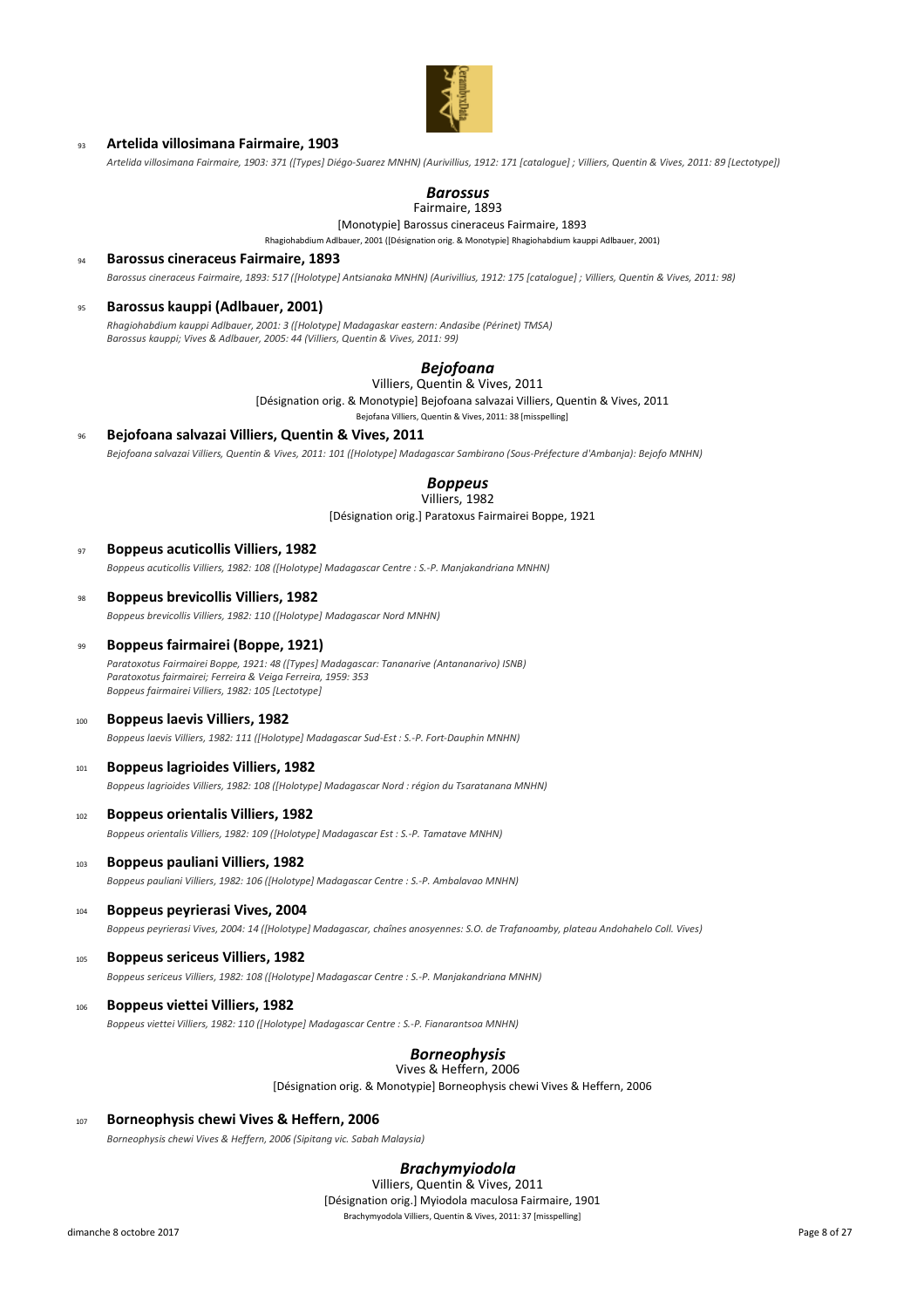

# <sup>108</sup> **Brachymyiodola maculosa (Fairmaire, 1901)**

*Myiodola maculosa Fairmaire, 1901: 218 ([Holotype] Plateau de Hukaru MNHN) (Aurivillius, 1912: 169 [catalogue]) Brachymyiodola maculosa; Villiers, Quentin & Vives, 2011: 111*

#### *Capetoxotus* Tippmann, 1959

[Désignation orig. & Monotypie] Capetoxotus rugosus Tippmann, 1959

<sup>109</sup> **Capetoxotus rugosus Tippmann, 1959**

*Capetoxotus rugosus Tippmann, 1959 (Vives, 2009)*

#### *Capnolymma* Pascoe, 1858

[Monotypie] Capnolymma Stygia Pascoe, 1858 Capnolymna Thomson, 1864 [misspelling]

Capnocalymma Gemminger & Harold, 1873 [misspelling] Capnolymma (Capnolymma) Vives, 2015: 195 [Dorcasomini]

<sup>110</sup> **Capnolymma borneana Ohbayashi, 1994**

*Capnolymma borneana Ohbayashi, 1994*

<sup>111</sup> **Capnolymma brunnea Gressitt & Rondon, 1970**

*Capnolymma (Capnolymma) brunnea Gressitt & Rondon, 1970: 33 ([Holotype] Laos, Khammouane District: Phon Tiou BPBM) (Vives, 2015: 195 [Vietnam]) Capnolymma brunnea; Niisato, 1995: 34 [Thailande] (Chiang & Chen, 2001: 36)*

# <sup>112</sup> **Capnolymma capreola Pascoe, 1866**

*Capnolymma capreola Pascoe, 1866 (Aurivillius, 1912 [catalogue])*

## <sup>113</sup> **Capnolymma cingalensis Gahan, 1906**

*Capnolymma cingalensis Gahan, 1906 ([Holotype] Ceylon BMNH) (Aurivillius, 1912 [catalogue] ; Makihara et al., 2008 ; Ghate et al., 2011)*

#### <sup>114</sup> **Capnolymma ishiharai Ohbayashi, 1994**

*Capnolymma (Capnolymma) ishiharai Ohbayashi, 1994 (Cameron Highlands Pahang (prequ'île de Malacca) Coll.Ohbayashi)*

- <sup>115</sup> **Capnolymma laotica Gressitt & Rondon, 1970** *Capnolymma (Capnolymma) laotica Gressitt & Rondon, 1970*
- <sup>116</sup> **Capnolymma ohbayashii Holzschuh, 2006** *Capnolymma ohbayashii Holzschuh, 2006*

# <sup>117</sup> **Capnolymma similis Gressitt & Rondon, 1970**

*Capnolymma (Capnolymma) similis Gressitt & Rondon, 1970*

## <sup>118</sup> **Capnolymma stygia Pascoe, 1858**

*Capnolymma stygia Pascoe, 1858 (Thomson, 1864) Capnolymna stygia Thomson, 1864 [misspelling] Capnolymma stygium Aurivillius, 1912 [catalogue]*

# *Catalanotoxotus*

Vives, 2005

[nomen nov. pro] Catalana Vives, 2004 ([Désignation orig. & Monotypie] Catalana pauliani Vives, 2004) Catalana Vives, 2004 ([Désignation orig. & Monotypie] Catalana pauliani Vives, 2004) (nec Viette, 1954 [Lepidoptera, Noctuidae])

### <sup>119</sup> **Catalanotoxotus nivosus Vives, 2005**

*Catalanotoxotus nivosus Vives, 2005: 4 ([Holotype] Madagascar Centre, Forêt de Vanjamanitra, 8 km Sud-Est d'Anjozorobe MNHN)*

# <sup>120</sup> **Catalanotoxotus pauliani (Vives, 2004)**

*Catalana pauliani Vives, 2004: 18 ([Holotype] Andranomandevy, Didy, Ambatondrazaka Coll. Vives) Catalanotoxotus pauliani; Vives, 2005: 4*

# *Cribraedoeus*

Villiers, Quentin & Vives, 2011

[Désignation orig.] Icariotis basipennis Fairmaire, 1901

## <sup>121</sup> **Cribraedoeus basipennis (Fairmaire, 1901)**

*Icariotis basipennis Fairmaire, 1901: 217 ([Types] Plateau de Hukaru MNHN) (Aurivillius, 1912: 174 [catalogue]) Cribraedoeus basipennis; Villiers, Quentin & Vives, 2011: 116 [Lectotype]*

## <sup>122</sup> **Cribraedoeus scapularis Villiers, Quentin & Vives, 2011**

*Cribraedoeus scapularis Villiers, Quentin & Vives, 2011: 118 ([Holotype] Madagascar Nord (Sous-Préfecture d'Antsiranana): Montagne d'Ambre MNHN)*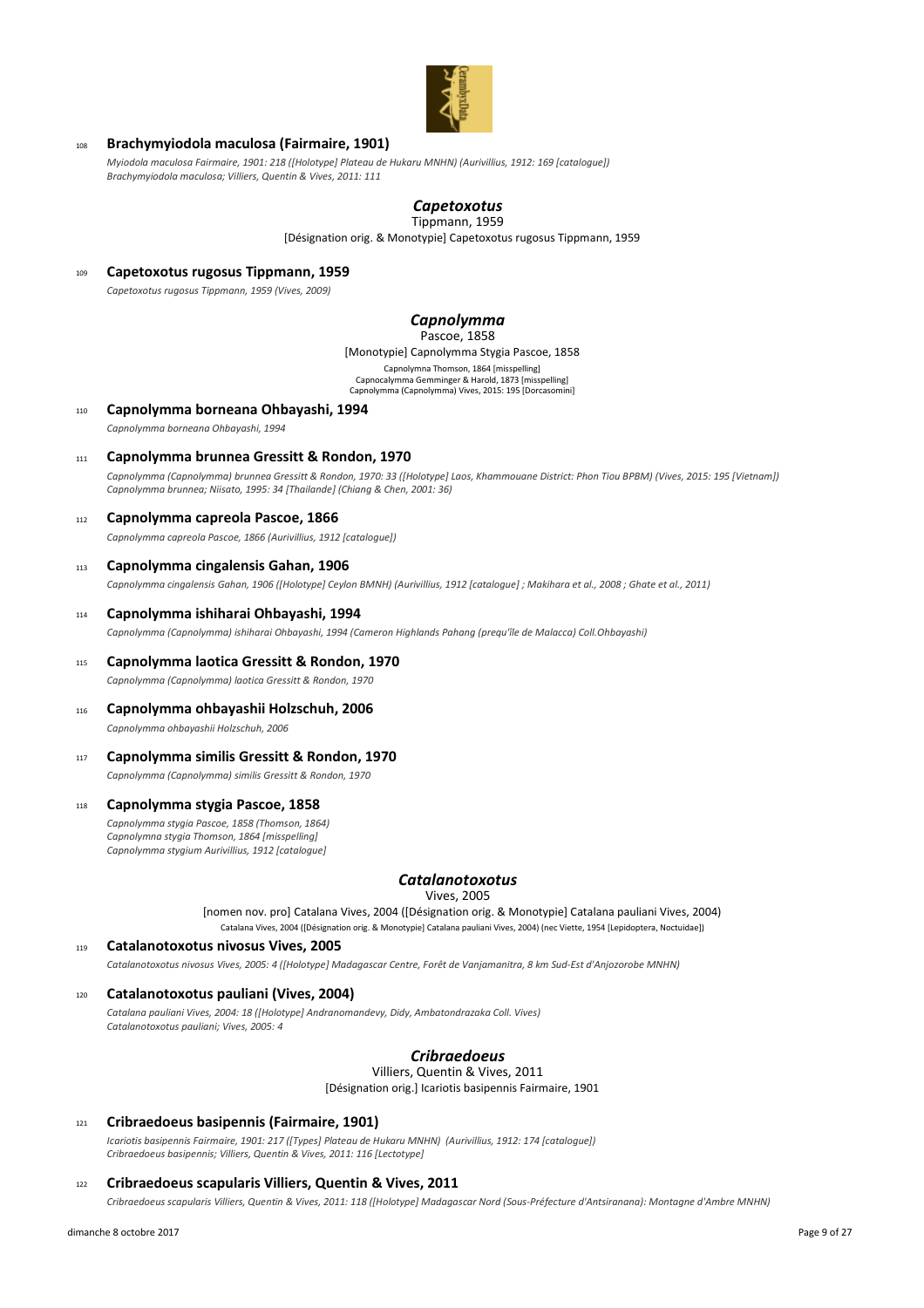

# <sup>123</sup> **Cribraedoeus unicolor (Fairmaire, 1901)**

*Icariotis basipennis var. unicolor Fairmaire, 1901: 217 ([Types] Plateau de Hukaru MNHN) Cribraedoeus unicolor; Villiers, Quentin & Vives, 2011: 117 [Lectotype]*

# *Criocerinus*

[Monotypie] Criocerinus corallinus Fairmaire, 1894 Fairmaire, 1894

<sup>124</sup> **Criocerinus alluaudi Villiers, Quentin & Vives, 2011**

*Criocerinus alluaudi Villiers, Quentin & Vives, 2011: 120 ([Holotype] Madagascar Est : Didy MNHN)*

## <sup>125</sup> **Criocerinus corallinus Fairmaire, 1894**

*Criocerinus corallinus Fairmaire, 1894: 151 ([Types] Madagascar, Ambatondrazaka: Antsianaka MNHN) (Aurivillius, 1912: 175 [catalogue] ; Villiers, Quentin & Vives, 2011: 120 [Lectotype])*

# *Dalitera*

Villiers, Quentin & Vives, 2011

[Désignation orig.] Artelida calcarata Fairmaire, 1905

Dilatera Villiers, Quentin & Vives, 2011: 29 [misspelling]

#### <sup>126</sup> **Dalitera calcarata (Fairmaire, 1905)** *Artelida calcarata Fairmaire, 1905: 134 ([Types] Soalala MNHN) (Aurivillius, 1912: 171 [catalogue]) Dalitera calcarata; Villiers, Quentin & Vives, 2011: 121 [Lectotype]*

# *Dinopteroides*

[Désignation orig. & Monotypie] Dinopteroides incisum Villiers, Quentin & Vives, 2011 Villiers, Quentin & Vives, 2011

## <sup>127</sup> **Dinopteroides incisum Villiers, Quentin & Vives, 2011**

*Dinopteroides incisum Villiers, Quentin & Vives, 2011: 123 ([Holotype] Madagascar Est: Didy MNHN)*

#### *Dorcianus* Fairmaire, 1901

[Monotypie] Dorcianus angulicollis Fairmaire, 1901

# <sup>128</sup> **Dorcianus angulicollis Fairmaire, 1901**

*Dorcianus angulicollis Fairmaire, 1901: 214 ([Holotype] Andrangoloaka MNHN) (Aurivillius, 1912: 171 [catalogue] ; Villiers, Quentin & Vives, 2011: 124)*

#### *Dotoramades* Villiers, 1982

[Désignation orig.] Mastododera difformipes Bates, 1879

### <sup>129</sup> **Dotoramades basalis Villiers, 1982**

*Dotoramades basalis Villiers, 1982: 157 ([Holotype] Madagascar Est : S.-P. Moramanga MNHN) (Villiers, Quentin & Vives, 2011: 129)*

#### <sup>130</sup> **Dotoramades difformipes Bates, 1879**

*Mastododera difformipes Bates, 1879: 252 ([Types] Madagascar MNHN) (Aurivillius, 1912: 170 [catalogue]) Mastodontodera difformipes; Alluaud, 1900: 347 Dotoramades difformipes Villiers, 1982: 154 [Lectotype] (Villiers, Quentin & Vives, 2011: 127)*

# <sup>131</sup> **Dotoramades masoalensis Villiers, 1982** *Dotoramades masoalensis Villiers, 1982: 156 ([Holotype] Madagascar Est : S.-P. Maroantsetra MNHN) (Villiers, Quentin & Vives, 2011: 128)*

# <sup>132</sup> **Dotoramades sambiranensis Villiers, 1982**

*Dotoramades sambiranensis Villiers, 1982: 156 ([Holotype] Madagascar Sambirano : S.-P. Analalava MNHN) (Villiers, Quentin & Vives, 2011: 128)*

#### <sup>133</sup> **Dotoramades suturalis Villiers, 1982**

*Dotoramades suturalis Villiers, 1982: 156 ([Holotype] Madagascar Nord : S.-P. Diégo-Suarez MNHN) (Villiers, Quentin & Vives, 2011: 129)*

# *Dysmathosoma*

Waterhouse, 1882

[Monotypie] Dysmathosoma picipes Waterhouse, 1882

#### <sup>134</sup> **Dysmathosoma lucidus Vives, 2004**

*Dysmathosoma lucidus Vives, 2004: 5 ([Holotype] Madagascar: Ampitameloka, sud Moramanga MNHN) (Villiers, Quentin & Vives, 2011: 133)*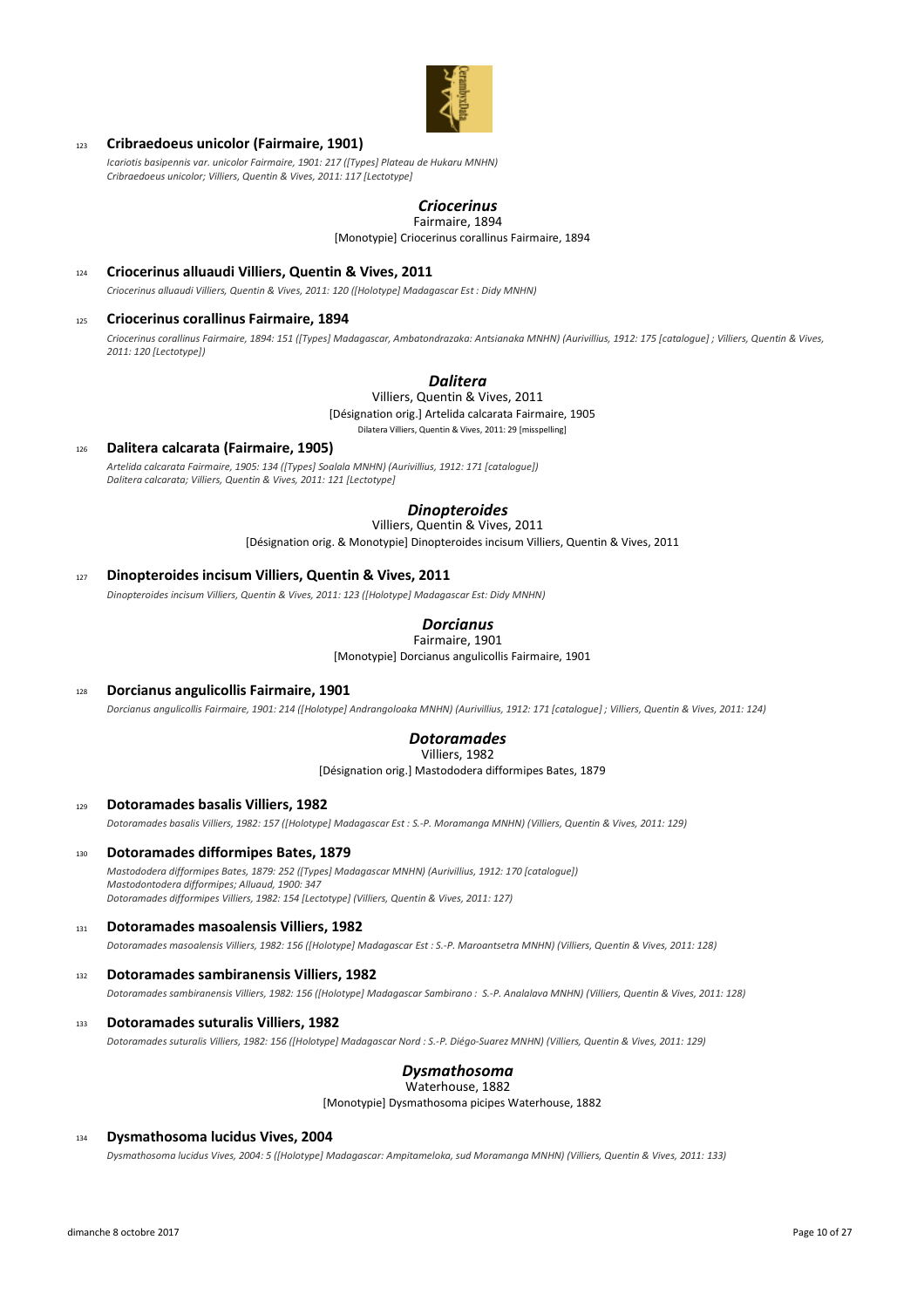

## <sup>135</sup> **Dysmathosoma picipes Waterhouse, 1882**

*Dysmathosoma picipes Waterhouse, 1882; 423 ([Holotype] neighbourhood of Fianarantsoa BMNH) (Aurivillius, 1912: 170 [catalogue] ; Ferreira & Veiga Ferreira, 1959: 346 ; Villiers, Quentin & Vives, 2011: 132)*

Logisticus sesquivittatus Fairmaire, 1888: 23 ([Holotype] Madagascar MNHN) ((Aurivillius, 1912: 172 [catalogue] ; Ferreira & Veiga Ferreira, 1959: 348 ; Villiers, Quentin *& Vives, 2011: 132 [synonymie])*

#### *Eccrisis* Pascoe, 1888

# [Monotypie] Eccrisis abdominalis Pascoe, 1888

Myiodola Fairmaire, 1900 ([Désignation orig.] Sagridola Scalabrii Fairmaire, 1896)

#### <sup>136</sup> **Eccrisis abdominalis Pascoe, 1888**

*Eccrisis abdominalis Pascoe, 1888: 499 ([Holotype] Madagascar BMNH) Anthribola abdominalis; Fairmaire, 1893: 511 (Aurivillius, 1912: 168 [catalogue] ; Ferreira & Veiga Ferreira, 1959: 366 ; Villiers, Quentin & Vives, 2011: 138)*

*Sagridola spinicrus Fairmaire, 1896: 378 ([Holotype] Antsianaka MNHN) (Aurivillius, 1912: 169 [catalogue]) Myiodola spinicrus; Boppe, 1921: 62 (Ferreira & Veiga Ferreira, 1959: 368)*

#### <sup>137</sup> **Eccrisis adlbaueri Vives, 2003**

*Eccrisis adlbaueri Vives, 2003: 84 ([Holotype] Madagascar West: Kirindi Forest TMSA) (Villiers, Quentin & Vives, 2011: 154)*

<sup>138</sup> **Eccrisis alboscutata Villiers, Quentin & Vives, 2011**

*Eccrisis alboscutata Villiers, Quentin & Vives, 2011: 145 ([Holotype] Madagascar Nord (Sous-Préfecture d'Antsiranana): Montagne d'Ambre MNHN)*

#### <sup>139</sup> **Eccrisis biannulata Villiers, Quentin & Vives, 2011**

*Eccrisis biannulata Villiers, Quentin & Vives, 2011: 141 ([Holotype] Madagascar Sud (Sous-Préfecture d'Ambovombe): Ambovombe MNHN)*

### <sup>140</sup> **Eccrisis collaris Villiers, Quentin & Vives, 2011**

*Eccrisis collaris Villiers, Quentin & Vives, 2011: 143 ([Holotype] Madagascar Est: Région de Maroantsetra MNHN)*

<sup>141</sup> **Eccrisis dimorpha Villiers, Quentin & Vives, 2011**

*Eccrisis dimorpha Villiers, Quentin & Vives, 2011: 152 ([Holotype] Madagascar Est: Midongy S.E. MNHN)*

# <sup>142</sup> **Eccrisis discalis Villiers, Quentin & Vives, 2011**

*Eccrisis discalis Villiers, Quentin & Vives, 2011: 139 ([Holotype] Madagascar Centre: Antsianaka MNHN)*

#### <sup>143</sup> **Eccrisis distincta (Fairmaire, 1901)**

*Myiodola distincta Fairmaire, 1901: 218 ([Types] Plateau de Hukaru MNHN) (Aurivillius, 1912: 169 [catalogue]) Eccrisis distincta; Villiers, Quentin & Vives, 2011: 147 [Lectotype]*

#### <sup>144</sup> **Eccrisis filipennis Villiers, Quentin & Vives, 2011**

*Eccrisis filipennis Villiers, Quentin & Vives, 2011: 140 ([Holotype] Madagascar Est: Presqu'île Masoala, Ambohitsitondrona MNHN)*

#### <sup>145</sup> **Eccrisis flavicollis (Waterhouse, 1878)**

*Sagridola flavicollis Waterhouse, 1878: 367 ([Types] Madagascar, neighbourhood of Fianarantsoa BMNH) (Fairmaire, 1893: 511 ; Aurivillius, 1912: 169 [catalogue]) Anthribola flavicollis; Waterhouse, 1882: 50 Myiodola flavicollis; Boppe, 1921: 62 (Ferreira & Veiga Ferreira, 1959: 367) Eccrisis flavicollis; Villiers, Quentin & Vives, 2011: 142 [Lectotype]*

#### <sup>146</sup> **Eccrisis luctifera (Fairmaire, 1893)**

*Sagridola luctifera Fairmaire, 1893: 510 ([Syntypes] Madagascar MNHN) (Aurivillius, 1912: 169 [catalogue] ; Ferreira & Veiga Ferreira, 1959: 365) Eccrisis luctifera Villiers, Quentin & Vives, 2011: 152 [Lectptype]*

*Anthribola niviguttata Fairmaire, 1902: 287 ([Syntypes] Madagascar MNHN) (Aurivillius, 1912: 169 [catalogue] ; Ferreira & Veiga Ferreira, 1959: 366 ; Villiers, Quentin & Vives, 2011: 152 [Lectptype])*

#### <sup>147</sup> **Eccrisis muscaria (Fairmaire, 1900)**

*Myiodola muscaria Fairmaire, 1900: 88 ([Types] Environs de Suberbieville MNHN) (Aurivillius, 1912: 169 [catalogue]) Eccrisis muscaria; Villiers, Quentin & Vives, 2011: 151 [Lectotype]*

### <sup>148</sup> **Eccrisis perrieri (Fairmaire, 1900)**

*Myiodola Perrieri Fairmaire, 1900: 88 ([Types] Environs de Suberbieville MNHN) (Aurivillius, 1912: 169 [catalogue]) Myiodola perrieri; Ferreira & Veiga Ferreira, 1959: 368 Eccrisis perrieri; Villiers, Quentin & Vives, 2011: 146 [Lectotype]*

# <sup>149</sup> **Eccrisis plagiaticollis (Fairmaire, 1893)**

*Sagridola plagiaticollis Fairmaire, 1893: 510 ([Types] Madagascar: Antsianaka MNHN) (Aurivillius, 1912: 169 [catalogue]) Myiodola plagiaticollis; Boppe, 1921: 62 (Ferreira & Veiga Ferreira, 1959: 368) Eccrisis plagiaticollis; Villiers, Quentin & Vives, 2011: 144 [Lectotype]*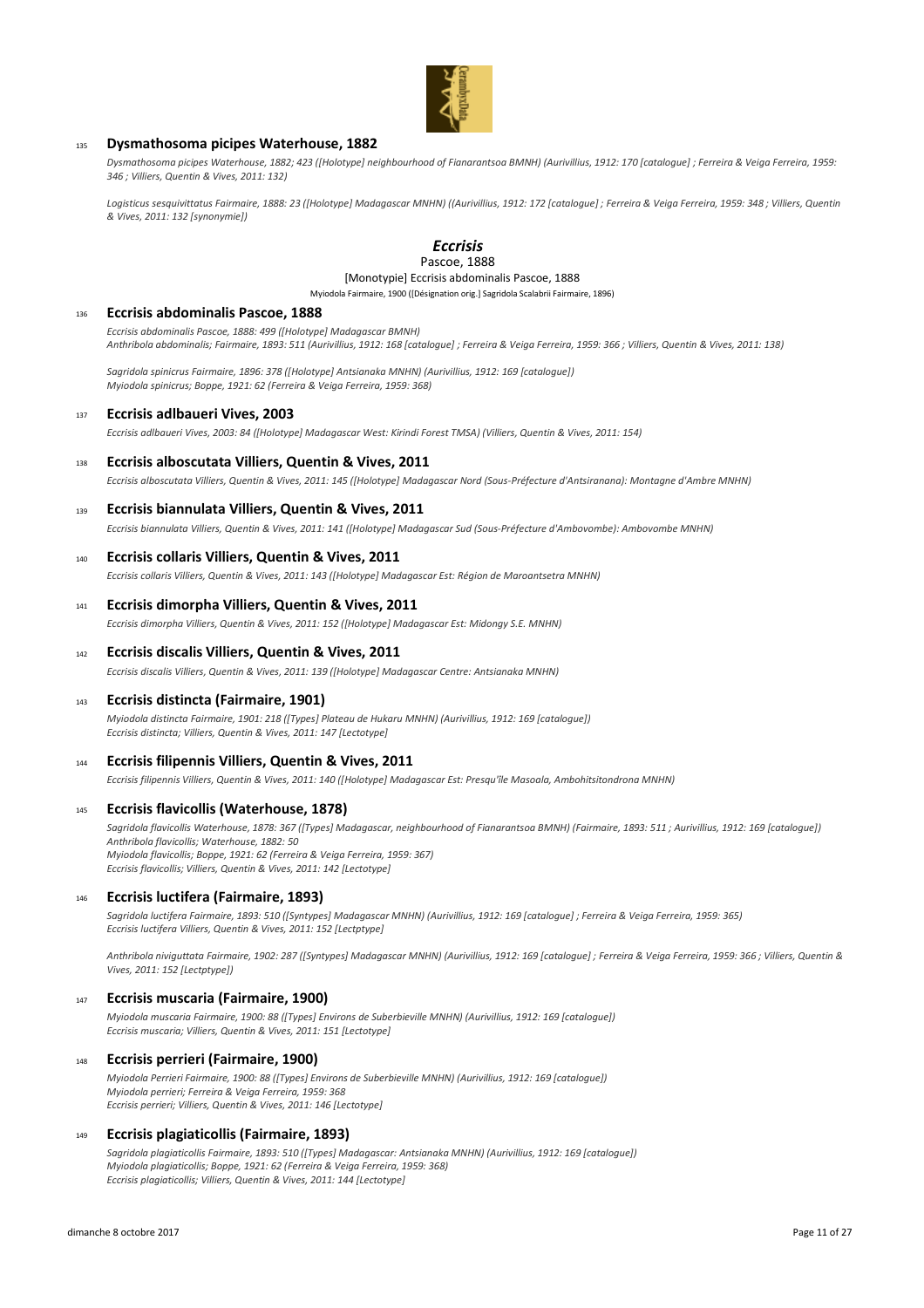

# <sup>150</sup> **Eccrisis ruficornis Villiers, Quentin & Vives, 2011**

*Eccrisis ruficornis Villiers, Quentin & Vives, 2011: 142 ([Holotype] Madagascar Est : Tamatave MNHN)*

## <sup>151</sup> **Eccrisis scalabrii (Fairmaire, 1896)**

*Sagridola Scalabrii Fairmaire, 1896: 378 ([Types] Marololo MNHN) Sagridola Scalabrei; Alluaud, 1900: 346 Myiodola Scalabrii; Aurivillius, 1912: 169 [catalogue] Myiodola scalabrii; Ferreira & Veiga Ferreira, 1959: 368 Eccrisis scalabrii; Villiers, Quentin & Vives, 2011: 148 [Lectotype][comb. nov.]*

## <sup>152</sup> **Eccrisis septentrionalis Villiers, Quentin & Vives, 2011**

*Eccrisis septentrionalis Villiers, Quentin & Vives, 2011: 141 ([Holotype] Madagascar Nord: Montagne d'Ambre MNHN)*

### <sup>153</sup> **Eccrisis seyrigi Villiers, Quentin & Vives, 2011**

*Eccrisis seyrigi Villiers, Quentin & Vives, 2011: 148 ([Holotype] Madagascar Centre : sous-préfecture de Bekily : Bekily MNHN)*

#### <sup>154</sup> **Eccrisis vitrea Villiers, Quentin & Vives, 2011**

*Eccrisis vitrea Villiers, Quentin & Vives, 2011: 150 ([Holotype] Madagascar Est: Région de Maroantsetra MNHN)*

#### *Echaristha* Fairmaire, 1901

[Monotypie] Echaristha pictipennis Fairmaire, 1901 Echarista Aurivillius, 1912 [misspelling]

# <sup>155</sup> **Echaristha bilobata Villiers, Quentin & Vives, 2011**

*Echaristha bilobata Villiers, Quentin & Vives, 2011: 156 ([Holotype] Madagascar Nord: Montagne d'Ambre MNHN)*

## <sup>156</sup> **Echaristha pictipennis (Fairmaire, 1901)**

*Echaristha pictipennis Fairmaire, 1901: 220 ([Holotype] Environs de Suberbieville MNHN) Echarista pictipennis; Aurivillius, 1912: 176 [catalogue] [misspelling] (Ferreira & Veiga Ferreira, 1959: 370 ; Villiers, Quentin & Vives, 2011: 153)*

# *Enthymius*

[Monotypie] Enthymius dubius Waterhouse, 1878 [Monotypie] Paratoxotus Argodii Fairmaire, 1901 Waterhouse, 1878

#### <sup>157</sup> **Enthymius dubius Waterhouse, 1878**

*Enthymius dubius Waterhouse, 1878: 295 ([Holotype] Madagascar BMNH) (Aurivillius, 1912: 170 [catalogue] ; Villiers, Quentin & Vives, 2011: 159)*

*Paratoxotus Argodii Fairmaire, 1901: 213 ([Holotype] Madagascar MNHN) (Villiers, Quentin & Vives, 2011: 159 [synonymie]) Paratoxotus Argodi; Aurivillius, 1912: 173 [catalogue] Paratoxotus argodi; Ferreira & Veiga Ferreira, 1959: 353*

# <sup>158</sup> **Enthymius farinosus (Fairmaire, 1902)**

*Paratoxotus farinosus Fairmaire, 1902: 385 ([Holotype] Madagascar MNHN) (Aurivillius, 1912: 173 [catalogue]) Enthymius farinosus; Villiers, Quentin & Vives, 2011: 161 [comb. nov.]*

## <sup>159</sup> **Enthymius pachydermus (Fairmaire, 1893)**

*Logisticus pachydermus Fairmaire, 1893: 516 ([Type] Madagascar MNHN) (Aurivillius, 1912: 172 [catalogue]) Enthymius pachydermus; Villiers, Quentin & Vives, 2011: 161 [Néotype][comb. nov.]*

# *Epitophysis*

[Désignation orig.] Apatophysis (Epitophysis) substriata Gressitt & Rondon, 1970 Gressitt & Rondon, 1970

#### <sup>160</sup> **Epitophysis substriata (Gressitt & Rondon, 1970)**

*Apatophysis (Epitophysis) substriata Gressitt & Rondon, 1970: 29 ([Holotype] Sataboury (Xaignabouri), Laos BPBM) Apatophysis substriata; Hua, 1984: 8 Epitophysis substriata; Vives & Heffern, 2006: 2 [comb. nov.]*

### *Eupalelius* Fairmaire, 1896

[Monotypie] Eupalelius scapulatus Fairmaire, 1896

## <sup>161</sup> **Eupalelius scapulatus Fairmaire, 1896**

*Eupalelius scapulatus Fairmaire, 1896: 368 ([Types] Madagascar MNHN) (Aurivillius, 1912: 10 [catalogue] ; Villiers, Quentin & Vives, 2011: 164 [Lectotype])*

# *Formosotoxotus*

[Désignation orig.] Artelida asiatica Matsushita, 1933 Hayashi, 1960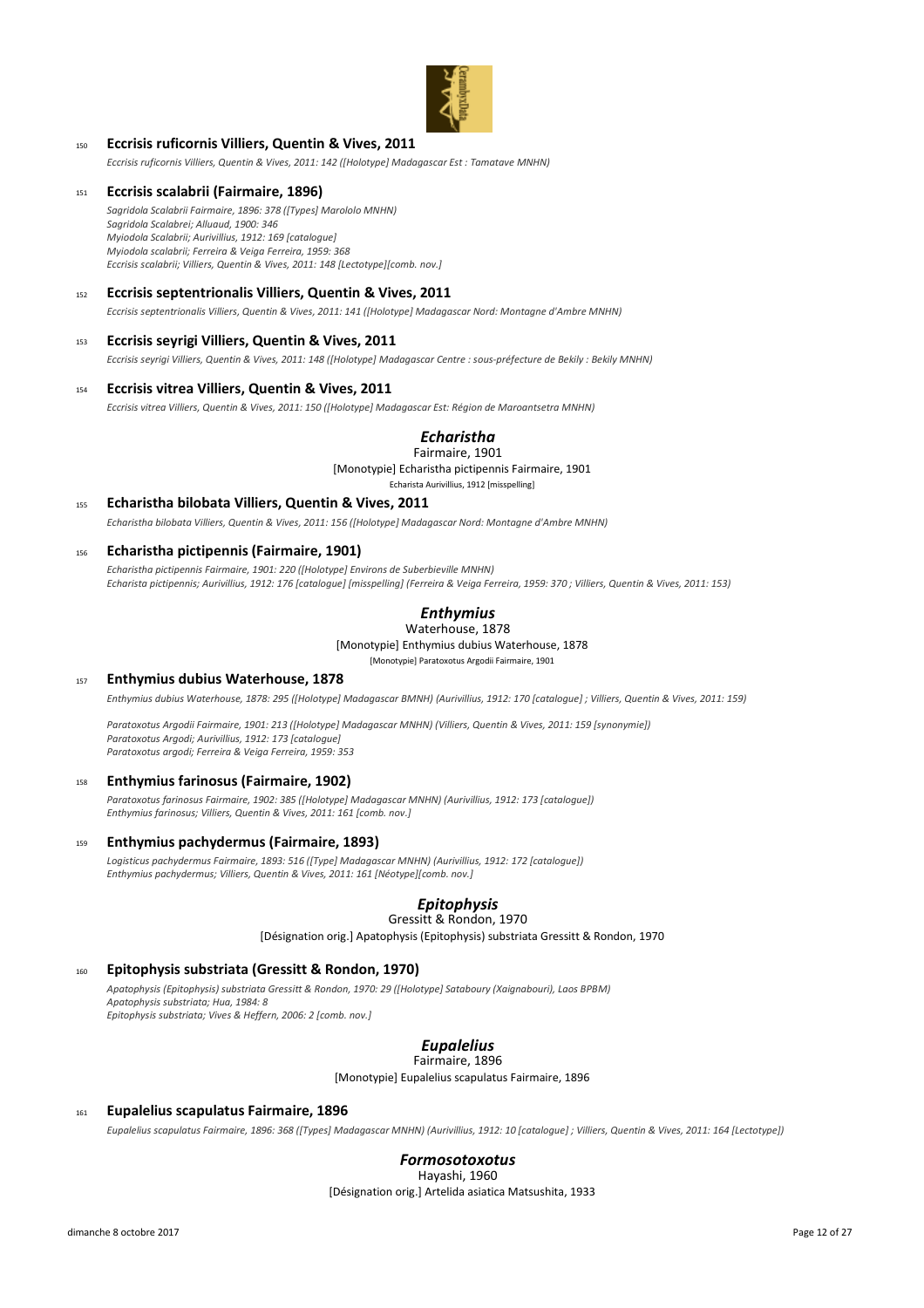

## <sup>162</sup> **Formosotoxotus auripilosus (Kano, 1933)**

*Toxotinus auripilosus Kano, 1933: 263 ([Holotype] Tattaka, near Musha, Central Formosa NMST) Toxotus (Toxotinus) auripilosus; Gressitt, 1951: 58 Formosotoxotus auripilosus; Hayashi, 1960: 2 (Nakamura et al., 1992: 10 ; Nara, 2002: 24 ; Vives & Niisato, 2006: 273)*

*Artelida asiatica Matsushita, 1933: 172 ([Holotype] Formosa (Hôzan) MNHU) Paranthophylax asiaticus; Gressitt, 1951: 51*

#### <sup>163</sup> **Formosotoxotus gressitti Miroshnikov & Lin, 2014**

*Formosotoxotus gressitti Miroshnikov & Lin, 2014: 117 ([Holotype] China, Xizang (Tibet) Province:Linzhi Distr., Bomi, Tongmaizhen, 30°06´09´´ N, 95°04´47´´ E, 2060 m IZAS)*

# <sup>164</sup> **Formosotoxotus hisamatsui Ohbayashi, 2009**

*Formosotoxotus hisamatsui Ohbayashi, 2009: 97 ([Holotype] Mt. Phu-Sam-Soun, Xiengkhouang, Laos EUMJ)*

#### <sup>165</sup> **Formosotoxotus kucerai Rapuzzi & Sama, 2014**

*Formosotoxotus kucerai Rapuzzi & Sama, 2014: 3 ([Holotype] China: Shaanxi, Lueyang Coll. Rapuzzi)*

#### <sup>166</sup> **Formosotoxotus malayanus Hayashi, 1977**

*Formosotoxotus malayanus Hayashi, 1977: 95 ([Holotype] Cameron Highlands, Pahang, Malaysia OMNH) (Vives & Niisato, 2006: 273 ; Miroshnikov, 2014: 28)*

*Formosotoxotus fulvopilosus Hayashi, 1979: 53 ([Holotype] Malaysia (Pahang): Cameron Highlands, Tanah Rata OMNH) (Vives, 2003: 3 ; Vives & Niisato, 2006: 273)*

<sup>167</sup> **Formosotoxotus masatakai Ohbayashi, 2007**

*Formosotoxotus masatakai Ohbayashi, 2007: 200 ([Holotype] Sikkim MNHN) (Miroshnikov, 2014: 28 ; Miroshnikov & Lin, 2014: 118)*

## <sup>168</sup> **Formosotoxotus nobuoi Vives & Niisato, 2006**

*Formosotoxotus nobuoi Vives & Niisato, 2006: 273 ([Holotype] Taplejung, Nechi Province, E. Nepal Coll. Vives) (Miroshnikov, 2014: 28 ; Miroshnikov & Lin, 2014: 118)*

#### <sup>169</sup> **Formosotoxotus takaoi Niisato, 1996**

*Formosotoxotus takaoi Niisato, 1996: 101 ([Holotype] Lao Cai Province of northern Vietnam: near Sapa NMST) (Vives & Niisato, 2006: 273)*

#### <sup>170</sup> **Formosotoxotus uenoi Ohbayashi, 1995**

*Formosotoxotus uenoi Ohbayashi, 1995: 437 ([Holotype] W. Kalimantan, Indonesia: Mt. Berangin EUMJ) (Vives & Niisato, 2006; 273)*

#### *Gaurotinus* Fairmaire, 1897

[Monotypie] Gaurotinus tenuelineatus Fairmaire, 1897

- <sup>171</sup> **Gaurotinus griveaudi Villiers, Quentin & Vives, 2011** *Gaurotinus griveaudi Villiers, Quentin & Vives, 2011: 168 ([Holotype] Madagascar Ouest: forêt Andranavory MNHN)*
- <sup>172</sup> **Gaurotinus tenuelineatus Fairmaire, 1897** *Gaurotinus tenuelineatus Fairmaire, 1897: 392 ([Types] Antsianaka MNHN) (Aurivillius, 1912: 176 [catalogue] ; Villiers, Quentin & Vives, 2011: 167 [Lectotype])*

#### *Harimius* Fairmaire, 1889

[Monotypie] Harimius atripennis Fairmaire, 1889

<sup>173</sup> **Harimius atripennis Fairmaire, 1889**

*Harimius atripennis Fairmaire, 1889: xcvi ([Types] Madagascar: Fénérive MNHN) (Aurivillius, 1912: 173 [catalogue] ; Villiers, Quentin & Vives, 2011: 169 [Lectotype])*

# *Heteraedoeus*

[Désignation orig.] Icariotis pallidocinctus Fairmaire, 1896 Aedoeus Aurivillius, 1912: 171 [misspelling] Villiers, Quentin & Vives, 2011

#### <sup>174</sup> **Heteraedoeus pallidocinctus (Fairmaire, 1896)**

*Icariotis pallidocinctus Fairmaire, 1896: 379 ([Holotype] Tsaraotra MNHN) (Aurivillius, 1912: 174 [catalogue] ; Ferreira & Veiga Ferreira, 1959: 361) Heteraedoeus pallidocinctus Villiers, Quentin & Vives, 2011: 170*

*Aedeus marginatus Fairmaire, 1903: 248 ([Types] Ankirihitra MNHN) (Villiers, Quentin & Vives, 2011: 170 [Lectotype]) Aedoeus marginatus Aurivillius, 1912: 171 [misspelling] (Boppe, 1921: 59 ; Ferreira & Veiga Ferreira, 1959: 364)*

# *Hukaruana*

[Désignation orig.] Myiodola brachyptera Fairmaire, 1901 Villiers, Quentin & Vives, 2011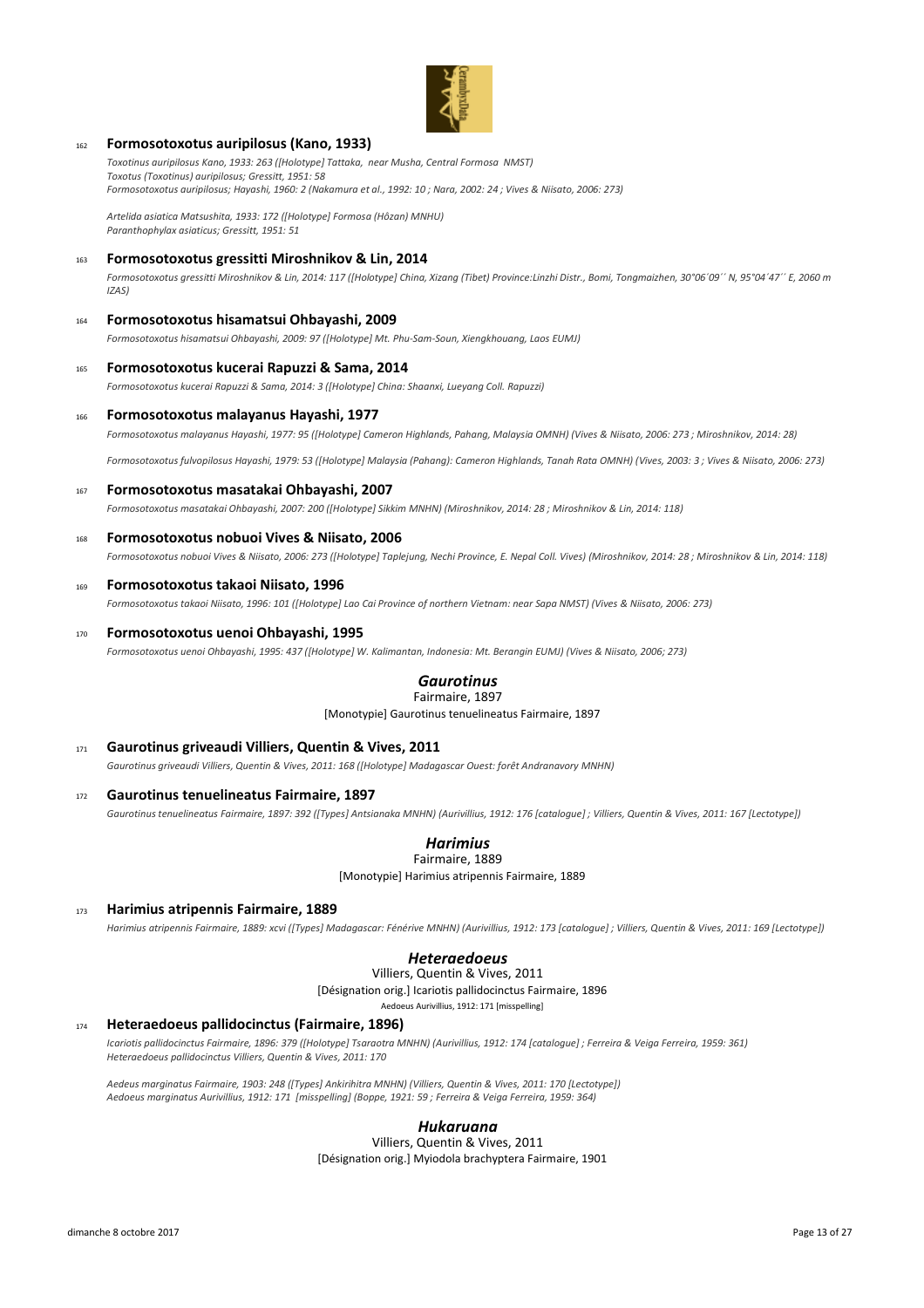

# <sup>175</sup> **Hukaruana brachyptera (Fairmaire, 1901)**

*Myiodola brachyptera Fairmaire, 1901: 219 ([Types] Plateau de Hukaru MNHN) (Aurivillius, 1912: 169 [catalogue]) Hukaruana brachyptera;Villiers, Quentin & Vives, 2011: 173 [Lectotype]*

# *Hypogenes*

[Désignation orig.] Hypogenes sexmaculatum Villiers, Quentin & Vives, 2011 Villiers, Quentin & Vives, 2011

#### <sup>176</sup> **Hypogenes octomaculatus Villiers, Quentin & Vives, 2011**

*Hypogenes octomaculatus Villiers, Quentin & Vives, 2011: 174 ([Holotype] Madagascar Est : sous-préfécture d'Ambatondrazaka MNHN) Hypogenes octomaculatum; Villiers, Quentin & Vives, 2011: 175*

## <sup>177</sup> **Hypogenes sexmaculatus Villiers, Quentin & Vives, 2011**

*Hypogenes sexmaculatus Villiers, Quentin & Vives, 2011: 175 ([Holotype] Madagascar Est : sous-préfecture de Moramanga : Périnet MNHN)*

# *Icariotis*

Pascoe, 1888

[Désignation subséquente de Villiers, Quentin & Vives, 2011: 176] Icariotis unicolor Pascoe, 1888

<sup>178</sup> **Icariotis concolor Villiers, Quentin & Vives, 2011**

*Icariotis concolor Villiers, Quentin & Vives, 2011: 188 ([Holotype] Madagascar Est : sous-préfecture de Maroantsetra: Fampanambo MNHN)*

#### <sup>179</sup> **Icariotis fulvicornis Pascoe, 1888**

*Icariotis fulvicornis Pascoe, 1888: 498 ([Holotype] Madagascar BMNH) (Aurivillius, 1912: 174 [catalogue] ; Villiers, Quentin & Vives, 2011: 184)*

#### <sup>180</sup> **Icariotis gracilipes (Fairmaire, 1902)**

*Artelida gracilipes Fairmaire, 1902: 287 ([Types] Madagascar MNHN) (Fairmaire, 1903: 370 ; Aurivillius, 1912: 171 [catalogue] ; Villiers, Quentin & Vives, 2011: 183 [Lectotype]) Icariotis gracilipes; Boppe, 1921: 57 Scariotis gracilipes; Boppe, 1921: 41*

#### <sup>181</sup> **Icariotis limbipennis Fairmaire, 1901**

*Icariotis limbipennis Fairmaire, 1901: 216 ([Types] Plateau de Hukaru MNHN) (Aurivillius, 1912: 174 [catalogue] ; Villiers, Quentin & Vives, 2011: 182 [Lectotype])*

#### <sup>182</sup> **Icariotis marginata Villiers, Quentin & Vives, 2011**

*Icariotis marginata Villiers, Quentin & Vives, 2011: 184 ([Holotype] Madagascar Sud : sous-préfecture d'Ambovombe: Entre Ambovombe et Antanimora MNHN)*

#### <sup>183</sup> **Icariotis minuta Villiers, Quentin & Vives, 2011**

*Icariotis minuta Villiers, Quentin & Vives, 2011: 183 ([Holotype] Madagascar MNHN)*

#### <sup>184</sup> **Icariotis nigrans Fairmaire, 1901**

*Icariotis nigrans Fairmaire, 1901: 215 ([Types] Plateau de Hukaru MNHN) (Aurivillius, 1912: 174 [catalogue] ; Ferreira & Veiga Ferreira, 1959: 361 ; Villiers, Quentin & Vives, 2011: 185 [Lectotype])*

*Artelida fuscosericans Fairmaire, 1905: 134 ([Types] Diégo-Suarez MNHN) (Aurivillius, 1912: 171 [catalogue] ; Ferreira & Veiga Ferreira, 1959: 350 ; Villiers, Quentin & Vives, 2011: 185 [Lectotype][Synonymie]) Scariotis fuscosericans; Boppe, 1921: 41*

#### <sup>185</sup> **Icariotis politicollis Fairmaire, 1905**

*Icariotis politicollis Fairmaire, 1905: 134 ([Holotype] Diégo-Suarez MNHN) (Aurivillius, 1912: 174 [catalogue] ; Villiers, Quentin & Vives, 2011: 189)*

#### <sup>186</sup> **Icariotis pruinosa Fairmaire, 1901**

*Icariotis pruinosa Fairmaire, 1901: 215 ([Types] Plateau de Hukaru MNHN) (Villiers, Quentin & Vives, 2011: 186 [Lectotype] Icariotis pruinosus; Aurivillius, 1912: 174 [catalogue]*

## <sup>187</sup> **Icariotis scapularis Pascoe, 1888**

*Icariotis scapularis Pascoe, 1888: 498 ([Holotype] Madagascar BMNH) (Aurivillius, 1912: 174 [catalogue] ; Villiers, Quentin & Vives, 2011: 181)*

#### <sup>188</sup> **Icariotis subsulcata Fairmaire, 1893**

*Icariotis subsulcata Fairmaire, 1893: 514 ([Types] Antsianaka MNHN) (Villiers, Quentin & Vives, 2011: 186 [Lectotype]) Icariotis subsulcatus; Aurivillius, 1912: 174 [catalogue]*

#### <sup>189</sup> **Icariotis testacea Fairmaire, 1901**

*Icariotis testacea Fairmaire, 1901: 214 ([Types] Plateau de Hukaru MNHN) (Villiers, Quentin & Vives, 2011: 179) Icariotis testaceus; Aurivillius, 1912: 174 [catalogue] (Villiers, Quentin & Vives, 2011: 187 [Lectotype])*

#### **Icariotis unicolor Pascoe, 1888**

*Icariotis unicolor Pascoe, 1888: 497 ([Holotype] Madagascar BMNH) (Aurivillius, 1912 [catalogue] ; Villiers, Quentin & Vives, 2011: 179)*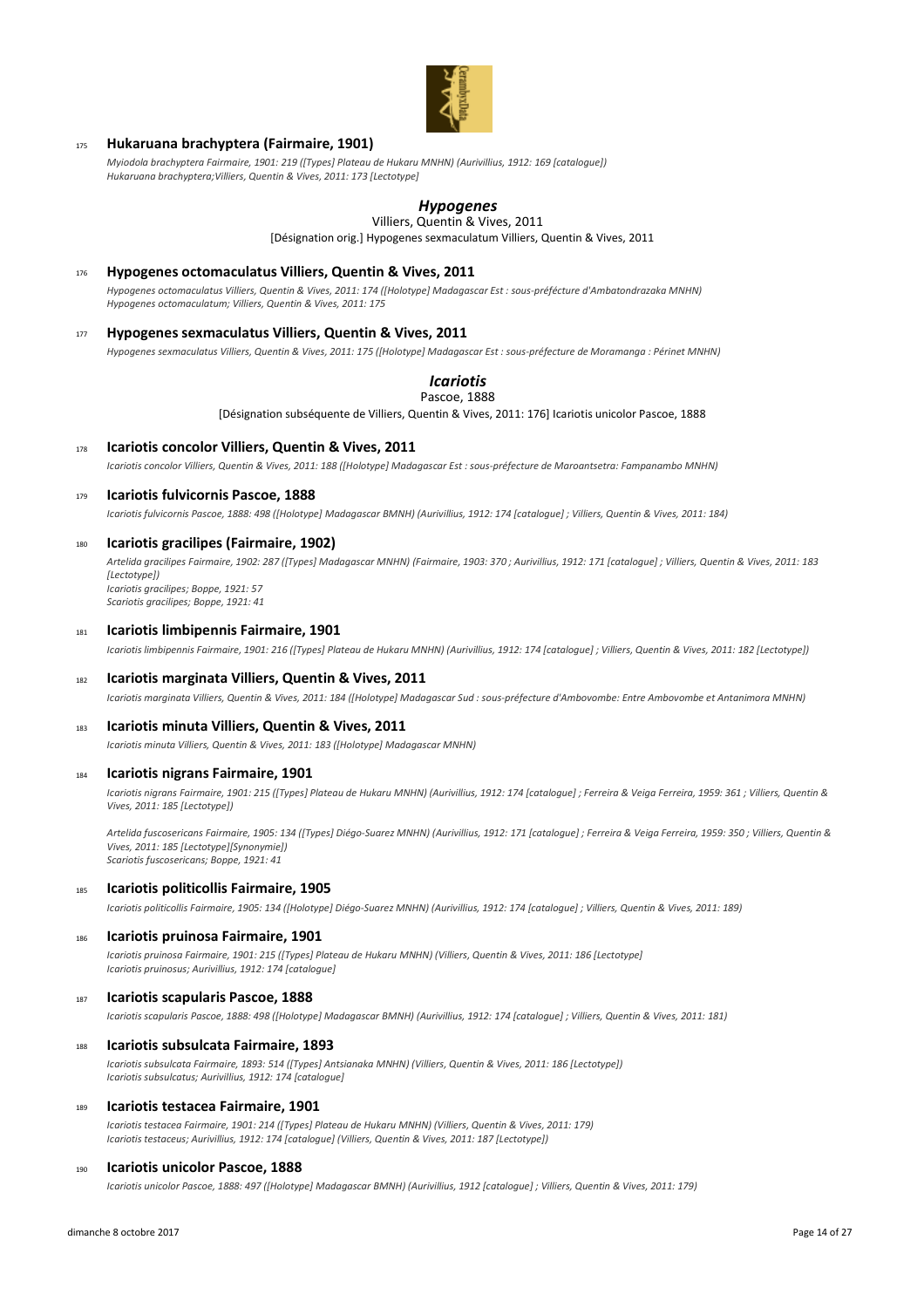

# <sup>191</sup> **Icariotis vicina Villiers, Quentin & Vives, 2011**

*Icariotis vicina Villiers, Quentin & Vives, 2011: 188 ([Holotype] Madagascar Est : sous-préfécture d'Ambatondrazaka: Antsianaka et Lac Alaotra MNHN)*

# <sup>192</sup> **Icariotis viettei Villiers, Quentin & Vives, 2011**

*Icariotis viettei Villiers, Quentin & Vives, 2011: 181 ([Holotype] Madagascar Est ; Madagascar Sud: 37 km S. de Vohemar, forêt d'Analalava MNHN)*

#### *Kudekanye* Rice, 2008

[Désignation orig. & Monotypie] Kudekanye suidafrika Rice, 2008

# <sup>193</sup> **Kudekanye suidafrika Rice, 2008**

*Kudekanye suidafrika Rice, 2008 (S.Afr., SW Cape, Gansbaai TMSA) Kudekanye suidafrikai Vives, 2009*

## *Leonaedoeus*

Villiers, Quentin & Vives, 2011

[Désignation orig.] Œdeus concolor Fairmaire, 1897 Aedoeus Alluaud, 1900: 348 [misspelling]

# <sup>194</sup> **Leonaedoeus armatus Villiers, Quentin & Vives, 2011**

*Leonaedoeus armatus Villiers, Quentin & Vives, 2011: 193 ([Holotype] Madagascar Ouest : sous-préfectire de Sakaraha : Zombitsy MNHN)*

#### <sup>195</sup> **Leonaedoeus concolor (Fairmaire, 1897)**

*Œdeus concolor Fairmaire, 1897: 392 ([Types] Suberbieville MNHN) Aedoeus concolor; Aurivillius, 1912: 171 [catalogue][misspelling] Leonaedoeus concolor; Villiers, Quentin & Vives, 2011: 191 [Lectotype] [comb. nov.]*

#### <sup>196</sup> **Leonaedoeus thoracicus (Fairmaire, 1902)**

*Œdeus thoracicus Fairmaire, 1902: 250 ([Holotype] Ankarahitra MNHN) Aedoeus thoracicus; Aurivillius, 1912 [catalogue] Leonaedoeus thoracicus; Villiers, Quentin & Vives, 2011: 192 [comb. nov.]*

# <sup>197</sup> **Leonaedoeus vadoni Villiers, Quentin & Vives, 2011**

*Leonaedoeus vadoni Villiers, Quentin & Vives, 2011: 193 ([Holotype] Madagascar Est: Antalaha MNHN)*

#### *Lepturasta* Fairmaire, 1901

[Monotypie] Lepturasta russa Fairmaire, 1901

Lepturastra Ferreira & Veiga Ferreira, 1959: 363 [misspelling]

## <sup>198</sup> **Lepturasta russa Fairmaire, 1901**

*Lepturastra russa Fairmaire, 1901: 217 ([Holotype] Bélumbé MNHN) (Aurivillius, 1912: 174 [catalogue] ; Villiers, Quentin & Vives, 2011: 195) Lepturastra russa; Ferreira & Veiga Ferreira, 1959: 363 [misspelling]*

# *Lepturomyia*

Quentin, 2000

[Désignation orig. & Monotypie] Lepturomyia matilei Quentin, 2000

# <sup>199</sup> **Lepturomyia matilei Quentin, 2000**

*Lepturomyia matilei Quentin, 2000: 250 ([Holotype] Madagascar: Entre Tulear et Sakahara : Zombitsy MNHN) (Villiers, Quentin & Vives, 2011: 197)*

# *Lepturovespa*

[Désignation orig.] Myiodola calceata Fairmaire, 1901 Villiers, Quentin & Vives, 2011

# <sup>200</sup> **Lepturovespa aurantipes Villiers, Quentin & Vives, 2011**

*Lepturovespa aurantipes Villiers, Quentin & Vives, 2011: 200 ([Holotype] Madagascar Sud-Ouest : Ankazoabo NMPC)*

#### <sup>201</sup> **Lepturovespa calceata (Fairmaire, 1901)**

*Myiodola calceata Fairmaire, 1901: 127 ([Types] Madagascar: Maevatanana MNHN) (Aurivillius, 1912: 169 [catalogue]) Lepturovespa calceata; Villiers, Quentin & Vives, 2011: 199 [Lectotype][comb. nov.]*

# <sup>202</sup> **Lepturovespa stricticollis Villiers, Quentin & Vives, 2011**

*Lepturovespa stricticollis Villiers, Quentin & Vives, 2011: 200 ([Holotype] Madagascar Ouest : Soalala MNHN)*

#### *Lingoria* Fairmaire, 1901

[Monotypie] Lingoria sanguinicollis Fairmaire, 1901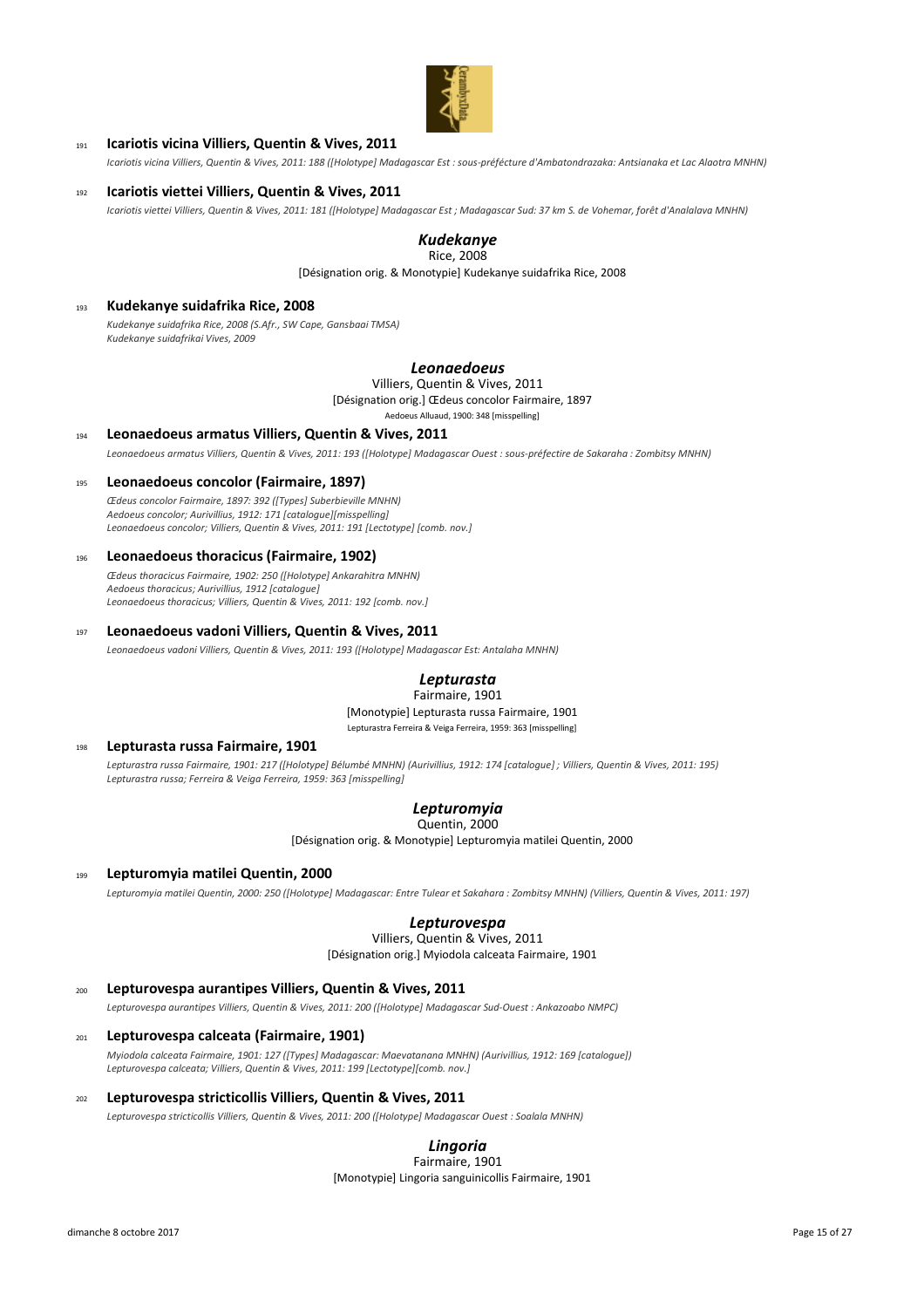

## <sup>203</sup> **Lingoria sanguinicollis Fairmaire, 1901**

*Lingoria sanguinicollis Fairmaire, 1901: 127 ([Types] Madagascar: Namoroka, pays Ambongo MNHN) (Aurivillius, 1912: 175 [catalogue] ; Villiers, Quentin & Vives, 2011: 202 [Lectotype])*

# *Logisticus*

[Monotypie] Logisticus rostratus Waterhouse, 1878 Waterhouse, 1878

# <sup>204</sup> **Logisticus angustatus Waterhouse, 1880**

*Logisticus angustatus Waterhouse, 1880: 417 ([Types] Antananarivo BMNH) (Aurivillius, 1912: 172 [catalogue] ; Villiers, Quentin & Vives, 2011: 206 [Lectotype])*

#### <sup>205</sup> **Logisticus bicolor Vives, 2004**

*Logisticus bicolor Vives, 2004: 7 ([Holotype] Madagascar: Sandrangato MNHN) (Villiers, Quentin & Vives, 2011: 207)*

#### <sup>206</sup> **Logisticus castaneus Villiers, Quentin & Vives, 2011**

*Logisticus castaneus Villiers, Quentin & Vives, 2011: 208 ([Holotype] Madagascar Centre: Andranotobaka MNHN)*

#### <sup>207</sup> **Logisticus fuscopunctatus Fairmaire, 1903**

*Logisticus fuscopunctatus Fairmaire, 1903: 372 ([Type] Diégo-Suarez MNHN) (Aurivillius, 1912: 172 [catalogue] ; Villiers, Quentin & Vives, 2011: 209 ([Néotype] Madagascar Sambirano (district d'Analava): Poste Maromandia, Manongarivo MNHN))*

#### <sup>208</sup> **Logisticus iners Fairmaire, 1903**

*Logisticus iners Fairmaire, 1903: 373 ([Type] Diégo-Suarez MNHN) (Aurivillius, 1912: 172 [catalogue] ; Villiers, Quentin & Vives, 2011: 210 ([Néotype] Madagascar Est (Sous-Préfecture de Sambava): Belalona MNHN))*

### <sup>209</sup> **Logisticus inexpunctatus (Fairmaire, 1903)**

*Paratoxotus inexpunctatus Fairmaire, 1903: 10 ([Holotype] Madagascar MNHN) (Ferreira & Veiga Ferreira, 1959: 353) Paratoxotus inexpectatus; Aurivillius, 1912: 173 [catalogue] [misspelling] Logisticus inexpectatus; Villiers, Quentin & Vives, 2011: 210 [misspelling][comb. nov.]*

#### <sup>210</sup> **Logisticus modestus Waterhouse, 1882**

*Logisticus modestus Waterhouse, 1882: 45 ([Types] neighbourhood of Fianarantsoa BMNH) (Aurivillius, 1912: 172 [catalogue] ; Villiers, Quentin & Vives, 2011: 211 [Lectotype])*

## <sup>211</sup> **Logisticus obscurus Waterhouse, 1880**

*Logisticus obscurus Waterhouse, 1880: 418 ([Holotype] Antananarivo BMNH) (Aurivillius, 1912: 172 [catalogue] ; Villiers, Quentin & Vives, 2011: 212)*

#### <sup>212</sup> **Logisticus obtusipennis Fairmaire, 1901**

*Logisticus obtusipennis Fairmaire, 1901: 211 ([Types] Madagascar MNHN) (Aurivillius, 1912: 172 [catalogue] ; Vives, 2005: 10 ; Villiers, Quentin & Vives, 2011: 213)*

### <sup>213</sup> **Logisticus platypodus Villiers, Quentin & Vives, 2011**

*Logisticus platypodus Villiers, Quentin & Vives, 2011: 213 ([Holotype] Madagascar Nord (Sous-Préfecture d'Antsiranana): Montagne d'Ambre, Les Roussettes MNHN) (Jiroux, 2012: 92 [cliché])*

## <sup>214</sup> **Logisticus proboscideus Fairmaire, 1902**

*Logisticus proboscideus Fairmaire, 1902: 249 ([Type] Ankarahitra MNHN) (Aurivillius, 1912: 172 [catalogue] ; Villiers, Quentin & Vives, 2011: 214 ([Néotype] Madagascar Est (Sous-Préfécture de Moramanga): Réserve Naturelle III, Ambatovositra, Andranomalaza MNHN))*

## <sup>215</sup> **Logisticus quentini Vives, 2004**

*Logisticus quentini Vives, 2004: 6 ([Holotype] Madagascar Este: Moramanga Coll. Vives) (Villiers, Quentin & Vives, 2011: 215)*

### <sup>216</sup> **Logisticus rostratus Waterhouse, 1878**

*Logisticus rostratus Waterhouse, 1878: 291 ([Types] Madagascar, neighbourhood of Antananarivo BMNH) (Aurivillius, 1912: 172 [catalogue] ; Villiers, Quentin & Vives, 2011: 216 [Lectotype])*

## <sup>217</sup> **Logisticus simplex Waterhouse, 1880**

*Logisticus simplex Waterhouse, 1880: 417 ([Type] Antananarivo BMNH) (Aurivillius, 1912: 173 [catalogue] ; Vives, 2005: 11 ; Villiers, Quentin & Vives, 2011: 218 [Lectotype])*

## <sup>218</sup> **Logisticus spinipennis Fairmaire, 1893**

*Logisticus spinipennis Fairmaire, 1893: 515 ([Types] Fénérive MNHN) (Aurivillius, 1912: 173 [catalogue] ; Villiers, Quentin & Vives, 2011: 218 [Lectotype])*

#### <sup>219</sup> **Logisticus ungulatus Villiers, Quentin & Vives, 2011**

*Logisticus ungulatus Villiers, Quentin & Vives, 2011: 219 ([Holotype] Madagascar Est (Sous-Préfécture de Moramanga): Ankasoka, route de Lakato MNHN)*

## <sup>220</sup> **Logisticus unidentatus Villiers, Quentin & Vives, 2011**

*Logisticus unidentatus Villiers, Quentin & Vives, 2011: 220 ([Holotype] Madagascar Centre: Ambatofitorahana, km 303, Route de Mananjary MNHN)*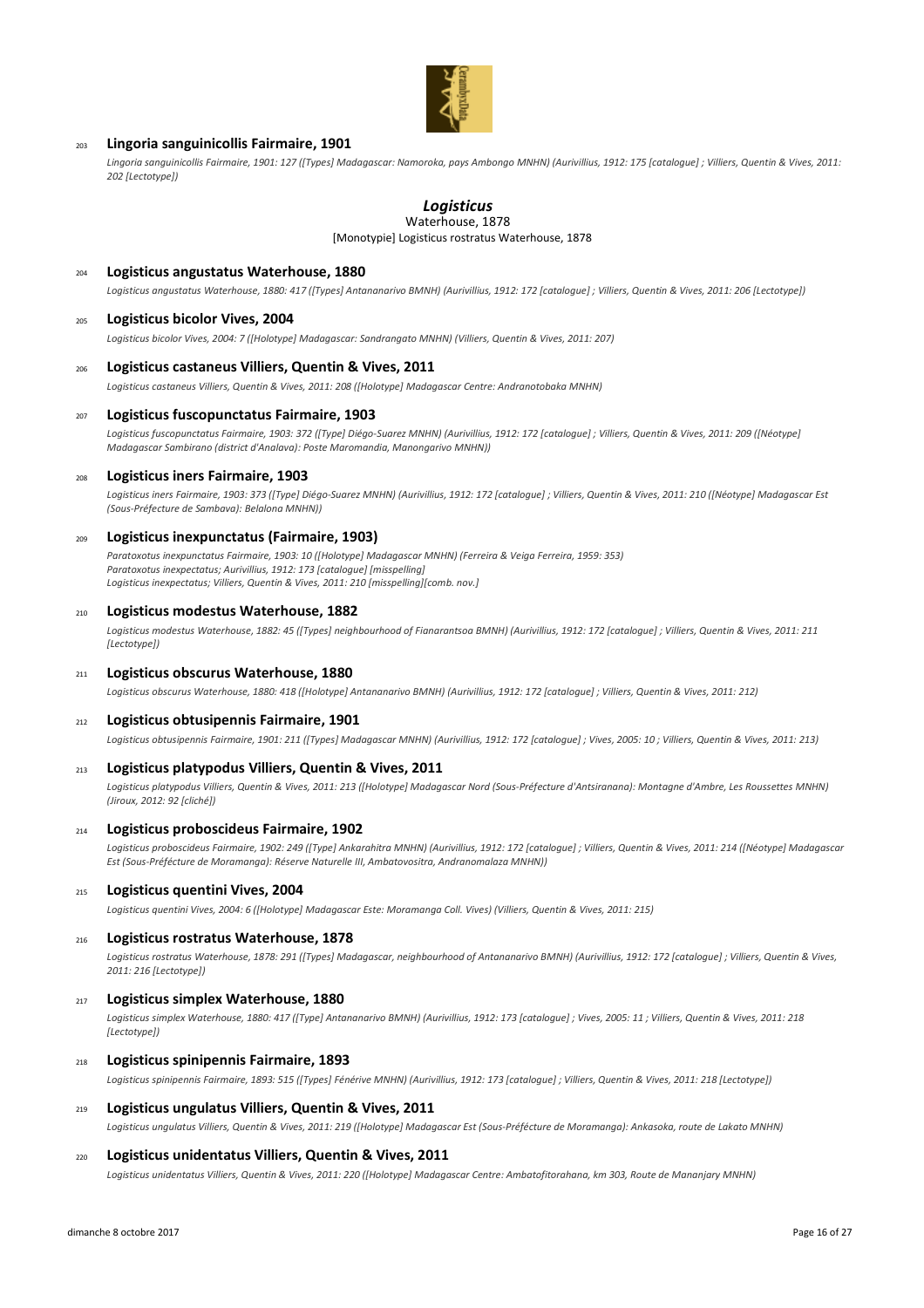

## <sup>221</sup> **Logisticus villiersi Vives, 2004**

*Logisticus villiersi Vives, 2004: 8 ([Holotype] Madagascar: Sandrangato Coll. Vives) (Villiers, Quentin & Vives, 2011: 221)*

#### *Lycosomus* Aurivillius, 1903

[Monotypie] Lycosomus mirabilis Aurivillius, 1903 "Rappelons enfin que le genre Lycosomus Aurivillius 1903, inclus par lui dans les Dorcasomini, est en réalité un Chrysomélidé Mlegalopidae synonyme d'ailleurs du genre Kuilua Jacoby 1894" Quentin & Villiers, 1969: 614

<sup>222</sup> **Lycosomus mirabilis Aurivillius, 1903**

*Lycosomus mirabilis Aurivillius, 1903 (Aurivillius, 1912 [catalogue])*

# *Malagassycarilia*

Villiers, Quentin & Vives, 2011

[Désignation orig.] Malagassycarilia armipes Villiers, Quentin & Vives, 2011

Malagasicarilia Villiers, Quentin & Vives, 2011: 40 [misspelling]

#### <sup>223</sup> **Malagassycarilia armipes Villiers, Quentin & Vives, 2011**

*Malagassycarilia armipes Villiers, Quentin & Vives, 2011: 223 ([Holotype] Madagascar Est (Sous-Préfécture de Moramanga): forêt d'Andrangoloaka MNHN)*

#### <sup>224</sup> **Malagassycarilia tenuepunctata Villiers, Quentin & Vives, 2011**

*Malagassycarilia tenuepunctata Villiers, Quentin & Vives, 2011: 223 ([Holotype] Madagascar Est : Didy MNHN)*

#### *Mastododera* Thomson, 1857

[Désignation subséquente de Thomson, 1864: 143] Toxotus nodicollis Klug, 1833

Mastodondera Gemminger & Harold, 1873 [misspelling]

Mastodeodera Villiers, 1982 [misspelling]

## <sup>225</sup> **Mastododera fallaciosa Villiers, 1982**

*Mastododera fallaciosa Villiers, 1982: 136 ([Holotype] Madagascar Est : S.-P. Moramanga: Route d'Anosibe MNHN) (Villiers, Quentin & Vives, 2011: 230)*

## <sup>226</sup> **Mastododera jansoni Waterhouse, 1882**

*Mastododera Jansoni Waterhouse, 1882: 50 ([Types] Fianarantsoa BMNH) (Aurivillius, 1912: 170 [catalogue]) Mastodera Jansoni; Künckel, 1890: pl. 54, fig. 5 [misspelling] Mastodontodera Jansoni; Alluaud, 1900: 347 [misspelling] Mastododera jansoni; Ferreira & Veiga Ferreira, 1959: 358 (Villiers, 1982: 139 [Lectotype] ; Villiers, Quentin & Vives, 2011: 232)*

#### <sup>227</sup> **Mastododera lateralis (Guérin-Méneville, 1844)**

*Toxotus lateralis Guérin-Méneville, 1844: 252 ([Holotype] Madagascar MNHN) Mastododera lateralis; Thomson, 1861: 158 ( Fairmaire, 1893: 514 ; Aurivillius, 1912: 170 [catalogue] ; Ferreira & Veiga Ferreira, 1959: 358 ; Villiers, Quentin & Vives, 2011: 234)*

*Mastodontodera lateralis; Künckel, 1890: pl. 49 fig. 7*

#### <sup>228</sup> **Mastododera monticola Villiers, 1982**

*Mastododera monticola Villiers, 1982: 143 ([Holotype] Madagascar Nord (Sous-Préfecture d'Antsiranana): Montagne d'Ambre MNHN) (Villiers, Quentin & Vives, 2011: 235)*

#### <sup>229</sup> **Mastododera nodicollis (Klug, 1833)**

*Toxotus nodicollis Klug, 1833: 121 ([Types] Madagascar ZMHB) Toxotus basalis Dejean, 1837 [nomen nudum] Mastododera Nodicollis; Thomson, 1864: 143 Mastodontodera nodicollis; Gemminger & Harold, 1872: 2857 [misspelling] Mastododera nodicollis; Kolbe, 1898: 18 (Aurivillius, 1912: 170 [catalogue] ; Villiers, 1982: 134 [Lectotype] ; Villiers, Quentin & Vives, 2011: 227)*

#### <sup>230</sup> **Mastododera rufosericans Fairmaire, 1893**

*Mastododera rufosericans Fairmaire, 1893: 525 ([Types] Mayotte MNHN) (Aurivillius, 1912: 170 [catalogue] ; Villiers, 1982: 140 [Lectotype] ; Villiers, Quentin & Vives, 2011: 233) Mastodontodera rufosericans; Fairmaire, 1893: 550 [misspelling]*

*Mastododera rufoscericans; Sudre & Téocchi, 2000: 227 [misspelling]*

### <sup>231</sup> **Mastododera tibialis Fairmaire, 1894**

*Mastodera tibialis Fairmaire, 1894: 148 ([Types] Madagascar MNHN) [misspelling] (Villiers, 1982: 138 [Lectotype]) Mastodontodera tibialis; Alluaud, 1900: 347 [misspelling] Mastododera tibialis; Aurivillius, 1912: 170 [catalogue] (Vives, 2005: 10 ; Villiers, Quentin & Vives, 2011: 231)*

#### <sup>232</sup> **Mastododera transversalis Fairmaire, 1889**

*Mastododera transversalis Fairmaire, 1889: xcv ([Types] Madagascar MNHN) (Aurivillius, 1912: 170 [catalogue] ; Vives, 2005: 10 ; Villiers, 1982: 143 [Lectotype] ; Villiers, Quentin & Vives, 2011: 237) Mastodontodera transversalis; Künckel, 1890: 347 [misspelling]*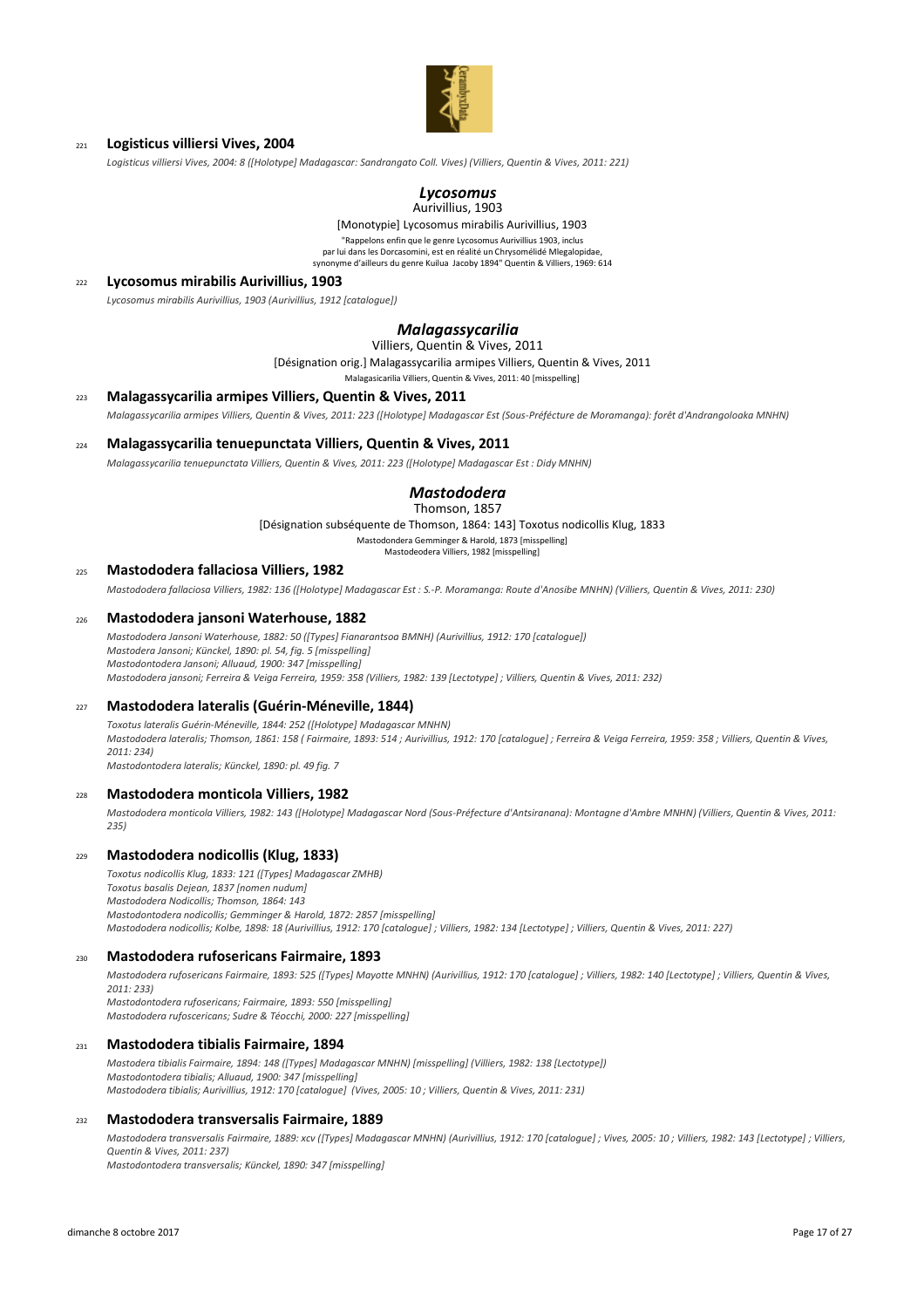

# <sup>233</sup> **Mastododera velutina Villiers, 1982**

*Mastododera velutina Villiers, 1982: 138 ([Holotype] Madagascar Nord (Sous-Préfecture d'Antsiranana): Montagne d'Ambre MNHN) (Villiers, Quentin & Vives, 2011: 230)*

#### <sup>234</sup> **Mastododera vicina Villiers, 1982**

*Mastododera vicina Villiers, 1982: 139 ([Holotype] Madagascar Sambirano : S.-P. Analalava MNHN) (Villiers, Quentin & Vives, 2011: 232)*

### <sup>235</sup> **Mastododera villiersi Vives, 2001**

*Mastododera villiersi Vives, 2001: 303 ([Holotype] Madagascar Est: Lac Alaotra, Vohimena Coll. Vives) (Villiers, Quentin & Vives, 2011: 238)*

# *Megasticus*

[Désignation orig.] Logisticus Oberthurii Fairmaire, 1889 Vives, 2004

#### <sup>236</sup> **Megasticus oberthurii Fairmaire, 1889**

*Logisticus Oberthurii Fairmaire, 1889: xcv ([Types] Madagascar MNHN) Logisticus Oberthuri; Alluaud, 1900: 349 Logisticus Oberthüri; Aurivillius, 1912: 172 [catalogue] Megasticus oberthuri; Vives, 2004: 12 [comb. nov.] (Villiers, Quentin & Vives, 2011: 241 [Lectotype])*

# *Microcapnolymma*

Pic, 1928

[Monotypie] Microcapnolymma angustata Pic, 1928

# <sup>237</sup> **Microcapnolymma angustata Pic, 1928**

*Microcapnolymma angustata Pic, 1928*

# *Micrometopus*

[Monotypie] Micrometopus punctipennis Quedenfeldt, 1885 Quedenfeldt, 1885

Micromelopus Quedenfeldt, 1885 [misspelling]

#### <sup>238</sup> **Micrometopus punctipennis Quedenfeldt, 1885**

*Micrometopus punctipennis Quedenfeldt, 1885 (Aurivillius, 1912 [catalogue]) (Vives, 2009)*

# *Mimapatophysis*

[Désignation orig.] Mimapatophysis gressitti Miroshnikov, 2014 Miroshnikov, 2014

# <sup>239</sup> **Mimapatophysis gressitti Miroshnikov, 2014**

*Apatophysis (Apatophysis) kashmiriana Gressitt & Rondon, 1970: 26 [misapplied] Mimapatophysis gressitti Miroshnikov, 2014: 20 ([Holotype] Laos: Borikhane Prov., Pakkading BPBM)*

#### <sup>240</sup> **Mimapatophysis solodovnikovi Miroshnikov, 2014**

*Mimapatophysis solodovnikovi Miroshnikov, 2014: 21 ([Holotype] Siam ZMK)*

# *Molorchineus*

Villiers, Quentin & Vives, 2011

[Désignation orig. & Monotypie] Molorchineus oculatus Villiers, Quentin & Vives, 2011

# <sup>241</sup> **Molorchineus oculatus Villiers, Quentin & Vives, 2011**

*Molorchineus oculatus Villiers, Quentin & Vives, 2011: 242 ([Holotype] Madagascar Ouest (Sous-Préfecture de Sakaraha): Entre Tulear et Sakahara : Zombitsy MNHN)*

# *Musius*

Fairmaire, 1889

[Monotypie] Musius quadrinodosus Fairmaire, 1889

# <sup>242</sup> **Musius crassicornis Boppe, 1921**

*Musius crassicornis Boppe, 1921: 54 ([Holotype] Madagascar: Tananarive MNHN)*

# <sup>243</sup> **Musius flavimembris Fairmaire, 1899**

*Musius flavimembris Fairmaire, 1899: 387 ([Types] Madagascar: Tamatave et forêts d'Alahakato MNHN) (Fairmaire, 1903: 249 ; Ferreira & Veiga Ferreira, 1959: 356 ; Villiers, Quentin & Vives, 2011: 246 [Lectotype])*

#### <sup>244</sup> **Musius quadrinodosus Fairmaire, 1889**

*Musius quadrinodosus Fairmaire, 1889: xcv ([Types] Madagascar MNHN) (Aurivillius, 1912: 172 [catalogue] ; Villiers, Quentin & Vives, 2011: 245 [Lectotype])*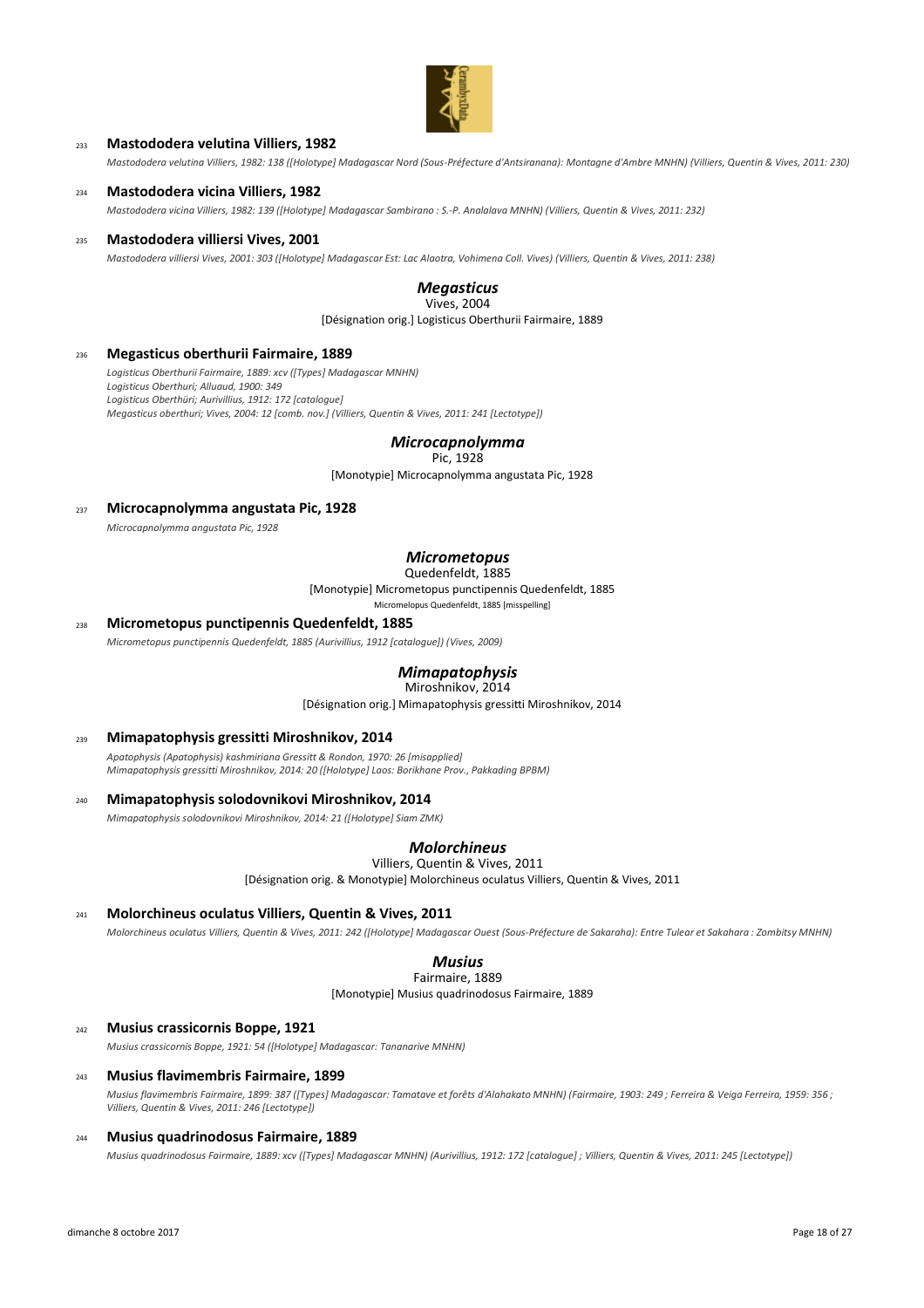

# *Omodylia*

[Désignation orig. & Monotypie] Omodylia colorata Villiers, Quentin & Vives, 2011 Villiers, Quentin & Vives, 2011

# <sup>245</sup> **Omodylia colorata Villiers, Quentin & Vives, 2011**

*Omodylia colorata Villiers, Quentin & Vives, 2011: 248 ([Holotype] Madagascar Ouest : île de Beraphia ; Ankazabe MNHN)*

# *Otteissa*

Pascoe, 1864

[Monotypie] Otteissa sericea Pascoe, 1864 Oteissa Ferreira & Veiga Ferreira, 1957 [misspelling]

#### <sup>246</sup> **Otteissa sericea Pascoe, 1864**

*Otteissa sericea Pascoe, 1864 (Aurivillius, 1912 [catalogue] ; Vives & Adlbauer, 2005 ; Vives, 2009) Oteissa sericea Ferreira & Veiga Ferreira, 1957 [misspelling]*

# *Pachysticus*

[Monotypie] Pachysticus crassipes Fairmaire, 1889 Penthocaulus Fairmaire, 1894 ([Monotypie] Penthocaulus tenebrosus Fairmaire, 1894) Pachystichus Vives, 2004 [misspelling] Fairmaire, 1889

#### <sup>247</sup> **Pachysticus adlbaueri Vives, 2004**

*Pachystichus adlbaueri Vives, 2004: 2 [misspelling] ([Holotype] Madagascar Centre (sous-préfecture d'Antananarivo): environs de Manankazo Coll. Vives) (Villiers, Quentin & Vives, 2011: 252)*

#### <sup>248</sup> **Pachysticus crassipes Fairmaire, 1889**

*Pachysticus crassipes Fairmaire, 1889: xcv ([Types] Madagascar MNHN) (Aurivillius, 1912: 173 [catalogue] ; Villiers, Quentin & Vives, 2011: 250 [Lectotype])*

*Penthocaulus tenebrosus Fairmaire, 1894: 150 ([Types] Antsianaka MNHN) (Aurivillius, 1912: 175 [catalogue]) Pachysticus tenebrosus; Boppe, 1921: 50 [synonymie]*

#### <sup>249</sup> **Pachysticus jenisi Vives, 2004**

*Pachysticus jenisi Vives, 2004: 3 ([Holotype] Madagascar, île de Nosy Be: Forêt de Lakobe Coll. Vives) (Villiers, Quentin & Vives, 2011: 254)*

#### <sup>250</sup> **Pachysticus minutus Vives, 2004**

*Pachysticus minutus Vives, 2004: 4 ([Holotype] Madagascar, Antananarivo Province: Manankazo env. Coll. Vives) (Villiers, Quentin & Vives, 2011: 254)*

## <sup>251</sup> **Pachysticus morosus (Fairmaire, 1894)**

*Antigenes morosus Fairmaire, 1894: 148 ([Types] Antsianaka MNHN) (Aurivillius, 1912: 175 [catalogue]) Pachysticus morosus; Boppe, 1921: 50 [comb. nov.] (Ferreira & Veiga Ferreira, 1959: 355 ; Villiers, Quentin & Vives, 2011: 252 [Lectotype])*

## <sup>252</sup> **Pachysticus nigrofasciatus Vives, 2004**

*Pachysticus nigrofasciatus Vives, 2004: 3 ([Holotype] Madagascar Nord (Sous-Préfecture d'Antsiranana): Montagne d'Ambre, Antsiranana (Diégo-Suarez) Coll. Vives) (Villiers, Quentin & Vives, 2011: 253)*

#### <sup>253</sup> **Pachysticus peyrierasi Villiers, Quentin & Vives, 2011**

*Pachysticus peyrierasi Villiers, Quentin & Vives, 2011: 255 ([Holotype] Madagascar Centre-Est : région d'Alaotra-Mangoro : Lakato MNHN)*

# *Pachyticon*

[Monotypie] Pachyticon brunneum Thomson, 1857 Thomson, 1857

## <sup>254</sup> **Pachyticon brunneum Thomson, 1857**

*Pachyticon brunneum Thomson, 1857 (Thomson, 1864 ; Aurivillius, 1912 [catalogue]) (Vives, 2009)*

# *Parakimerus*

[Désignation orig. & Monotypie] Parakimerus antamponensis Villiers, Quentin & Vives, 2011 Villiers, Quentin & Vives, 2011

# <sup>255</sup> **Parakimerus antamponensis Villiers, Quentin & Vives, 2011**

*Parakimerus antamponensis Villiers, Quentin & Vives, 2011: 257 ([Holotype] Madagascar Est : sous-préfecture de Mananara, mont Antampona MNHN)*

# *Paralogisticus*

[Désignation orig.] Paralogisticus pauliani Vives, 2006 Vives, 2006

#### <sup>256</sup> **Paralogisticus drumonti Vives, 2006**

*Paralogisticus drumonti Vives, 2006: 43 ([Holotype] Madagascar IRSN) (Villiers, Quentin & Vives, 2011: 259)*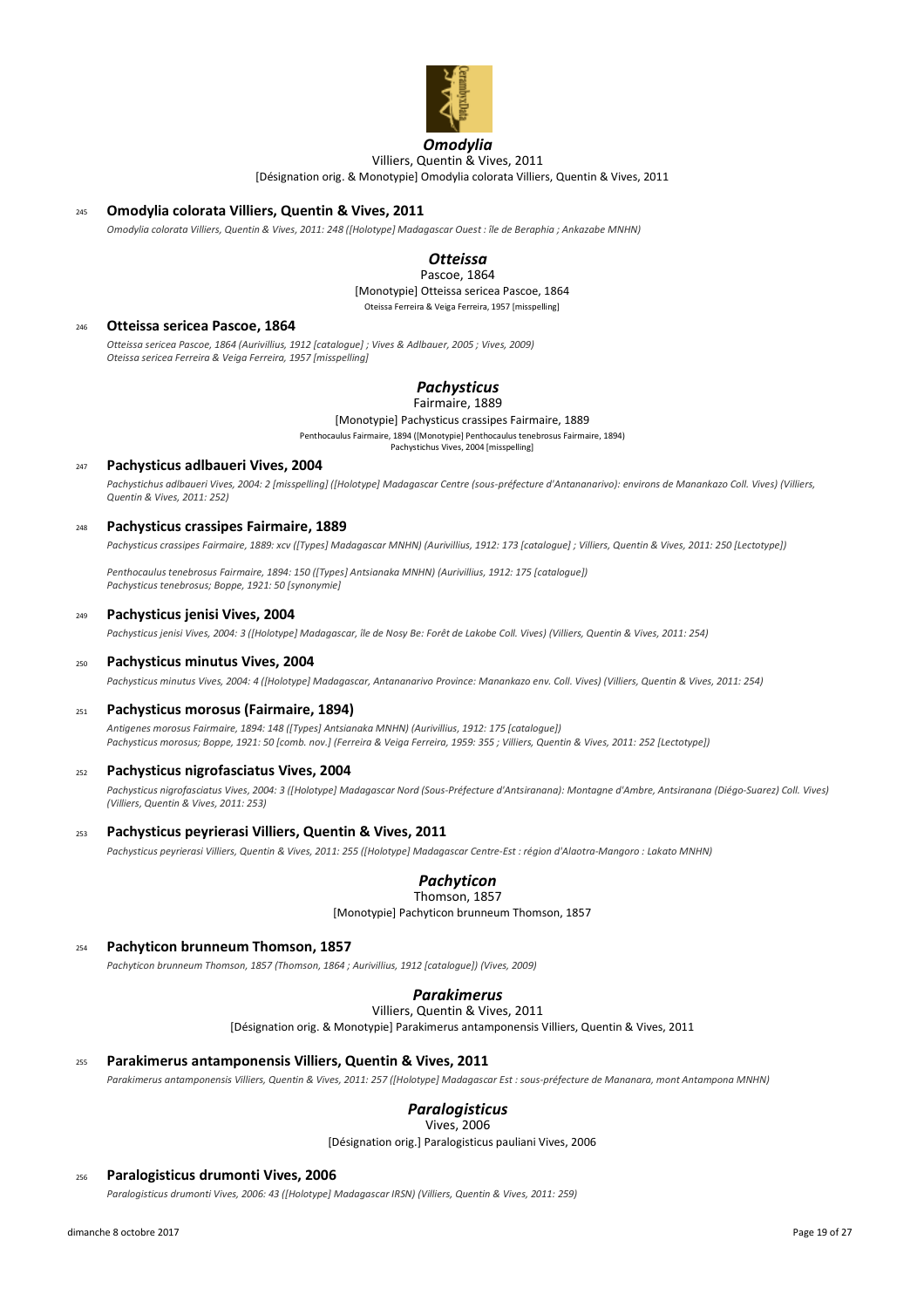

# <sup>257</sup> **Paralogisticus pauliani Vives, 2006**

*Paralogisticus pauliani Vives, 2006: 42 ([Holotype] Central Madagascar: Plateau Andohariana, Andringitra Coll. Vives) (Villiers, Quentin & Vives, 2011: 258)*

# *Paratophysis*

Gressitt & Rondon, 1970

[Désignation orig.] Apatophysis (Paratophysis) sericea Gressitt & Rondon, 1970

# <sup>258</sup> **Paratophysis sericea (Gressitt & Rondon, 1970)**

*Apatophysis (Paratophysis) sericea Gressitt & Rondon, 1970: 29 ([Holotype] Phou Khao Khoay, Vientiane Distr., Laos BPBM) Apatophysis sericea; Hua, 1984: 8 Paratophysis sericea; Vives & Heffern, 2006: 2 [comb. nov.] (Miroshnikov, 2014: 28)*

# *Pareccrisis*

Villiers, Quentin & Vives, 2011

[Désignation orig. & Monotypie] Pareccrisis velutina Villiers, Quentin & Vives, 2011

#### <sup>259</sup> **Pareccrisis velutina Villiers, Quentin & Vives, 2011**

*Pareccrisis velutina Villiers, Quentin & Vives, 2011: 260 ([Holotype] Madagascar : Ambohitsitondrona ; Ankatotako MNHN)*

# *Parecharista*

[Désignation orig. & Monotypie] Parecharista decorata Villiers, Quentin & Vives, 2011 Villiers, Quentin & Vives, 2011

Parechariasta Villiers, Quentin & Vives, 2011: 38 [misspelling]

#### <sup>260</sup> **Parecharista decorata Villiers, Quentin & Vives, 2011**

*Parecharista decorata Villiers, Quentin & Vives, 2011: 262 ([Holotype] Madagascar Est : sous-préfecture de Mananara : Mont Antampona ; Antanambe MNHN)*

# *Paulianacmaeops*

[Désignation orig. & Monotypie] Paulianacmaeops decoratus Villiers, Quentin & Vives, 2011 Villiers, Quentin & Vives, 2011

<sup>261</sup> **Paulianacmaeops decoratus Villiers, Quentin & Vives, 2011**

*Paulianacmaeops decoratus Villiers, Quentin & Vives, 2011: 264 ([Holotype] Madagascar : mont Tsaratanana MNHN)*

#### *Phitryonus* Fairmaire, 1903

[Monotypie] Phitryonus cyanipennis Fairmaire, 1903

Phithryonus Ferreira & Veiga Ferreira, 1959 [misspelling]

# <sup>262</sup> **Phitryonus cyanipennis Fairmaire, 1903**

*Phitryonus cyanipennis Fairmaire, 1903: 373 ([Types] Diégo-Suarez MNHN) (Aurivillius, 1912: 172 [catalogue] ; Villiers, Quentin & Vives, 2011: 266 [Néotype]) Phithryonus cyanipennis; Ferreira & Veiga Ferreira, 1959: 363 [misspelling]*

<sup>263</sup> **Phitryonus luteicornis Villiers, Quentin & Vives, 2011**

*Phitryonus luteicornis Villiers, Quentin & Vives, 2011: 266 ([Holotype] Madagascar Est (Sous-Préfecture de Moramanga): Route d'Anosibe MNHN)*

#### *Phyllotodes* Adlbauer, 2001

[Désignation orig. & Monotypie] Phyllotodes obliquefasciatus Adlbauer, 2001

## <sup>264</sup> **Phyllotodes obliquefasciatus Adlbauer, 2001**

*Phyllotodes obliquefasciatus Adlbauer, 2001: 6 ([Holotype] Madagaskar:Moramanga env. Coll. Adlbauer) (Villiers, Quentin & Vives, 2011: 269)*

# *Planisticus*

[Désignation orig.] Logisticus latesulcatus Fairmaire, 1887 Vives, 2004

#### <sup>265</sup> **Planisticus breuningi Vives, 2004**

*Planisticus breuningi Vives, 2004: 12 ([Holotype] Madagascar, Antananarivo Province: Manakazo env. Coll. Vives) (Villiers, Quentin & Vives, 2011: 271)*

# <sup>266</sup> **Planisticus nivosus (Fairmaire, 1893)**

*Logisticus nivosus Fairmaire, 1893: 516 ([Types] Madagascar MNHN) (Aurivillius, 1912: 172 [catalogue]) Planisticus nivosus; Vives, 2004: 9 [comb. nov.] (Villiers, Quentin & Vives, 2011: 272 [Lectotype])*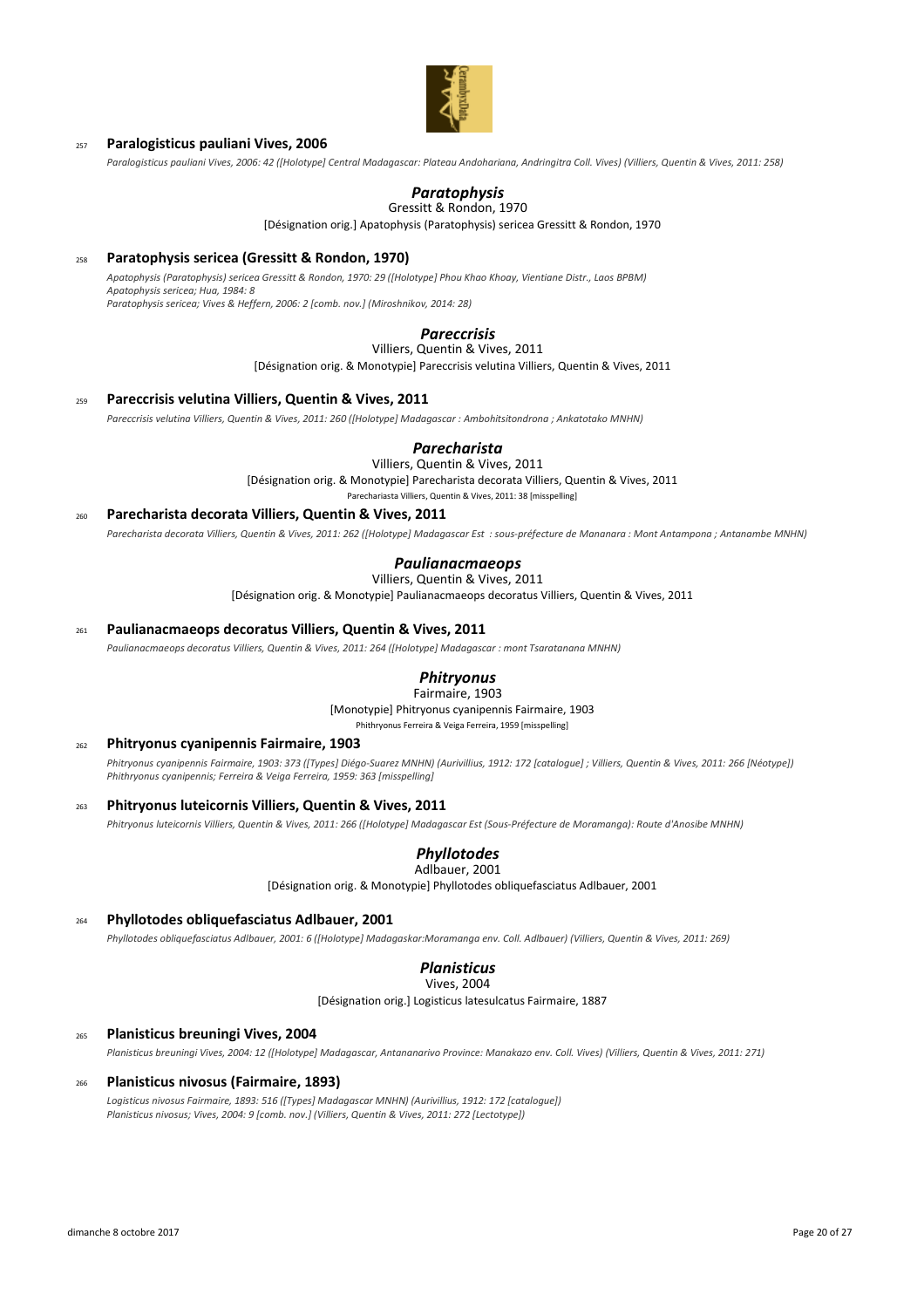

## <sup>267</sup> **Planisticus suturalis (Waterhouse, 1880)**

*Logisticus suturalis Waterhouse, 1880: 416 (Fianarantsoa) (Aurivillius, 1912: 173 [catalogue] ; Ferreira & Veiga Ferreira, 1959: 349) Planisticus suturalis; Villiers, Quentin & Vives, 2011: 273 [Lectotype][comb. nov.]*

*Logisticus latesulcatus Fairmaire, 1887: 71 (Madagascar) (Aurivillius, 1912: 172 [catalogue] ; Ferreira & Veiga Ferreira, 1959: 347 ; Villiers, Quentin & Vives, 2011: 273 [synonymie])*

*Planisticus latesulcatus; Vives, 2004: 9 [comb. nov.]*

# *Protapatophysis*

[Désignation orig.] Apatophysis kashmiriana Semenov, 1901 Semenov & Schegoleva-Barovskaya, 1935

## <sup>268</sup> **Protapatophysis kabakovi Danilevsky, 2011**

*Protapatophysis kabakovi Danilevsky, 2011: 101 ([Holotype] Afghanistan, Nurestan, Awragal, SW Peč-Dara (about 35°00'N, 70°50'E), 2000 m, [na svet] ZMAS) (Miroshnikov, 2014: 19)*

#### <sup>269</sup> **Protapatophysis kashmiriana (Semenov, 1901)**

*Apatophysis kashmiriana Semenov, 1901: 29 ([Lectotype] Kashmir, vallis fl. Sind ZMAS) (Aurivillius, 1912: 160 [catalogue]) Apatophysis (Protapatophysis) kashmiriana; Semenov & Schegoleva-Barovskaya, 1935: 66 Centrodera (Apatophysis) kashmiriana; Gressitt, 1951: 49 Protapatophysis kashmiriana; Danilevsky, 2011: 95 [comb. nov.] (Miroshnikov, 2014: 19)*

#### <sup>270</sup> **Protapatophysis montana (Gahan, 1906)**

*Apatophysis montana Gahan, 1906: 71 ([Holotype] Western Himalayas, between Gilgit and Nagy BMNH) (Aurivillius, 1912: 160 [catalogue])` Apatophysis (Protapatophysis) montana; Semenov & Schegoleva-Barovskaya, 1936: 85 Centrodera (Apatophysis) montana; Gressitt, 1951: 49 Protapatophysis montana; Danilevsky, 2011: 102 [comb. nov.]*

#### <sup>271</sup> **Protapatophysis vartianae (Heyrovský, 1971)**

*Apatophysis (Protapatophysis) vartianae Heyrovský, 1971: 81 ([Holotype] Nord-Ouest du Pakistan NMPC) Protapatophysis vartianae: Danilevsky, 2011: 97 [comb. nov.] (Miroshnikov, 2014: 19)*

# *Pseudogenes*

[Monotypie] Pseudogenes ornaticeps Fairmaire, 1894 Fairmaire, 1894

# <sup>272</sup> **Pseudogenes micheli Villiers, Quentin & Vives, 2011**

*Pseudogenes micheli Villiers, Quentin & Vives, 2011: 276 ([Holotype] Madagascar Est (Sous-Préfecture de Maroantsetra): Presqu'île Masoala, Ambohitsitondrona MNHN)*

## <sup>273</sup> **Pseudogenes ornaticeps Fairmaire, 1894**

*Pseudogenes ornaticeps Fairmaire, 1894: 149 ([Holotype] Antsianaka MNHN) (Aurivillius, 1912: 175 [catalogue] ; Villiers, Quentin & Vives, 2011: 275)*

## *Pseudomusius*

Villiers, Quentin & Vives, 2011

[Désignation orig.] Musius rubricollis Fairmaire, 1899

#### <sup>274</sup> **Pseudomusius caerulescens Villiers, Quentin & Vives, 2011**

*Pseudomusius caerulescens Villiers, Quentin & Vives, 2011: 281 ([Holotype] Madagascar Nord : massif du Tsaratanana, Andohanambatoafo MNHN)*

## <sup>275</sup> **Pseudomusius fairmairei Villiers, Quentin & Vives, 2011**

*Pseudomusius fairmairei Villiers, Quentin & Vives, 2011: 280 ([Holotype] Madagascar Est (District de Mananara-N): Seranambe MNHN)*

#### <sup>276</sup> **Pseudomusius fuscicornis (Fairmaire, 1903)**

*Musius fuscicornis Fairmaire, 1903: 249 ([Types] Diégo-Suarez MNHN) (Aurivillius, 1912: 172 [catalogue] ; Ferreira & Veiga Ferreira, 1959: 356) Pseudomusius fuscicornis; Villiers, Quentin & Vives, 2011: 279 [Lectotype][comb. nov.]*

<sup>277</sup> **Pseudomusius maculiceps Villiers, Quentin & Vives, 2011**

*Pseudomusius maculiceps Villiers, Quentin & Vives, 2011: 279 ([Holotype] Madagascar Ouest : sous-préfecture d'Antsalova: Andobo MNHN)*

#### <sup>278</sup> **Pseudomusius rubricollis Fairmaire, 1899**

*Musius rubricollis Fairmaire, 1899: 387 ([Types] Baie d'Antongil MNHN) (Aurivillius, 1912: 172 [catalogue]) Pseudomusius rubricollis; Villiers, Quentin & Vives, 2011: 278 [Lectotype][comb. nov.]*

#### *Raharizonina* Villiers, 1982

[Désignation orig. & Monotypie] Mastododera nigrina Quentin & Villiers, 1979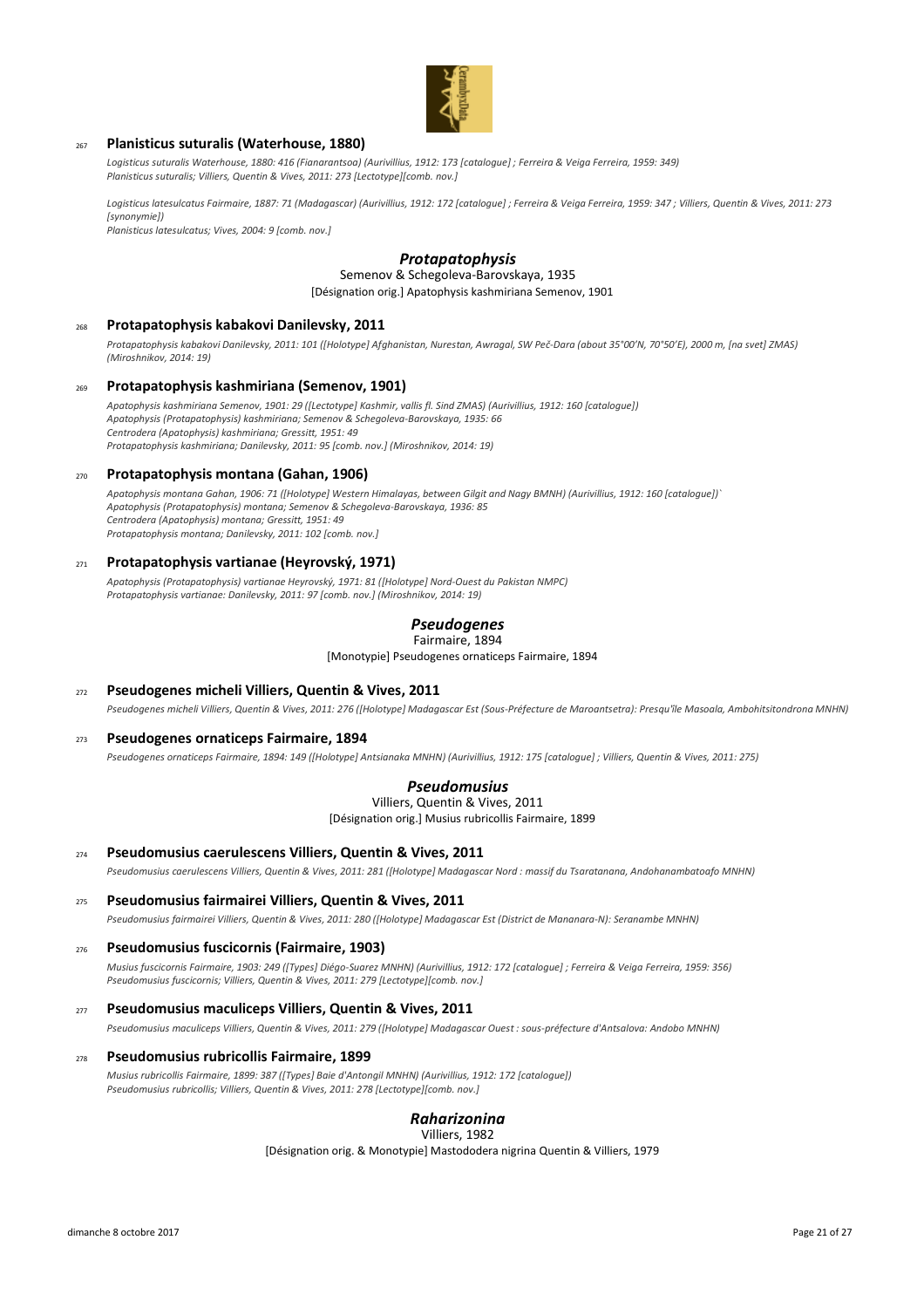

# <sup>279</sup> **Raharizonina nigrina (Quentin & Villiers, 1979)**

*Mastododera nigrina Quentin & Villiers, 1979: 116 ([Holotype] Mayotte : Convalescence MNHN) Raharizonina nigrina; Villiers, 1982: 153 [comb. nov.] (Villiers, Quentin & Vives, 2011: 282)*

## *Ramodatodes* Villiers, 1982

[Désignation orig.] Mastodera armicollis Fairmaire, 1902

## <sup>280</sup> **Ramodatodes armicollis (Fairmaire, 1902)**

*Mastodera armicollis Fairmaire, 1902: 287 ([Types] Madagascar MNHN) [misspelling] Mastododera armicollis; Aurivillius, 1912: 169 [catalogue] Ramodatodes armicollis; Villiers, 1982: 148 [Lectotype][comb. nov.] (Villiers, Quentin & Vives, 2011: 285 )*

## <sup>281</sup> **Ramodatodes elegans Villiers, 1982**

*Ramodatodes elegans Villiers, 1982: 151 ([Holotype] Madagascar Sambirano : S.-P. Analalava: Bejofo N.-O. MNHN) (Villiers, Quentin & Vives, 2011: 288)*

### <sup>282</sup> **Ramodatodes nigripes Villiers, 1982**

*Ramodatodes nigripes Villiers, 1982: 148 ([Holotype] Madagascar Nord (Sous-Préfecture d'Antsiranana): Montagne d'Ambre MNHN) (Villiers, Quentin & Vives, 2011: 285)*

#### <sup>283</sup> **Ramodatodes rufovelutinum (Fairmaire, 1902)**

*Mastodera rufovelutina Fairmaire, 1902: 287 ([Holotype] Madagascar MNHN) [misspelling] Mastododera rufovelutina; Aurivillius, 1912: 170 [catalogue] Ramodatodes reufovelutinum; Villiers, 1982: 151 [comb. nov.][misspelling] Ramodatodes rufovelutinum; Villiers, Quentin & Vives, 2011: 287*

#### <sup>284</sup> **Ramodatodes sericeum Villiers, 1982**

*Ramodatodes sericeum Villiers, 1982: 149 ([Holotype] Madagascar Ouest : S.-P. Sakaraha MNHN) (Villiers, Quentin & Vives, 2011: 286)*

#### *Sagridola* Thomson, 1864

[Désignation orig.] Toxotus maculosa Guérin-Méneville, 1844

#### <sup>285</sup> **Sagridola armiventris Fairmaire, 1903**

*Sagridola armiventris Fairmaire, 1903: 370 ([Holotype] Diégo-Suarez MNHN) (Aurivillius, 1912: 169 [catalogue] ; Villiers, Quentin & Vives, 2011: 293)*

#### <sup>286</sup> **Sagridola hereana Villiers, Quentin & Vives, 2011**

*Sagridola hereana Villiers, Quentin & Vives, 2011: 294 ([Holotype] Madagascar Ouest, S.O. d'Ankazoabo, forêt d'Herea MNHN)*

#### <sup>287</sup> **Sagridola luteicornis Boppe, 1921**

*? Sagridola luteicornis Boppe, 1921: 61 ([Holotype] Madagascar-Est: Baie d'Antongil ISNB) Sagridola luteicornis; Ferreira & Veiga Ferreira, 1959: 365 (Villiers, Quentin & Vives, 2011: 292)*

#### <sup>288</sup> **Sagridola maculosa (Guérin-Méneville, 1844)**

*Toxotus maculosus Guérin-Méneville, 1844: 252 ([Type] Madagascar MNHN) Sagridola maculosa; Thomson, 1864: 143 (Aurivillius, 1912: 169 [catalogue] ; Ferreira & Veiga Ferreira, 1959: 365 ; Villiers, Quentin & Vives, 2011: 291 [Néotype]) Sagridola Maculata; Thomson, 1878: 33 [misspelling]*

*Leptura nobilitata Nonfried, 1892: 274 ([Holotype] Ananarivo, Madagascar ISNB) (Villiers, Quentin & Vives, 2011: 291 [synonymie]) Artelida nobilitata; Aluuaud, 1900: 348 (Aurivillius, 1912: 171 [catalogue] ; Ferreira & Veiga Ferreira, 1959: 350)*

# *Scariates*

# Fairmaire, 1894

[Monotypie] Scariates basipennis Fairmaire, 1894

#### <sup>289</sup> **Scariates basipennis Fairmaire, 1894**

*Scariates basipennis Fairmaire, 1894: 149 ([Holotype] Antsianaka MNHN) (Aurivillius, 1912: 174 [catalogue] ; Ferreira & Veiga Ferreira, 1959: 372 ; Villiers, Quentin & Vives, 2011: 298)*

#### *Scopanta* Fairmaire, 1893

[Monotypie] Scopanta rufula Fairmaire, 1893

#### <sup>290</sup> **Scopanta expansitarsis Fairmaire, 1896**

*Scopanta expansitarsis Fairmaire, 1896: 380 ([Type] Marololo MNHN) (Aurivillius, 1912: 174 [catalogue] ; Villiers, Quentin & Vives, 2011: 300 [Néotype])*

### <sup>291</sup> **Scopanta plicicollis (Fairmaire, 1901)**

*Logisticus plicicollis Fairmaire, 1901: 212 ([Type] Plateau de Hukaru MNHN) (Aurivillius, 1912: 172 [catalogue]) Scopanta plicicollis; Villiers, Quentin & Vives, 2011: 301 [Néotype][comb. nov.]*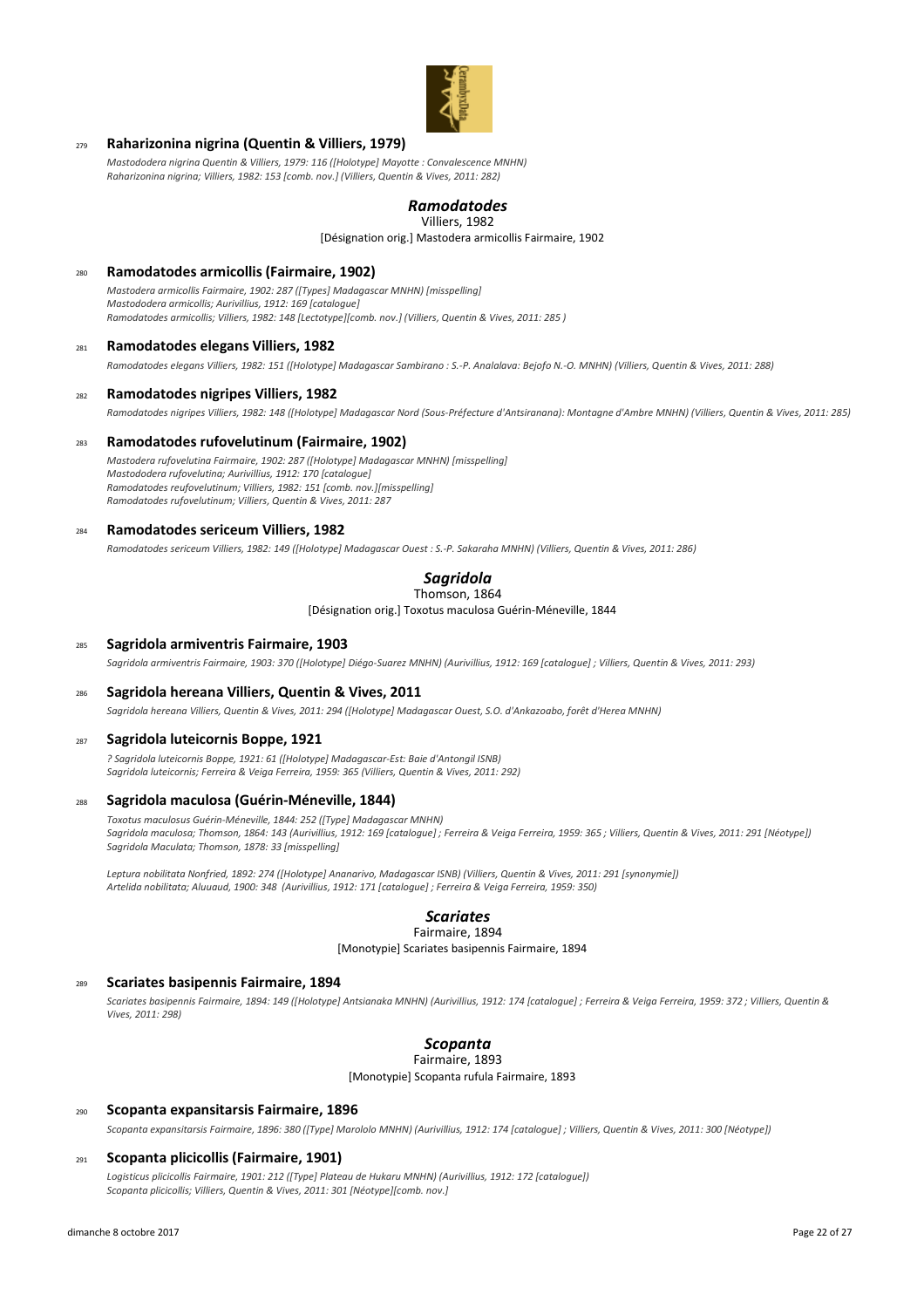

## <sup>292</sup> **Scopanta rufula Fairmaire, 1893**

*Scopanta rufula Fairmaire, 1893: 515 ([Type] Madagascar MNHN) (Aurivillius, 1912: 174 [catalogue] ; Villiers, Quentin & Vives, 2011: 300 [Néotype])*

*Scopanta lævipennis Fairmaire, 1896: 380 ([Holotype] Nossi-Bé MNHN) (Villiers, Quentin & Vives, 2011: 300 [synonymie]) Scopanta laevipennis; Aurivillius, 1912: 174 [catalogue]*

# *Sitiorica*

[Désignation orig. & Monotypie] Icariotis tenuipes Fairmaire, 1901 Villiers, Quentin & Vives, 2011

## <sup>293</sup> **Sitiorica tenuipes (Fairmaire, 1901)**

*Icariotis tenuipes Fairmaire, 1901: 216 ([Types] Plateau de Hukaru MNHN) (Aurivillius, 1912: 174 [catalogue]) Sitiorica tenuipes Villiers, Quentin & Vives, 2011: 304 [Lectotype][comb. nov.]*

## *Soalalana*

[Désignation orig.] Icariotis alboscutata Fairmaire, 1904 Villiers, Quentin & Vives, 2011

# <sup>294</sup> **Soalalana alboscutata (Fairmaire, 1904)**

*Icariotis alboscutata Fairmaire, 1904: 255 ([Types] Soalala MNHN) Icariotis alboscutatus; Aurivillius, 1912: 174 [catalogue] Soalalana alboscutata; Villiers, Quentin & Vives, 2011: 305 [Lectotype][comb. nov.]*

## <sup>295</sup> **Soalalana cribata (Vives, 2003)**

*Artelida cribata Vives, 2003: 82 ([Holotype] Madagascar West: Kirindi Forest TMSA) Soalalana cribata; Villiers, Quentin & Vives, 2011: 306 [comb. nov.]*

# *Stenotsivoka*

Adlbauer, 2001

[Désignation orig. & Monotypie] Stenotsivoka latipes Adlbauer, 2001

#### <sup>296</sup> **Stenotsivoka bipunctata Villiers, Quentin & Vives, 2011**

*Stenotsivoka bipunctata Villiers, Quentin & Vives, 2011: 312 ([Holotype] Madagascar Centre : sous-préfecture de Mandritsara : Anginjambary MNHN)*

### <sup>297</sup> **Stenotsivoka caligata Fairmaire, 1904**

*Artelida caligata Fairmaire, 1904: 255 ([Holotype] Madagascar MNHN) (Aurivillius, 1912: 171 [catalogue]) Stenotsivoka caligata; Villiers, Quentin & Vives, 2011: 311 [comb. nov.]*

## <sup>298</sup> **Stenotsivoka humbloti Villiers, Quentin & Vives, 2011**

*Stenotsivoka humbloti Villiers, Quentin & Vives, 2011: 310 ([Holotype] Madagascar Est : sous-préfecture d'Ambatondrazaka : forêts d'Antsianaka MNHN)*

#### <sup>299</sup> **Stenotsivoka negrei Vives, 2004**

*Stenotsivoka negrei Vives, 2004: 16 ([Holotype] Madagascar Coll. Vives) (Villiers, Quentin & Vives, 2011: 313)*

#### <sup>300</sup> **Stenotsivoka remipes (Fairmaire, 1902)**

*Artelida remipes Fairmaire, 1902: 287 ([Types] Madagascar MNHN) (Fairmaire, 1903: 372 ; Aurivillius, 1912: 171 [catalogue]) Stenotsivoka remipes; Vives, 2004: 17 [comb. nov.] (Villiers, Quentin & Vives, 2011: 309 [Lectotype])*

*Stenotsivoka latipes Adlbauer, 2001: 5 ([Holotype] Madagascar Est (Sous-Préfecture de Tamatave): Moramanga env. Coll. Adlbauer) (Villiers, Quentin & Vives, 2011: 309 [synonymie])*

#### <sup>301</sup> **Stenotsivoka rubicunda (Fairmaire, 1903)**

*Artelida rubicunda Fairmaire, 1903: 372 ([Holotype] Diégo-Suarez MNHN) (Aurivillius, 1912: 171 [catalogue]) Stenotsivoka rubicunda; Villiers, Quentin & Vives, 2011: 312*

#### <sup>302</sup> **Stenotsivoka scutellaris (Fairmaire, 1896)**

*Artelida scutellaris Fairmaire, 1896: 378 ([Types] Antsianaka MNHN) (Aurivillius, 1912: 171 [catalogue]) Stenotsivoka scutellaris; Villiers, Quentin & Vives, 2011: 311 [Lectotype][comb. nov.]*

#### *Stenoxotus* Fairmaire, 1896

[Monotypie] Stenoxotus ochreoruber Fairmaire, 1896

#### <sup>303</sup> **Stenoxotus bertiae Vives, 2004**

*Stenoxotus bertiae Vives, 2004: 15 ([Holotype] Madagascar est: Moramanga Coll. Vives) (Villiers, Quentin & Vives, 2011: 319)*

#### <sup>304</sup> **Stenoxotus humberti Villiers, Quentin & Vives, 2011**

*Stenoxotus humberti Villiers, Quentin & Vives, 2011: 317 ([Holotype] Madagascar Centre : sous-préfecture de Tananarive (= Antananarivo) : Ambatoloana MNHN)*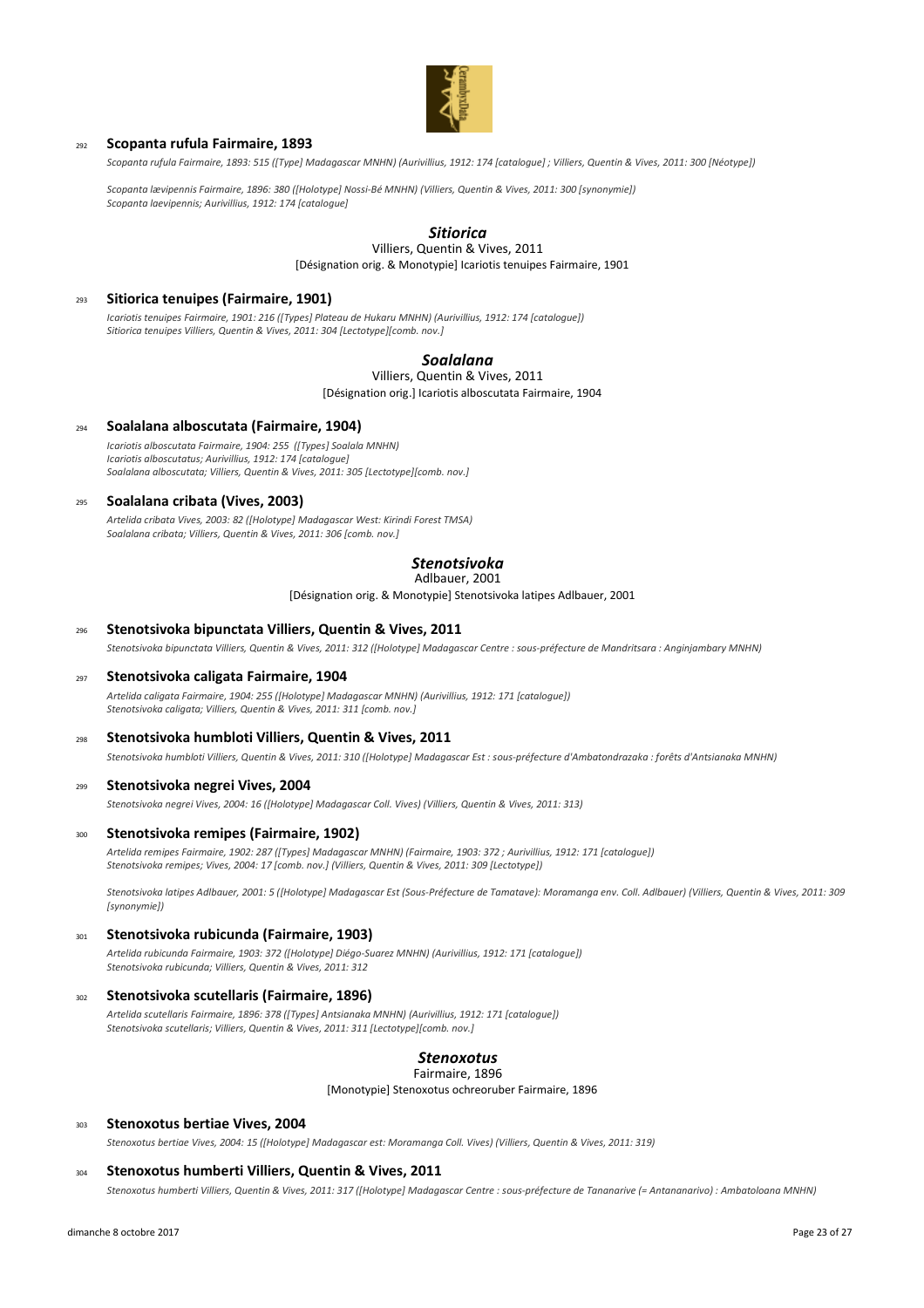

# <sup>305</sup> **Stenoxotus nigripes Villiers, Quentin & Vives, 2011**

*Stenoxotus nigripes Villiers, Quentin & Vives, 2011: 317 ([Holotype] Madagascar Nord : sous-préfecture de Diego-Suarez (= Antsiranana) : Montagne d'Ambre MNHN)*

#### <sup>306</sup> **Stenoxotus ochreoruber Fairmaire, 1896**

*Stenoxotus ochreoruber Fairmaire, 1896: 377 ([Types] Madagascar MNHN) (Aurivillius, 1912: 170 [catalogue] ; Villiers, Quentin & Vives, 2011: 316 [Lectotype]) Stenoxotus ochreruber; Jeniš, 2001: 36 [misspelling]*

## <sup>307</sup> **Stenoxotus stenopteroides Villiers, Quentin & Vives, 2011**

*Stenoxotus stenopteroides Villiers, Quentin & Vives, 2011: 318 ([Holotype] Madagascar Sambirano :sous-préfecture d'Ambanja : île de Beraphia MNHN)*

#### Stenoxotus viossati Villiers, Quentin & Vives, 2011

*Stenoxotus viossati Villiers, Quentin & Vives, 2011: 319 ([Holotype] Madagascar Centre : sous-préfecture de Manjakandriana: La Mandraka MNHN)*

# *Strophophysis*

## Miroshnikov, 2014

[Désignation orig.] Apatophysis (Apatophysis) laosensis Gressitt & Rondon, 1970

#### <sup>309</sup> **Strophophysis laosensis (Gressitt & Rondon, 1970)**

*Apatophysis (Apatophysis) laosensis Gressitt & Rondon, 1970: 27 ([Holotype ♀] Southern Laos, Sithandone Prov., Île de Khong BPBM) Strophophysis laosensis; Miroshnikov, 2014: 24 [comb. nov.][Holotype ♂]*

# *Suzelia*

[Désignation orig. & Monotypie] Mastododera coccinea Bates, 1879 Villiers, 1982

## <sup>310</sup> **Suzelia coccinea (Bates, 1879)**

*Mastododera coccinea Bates, 1879: 252 ([Holotype] Madagascar MNHN) (Aurivillius, 1912 [catalogue]) Mastodontodera coccinea; Künckel, 1890: 347 Suzelia coccinea; Villiers, 1982: 146 [comb. nov.] (Villiers, Quentin & Vives, 2011: 322) Mastododera (Suzelia) coccinea; Jeniš, 2001: 35*

# *Tomobrachyta*

Fairmaire, 1887

[Monotypie] Tomobrachyta nigroplagiata Fairmaire, 1887

# <sup>311</sup> **Tomobrachyta jenisi Adlbauer, 2001**

*Tomobrachyta jenisi Adlbauer, 2001: 6 ([Holotype] Madagaskar:Moramanga env. Coll. Adlbauer) (Villiers, Quentin & Vives, 2011: 325)*

## <sup>312</sup> **Tomobrachyta nigroplagiata Fairmaire, 1887**

*Tomobrachyta nigroplagiata Fairmaire, 1887: 72 ([Types] Madagascar MNHN) (Aurivillius, 1912: 176 [catalogue] ; Villiers, Quentin & Vives, 2011: 324 [Lectotype])*

#### *Toxitiades* Fairmaire, 1893

[nomen nov. pro] Toxotinus Fairmaire, 1893 ([Monotypie] Toxotus sericeus Guérin-Méneville, 1844) Toxotinus Fairmaire, 1893 ([Monotypie] Toxotus sericeus Guérin-Méneville, 1844) (nec Bates, 1873)

<sup>313</sup> **Toxitiades confusus Villiers, Quentin & Vives, 2011**

*Toxitiades confusus Villiers, Quentin & Vives, 2011: 331 ([Holotype] Madagascar Est (Sous-Préfecture de Moramanga): Route d'Anosibe MNHN)*

<sup>314</sup> **Toxitiades corvinus Villiers, Quentin & Vives, 2011**

*Toxitiades corvinus Villiers, Quentin & Vives, 2011: 332 ([Holotype] Madagascar Nord: Contreforts du Tsaratanana, Haut Sambirano, vallée de la Besanetribe MNHN)*

## <sup>315</sup> **Toxitiades humeralis Villiers, Quentin & Vives, 2011**

*Toxitiades humeralis Villiers, Quentin & Vives, 2011: 335 ([Holotype] Madagascar Sambirano : sous-préfecture d'Analalava : Nosy Berafia MNHN)*

<sup>316</sup> **Toxitiades olivaceus (Fairmaire, 1903)**

*Artelida olivacea Fairmaire, 1903: 371 ([Holotype] Diégo-Suarez MNHN) (Aurivillius, 1912: 171 [catalogue]) Toxitiades olivacea; Boppe, 1921: 55 Toxitiades olivaceus; Villiers, Quentin & Vives, 2011: 331*

<sup>317</sup> **Toxitiades perrieri (Fairmaire, 1903)**

*Artelida Perrieri Fairmaire, 1903: 371 ([Holotype] Ankarahitra MNHN) (Aurivillius, 1912: 171 [catalogue]) Toxitiades Perrieri; Boppe, 1921: 55 Toxitiades perrieri; Villiers, Quentin & Vives, 2011: 334*

# <sup>318</sup> **Toxitiades russus (Fairmaire, 1893)**

*Toxotinus russus Fairmaire, 1893: 512 ([Holotype] Antsianaka MNHN) Toxitiades russus; Aurivillius, 1912: 173 [catalogue] (Ferreira & Veiga Ferreira, 1959: 357 ; Villiers, Quentin & Vives, 2011: 333)*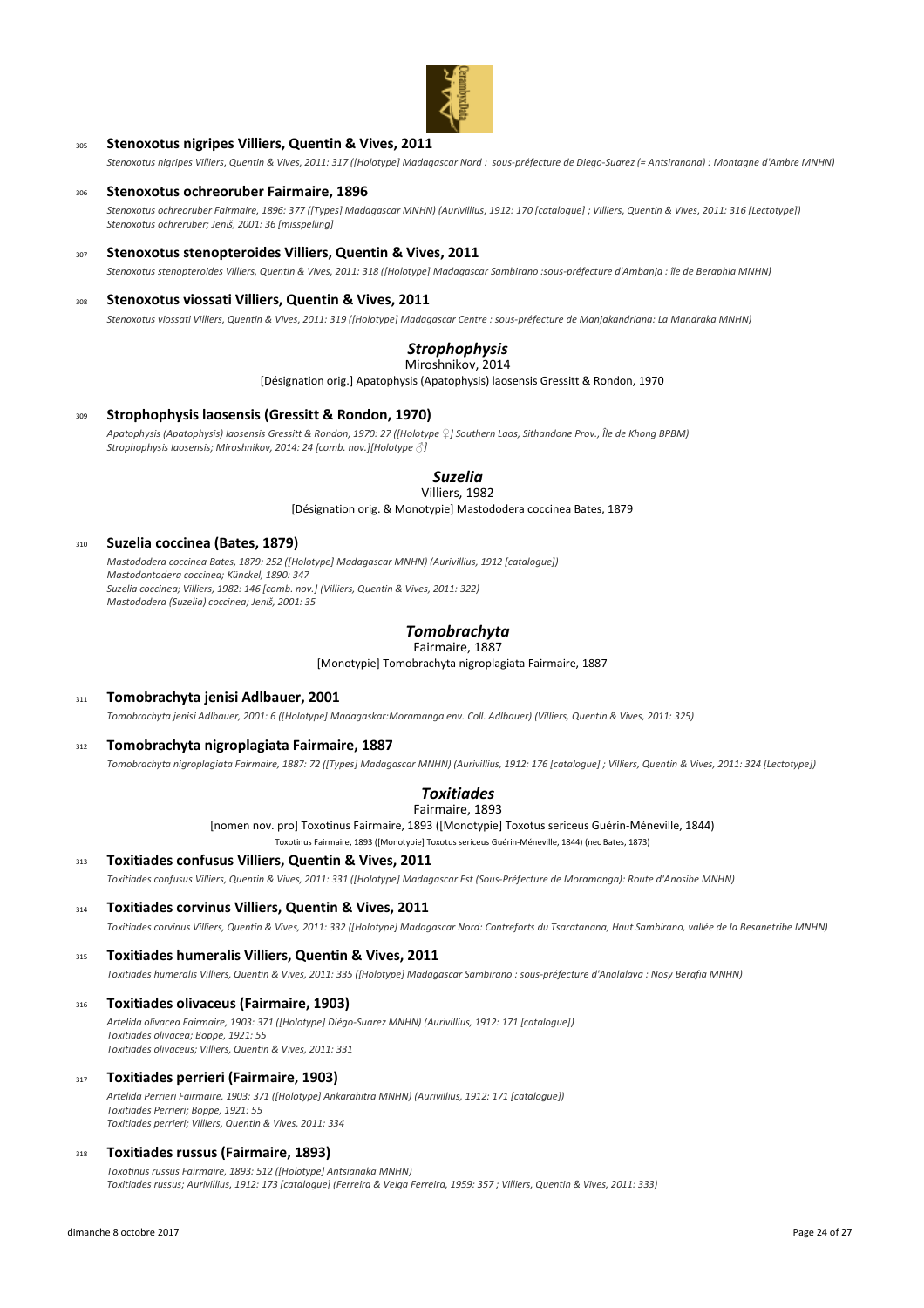

# <sup>319</sup> **Toxitiades sericeus (Guérin-Méneville, 1844)**

*Toxotus sericeus Guérin-Méneville, 1844: 252 ([Type] Madagascar MNHN) Artelida (Toxotus) sericeus; Waterhouse, 1878: 363 Toxotinus sericeus; Künckel, 1890: pl. 49 figs 1 & 2 Toxotiades sericeus ; Alluaud, 1900: 352 [misspelling] Toxitiades sericeus; Aurivillius, 1912: 173 [catalogue] (Ferreira & Veiga Ferreira, 1959: 357 ; Villiers, Quentin & Vives, 2011: 329 [Néotype])*

## <sup>320</sup> **Toxitiades subustus (Fairmaire, 1893)**

*Toxotinus subustus Fairmaire, 1893: 513 ([Holotype] Ténérive MNHN) Toxotiades subustus; Alluaud, 1900: 351 [misspelling] Toxitiades subustus; Aurivillius, 1912: 173 [catalogue] (Villiers, Quentin & Vives, 2011: 335) Toxitiades subtusus; Ferreira & Veiga Ferreira, 1959: 357 [misspelling]*

## <sup>321</sup> **Toxitiades vinosus (Fairmaire, 1893)**

*Toxotinus vinosus Fairmaire, 1893: 512 ([Holotype] Antsianaka MNHN) Toxotiades vinosus; Alluaud, 1900: 351 [misspelling] Toxitiades vinosus; Aurivillius, 1912: 173 [catalogue] (Ferreira & Veiga Ferreira, 1959: 357 ; Villiers, Quentin & Vives, 2011: 332)*

# *Trichartelida*

[Désignation orig.] Trichartelida funebris Villiers, Quentin & Vives, 2011 Villiers, Quentin & Vives, 2011

<sup>322</sup> **Trichartelida funebris Villiers, Quentin & Vives, 2011**

*Trichartelida funebris Villiers, Quentin & Vives, 2011: 337 ([Holotype] Madagascar Ouest : sous-préfecture d'Ankazoabo, forêt d'Herea MNHN)*

<sup>323</sup> **Trichartelida variegata Villiers, Quentin & Vives, 2011**

*Trichartelida variegata Villiers, Quentin & Vives, 2011: 338 ([Holotype] Madagascar Ouest : sous-préfecture d'Ankazoabo, forêt d'Herea MNHN)*

# *Trichroa*

[nomen nov. pro] Trichromia Fairmaire, 1892 ([Monotypie] Trichromia Oberthüri Fairmaire, 1892) Fairmaire, 1894

Trichromia Fairmaire, 1892 ([Monotypie] Trichromia Oberthüri Fairmaire, 1892) (nec Hübner, 1819 [Lepidoptera])

# <sup>324</sup> **Trichroa oberthuri (Fairmaire, 1892)**

*Trichromia Oberthüri Fairmaire, 1892: xxi ([Types] région nord-est de Madagascar, du côté de Diego-Suarez MNHN) Trichroa Oberthuri; Alluaud, 1900: 345 (Aurivillius, 1912: 168 [catalogue]) Trichroa Oberthuri; Boppe, 1921; 60 Trichroa oberthuri; Ferreira & Veiga Ferreira, 1959: 365 (Villiers, Quentin & Vives, 2011: 341 [Lectotype])*

# *Trypogeus*

# Lacordaire, 1869

[Monotypie] Trypogeus albicornis Lacordaire, 1869 Paranthophylax Gressitt, 1951 ([Désignation orig.] Paranthophylax sericeus Gressitt, 1951)

#### <sup>325</sup> **Trypogeus albicornis Lacordaire, 1869**

*Trypogeus albicornis Lacordaire, 1869: 236 ([Holotype] Malaisie MNHN) (Aurivillius, 1912: 159 [catalogue] ; Miroshnikov, 2014: 53)*

## <sup>326</sup> **Trypogeus apicalis Fisher, 1936**

*Trypogeus apicalis Fisher, 1936: 171 ([Holotype] Java: Mt. Tangkoaban Prahoe, Preanger USNM) (Vives, 2005: 305 ; Miroshnikov, 2014: 59)*

#### <sup>327</sup> **Trypogeus aureopubens (Pic, 1903)**

*Toxotus aureopubens Pic, 1903: 121 ([Holotype] Yun Nam MNHN) Stenocorus aureopubens; Aurivillius, 1912: 181 [catalogue] Toxotus (Toxotus) aureopubens; Gressitt, 1951: 57 Trypogeus aureopubens; Hayashi & Villiers, 1985: 29 (Miroshnikov, 2014: 54 ; Miroshnikov & Liu, 2016: 258)*

## <sup>328</sup> **Trypogeus barclayi Vives, 2007**

*Trypogeus barclayi Vives, 2007: 54 ([Holotype] Brunei, Kuala Belalong 4270 m BMNH) (Miroshnikov, 2014: 59)*

#### <sup>329</sup> **Trypogeus cabigasi Vives, 2005**

*Trypogeus cabigasi Vives, 2005: 303 ([Holotype] Mindanao-N, Philippines Coll. Vives) (Miroshnikov, 2014: 59)*

#### <sup>330</sup> **Trypogeus coarctacus Holzschuh, 2006**

*Trypogeus coarctatus Holzschuh, 2006: 207 ([Holotype] Indonesia, Sumatra : Gn. Tujuh, 5 km East of Kersik Dua 1900 m Coll. Holzschuh) (Miroshnikov, 2014: 59)*

#### <sup>331</sup> **Trypogeus fuscus Nonfried, 1894**

*Trypogeus fuscus Nonfried, 1894: 209 ([Holotype] Tebing - Tinggi (Süd -Sumatra) DEIB) (Aurivillius, 1912: 159 [catalogue] ; Miroshnikov, 2014: 59)*

#### <sup>332</sup> **Trypogeus gressitti Miroshnikov, 2014**

*Paranthophylax superbus Gressitt & Rondon, 1970: 31 [misapplied] (nec Pic, 1922) Trypogeus gressitti Miroshnikov, 2014: 55 ([Holotype] Laos, Ventiane Prov.: Phou Kou Khouei BPBM)*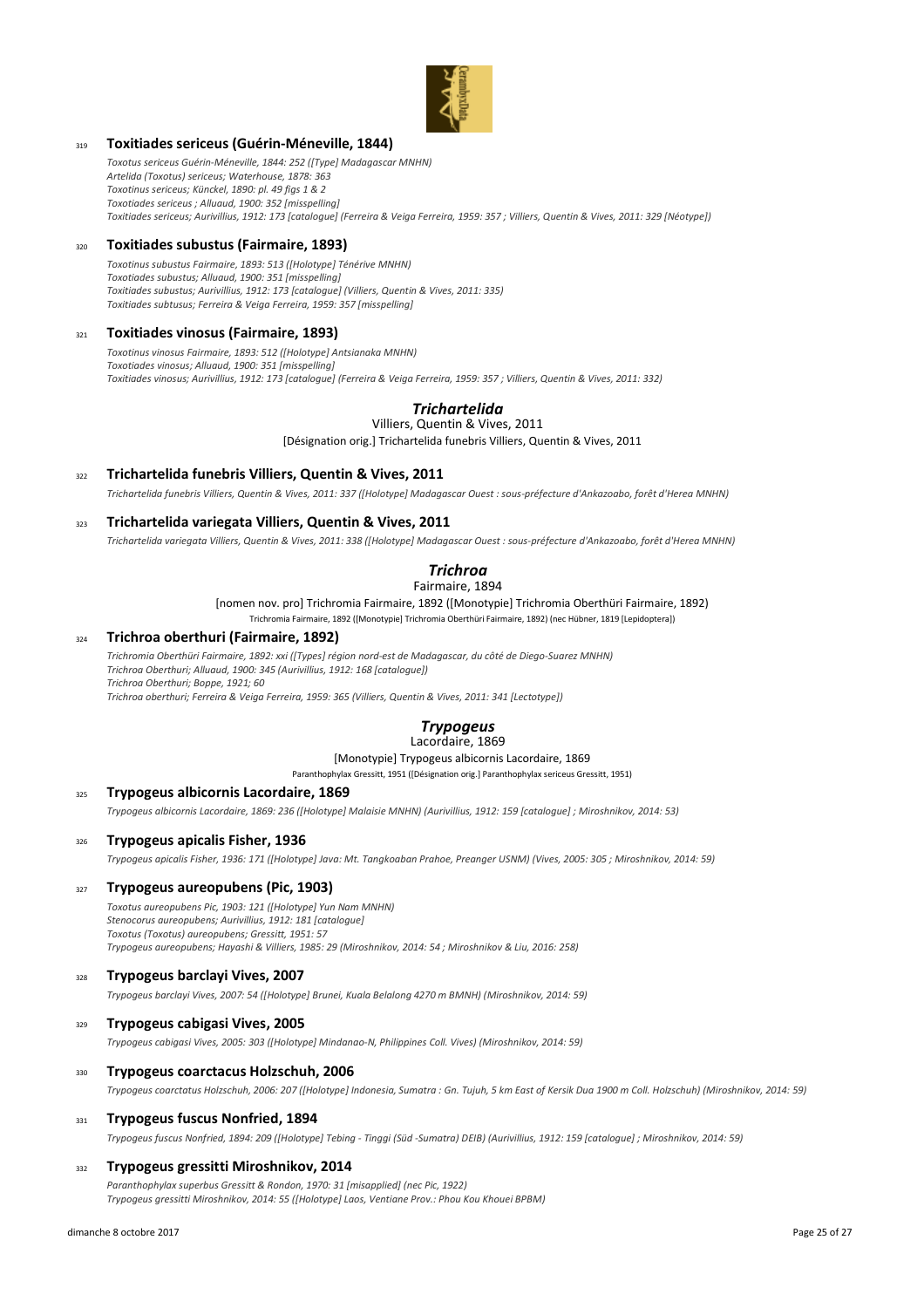

## <sup>333</sup> **Trypogeus guangxiensis Miroshnikov & Liu, 2016**

*Trypogeus guangxiensis Miroshnikov et Liu, 2016: 255 ([Holotype] China, Guangxi Zhuang Autonomous Region, Jinxiu County, Laibin City, Daojiang Village, Pingban Tun, Dayaoshan Mt., 1215 m, 24°5′31.25″N / 110°10′ 42.52″E BITS)*

#### <sup>334</sup> **Trypogeus javanicus Aurivillius, 1924**

*Trypogeus javanicus Aurivillius, 1924: 482 ([Syntypes] Java: Tengger Berg; Gede Berg; Sukabumi NHRS)(Makihara et al., 2002: 190 ; Miroshnikov, 2014: 59)*

#### <sup>335</sup> **Trypogeus murzini Miroshnikov, 2014**

*Trypogeus murzini Miroshnikov, 2014: 57 ([Holotype] S Cambodia, Phnom Bokor National Park, 600 m Coll. Murzin)*

#### <sup>336</sup> **Trypogeus sericeus (Gressitt, 1951)**

*Paranthophylax sericeus Gressitt, 1951: 50 ([Holotype] NW. Fukien, SE. China AGNC) Trypogeus sericeus; Hayashi & Villiers, 1985: 29 (Miroshnikov, 2014: 53 ; Miroshnikov & Liu, 2016: 258)*

#### <sup>337</sup> **Trypogeus superbus (Pic, 1922)**

*Toxotus superbus Pic, 1922: 22 ([Holotype] Tonkin MNHN) Toxotus superbus v. innotatus Pic, 1927: 16 ([Holotype] Hoa-Binh MNHN) Trypogeus superbus; Hayashi & Villiers, 1985: 29 (Miroshnikov, 2014: 54 ; Miroshnikov & Liu, 2016: 258 [Chine])*

#### *Tsivoka* Villiers, 1982

[Désignation orig.] Mastododera testaceipes Fairmaire, 1889

## <sup>338</sup> **Tsivoka peyrierasi Villiers, 1982**

*Tsivoka peyrierasi Villiers, 1982: 161 ([Holotype] Madagascar Est : S.-P. Sambava MNHN) (Villiers, Quentin & Vives, 2011: 347)*

#### <sup>339</sup> **Tsivoka simplicicollis (Gahan, 1890)**

*Mastododera ? simplicicollis Gahan, 1890: 462 ([Holotype] Imerina Mountains BMNH) Mastododera simplicicollis; Fairmaire, 1893: 513 (Aurivillius, 1912: 170 [catalogue]) Mastodontodera simplicicollis; Alluaud, 1900: 347 [misspelling] Tsivoka simplicicollis; Villiers, 1982: 161 [comb. nov.] (Villiers, Quentin & Vives, 2011: 345)*

#### <sup>340</sup> **Tsivoka testaceipes (Fairmaire, 1889)**

*Mastododera testaceipes Fairmaire, 1889: xcv ([Type] Madagascar MNHN) (Fairmaire, 1893: 514 ; Aurivillius, 1912: 170 [catalogue] ; Ferreira & Veiga Ferreira, 1959: 359)*

*Mastodontodera testaceipes; Künckel, 1890: 347 [misspelling] Tsivoka testaceipes; Villiers, 1982: 159 [comb. nov.] (Villiers, Quentin & Vives, 2011: 343 [Néotype])*

*Mastodera anticipes Fairmaire, 1893: 513 ([Holotype] Antsianaka MNHN) (Villiers, 1982: 159 [synonymie]) Mastodontodera anticipes; Alluaud, 1900: 346 [misspelling] Mastododera anticipes; Aurivillius, 1912: 169: [catalogue] (Ferreira & Veiga Ferreira, 1959: 358)*

# *Urasomus*

Adlbauer, 2012

[Désignation orig. & Monotypie] Urasomus elongatissimus Adlbauer, 2012

#### <sup>341</sup> **Urasomus elongatissimus Adlbauer, 2012**

*Urasomus elongatissimus Adlbauer, 2012: 20 ([Holotype] RSA, Pretoria N SAMNH)*

# *Vadonitoxotus*

Villiers, Quentin & Vives, 2011

[Désignation orig. & Monotypie] Vadonitoxotus mirabilis Villiers, Quentin & Vives, 2011

# <sup>342</sup> **Vadonitoxotus mirabilis Villiers, Quentin & Vives, 2011**

*Vadonitoxotus mirabilis Villiers, Quentin & Vives, 2011: 349 ([Holotype] Madagascar Est (District de Mananara-N): Mont Antampona MNHN)*

#### *Villiersicus* Vives, 2005

[Désignation orig.] Villiersicus fulvus Vives, 2005

#### <sup>343</sup> **Villiersicus fulvus Vives, 2005**

*Villiersicus fulvus Vives, 2005: 3 ([Holotype] Madagascar: Tamatave Coll. Vives) (Villiers, Quentin & Vives, 2011: 350)*

#### <sup>344</sup> **Villiersicus longicornis Vives, 2005**

*Villiersicus longicornis Vives, 2005: 3 ([Holotype] Madagascar Sud: Androy Coll. Vives) (Villiers, Quentin & Vives, 2011: 351)*